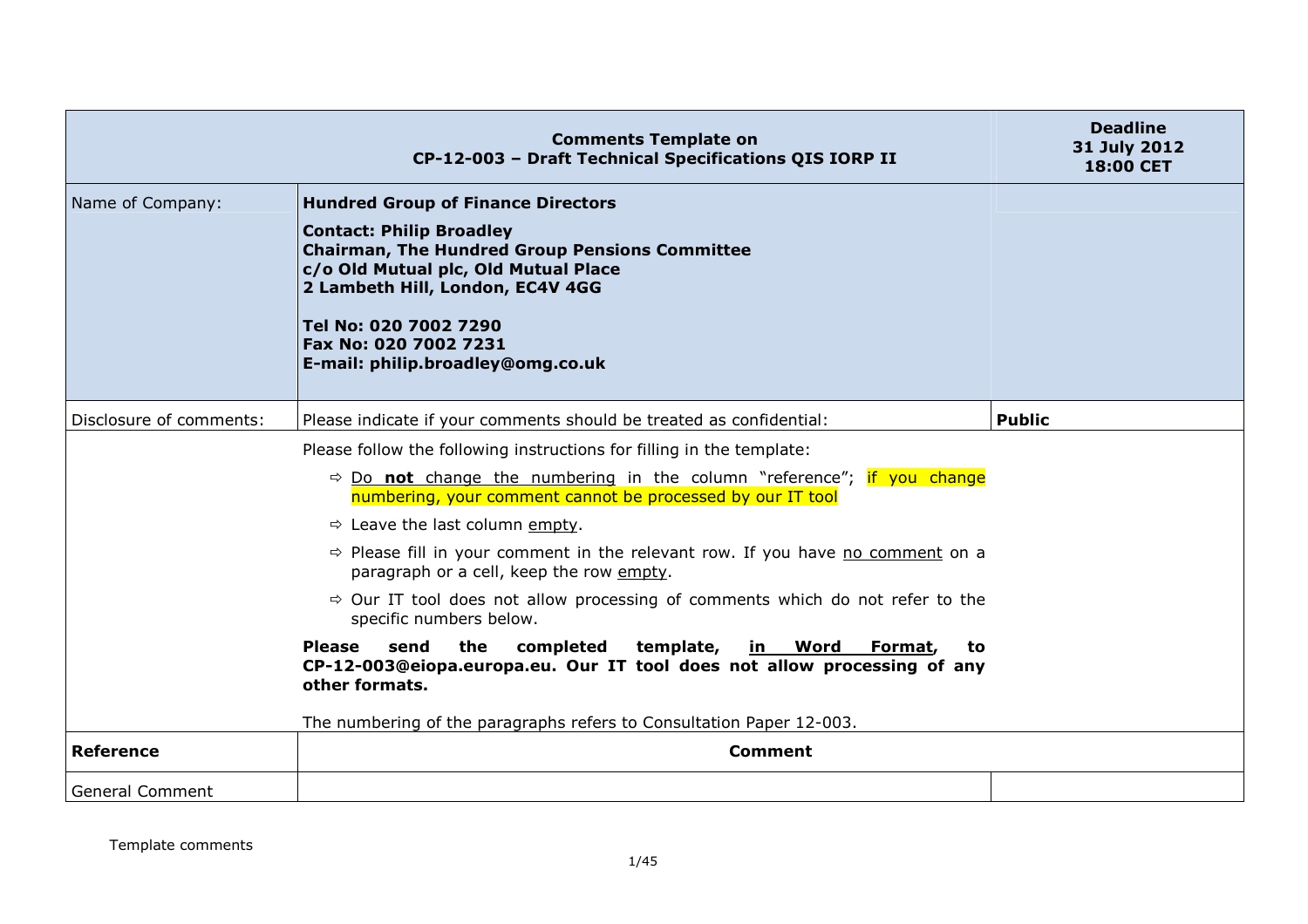| <b>Comments Template on</b><br>CP-12-003 - Draft Technical Specifications QIS IORP II                                                                                                                                                                                                                                                                                                                                                                                                                                                                              | <b>Deadline</b><br>31 July 2012<br><b>18:00 CET</b> |
|--------------------------------------------------------------------------------------------------------------------------------------------------------------------------------------------------------------------------------------------------------------------------------------------------------------------------------------------------------------------------------------------------------------------------------------------------------------------------------------------------------------------------------------------------------------------|-----------------------------------------------------|
| Introduction                                                                                                                                                                                                                                                                                                                                                                                                                                                                                                                                                       |                                                     |
| The Hundred Group represents the views of the finance directors of FTSE 100 and several large UK<br>private companies. Our member companies represent almost 90% of the market capitalisation of<br>the FTSE 100, collectively employing over 7% of the UK workforce and in 2011 paid, or generated,<br>taxes equivalent to 13% of total UK Government receipts. Our overall aim is to promote the<br>competitiveness of the UK for UK businesses, particularly in the areas of tax, reporting, pensions,<br>regulation, capital markets and corporate governance. |                                                     |
| Wider impact assessment needed                                                                                                                                                                                                                                                                                                                                                                                                                                                                                                                                     |                                                     |
| The Hundred Group fundamentally disagrees with the proposal to apply a regime based on<br>Solvency II to IORPs. We believe that this will be damaging to the provision of pensions to<br>employees, leading to the closure of defined benefit IORPs to future accrual and the provision of<br>lower quality pensions in future. We believe that this cuts directly against the European<br>Commission's goal of ensuring adequate pension provision across the EU.                                                                                                 |                                                     |
| The application of a solvency regime to pensions would also have very damaging consequences<br>for employers sponsoring pension schemes, who could see increased funding deficits and higher<br>contribution demands, which would leave them with lower assets to invest in growth and jobs.                                                                                                                                                                                                                                                                       |                                                     |
| As well as the effect on individual sponsors, the introduction of a solvency regime could also have<br>substantial impacts on the economy as a whole with pension schemes likely to reduce their<br>holdings in equities in favour of debt investment. The Kay Review (published in July 2012) has<br>drawn attention to the fact that the application of Solvency II to pensions is a matter of particular<br>concern in terms of discouraging the commitment of pension schemes to equity markets.                                                               |                                                     |
| The current IORP directive has worked well, even in the most challenging market conditions. No<br>convincing arguments have been made that the current regime has failed nor has a case been<br>made for imposing a regime designed for insurance companies onto pensions.                                                                                                                                                                                                                                                                                         |                                                     |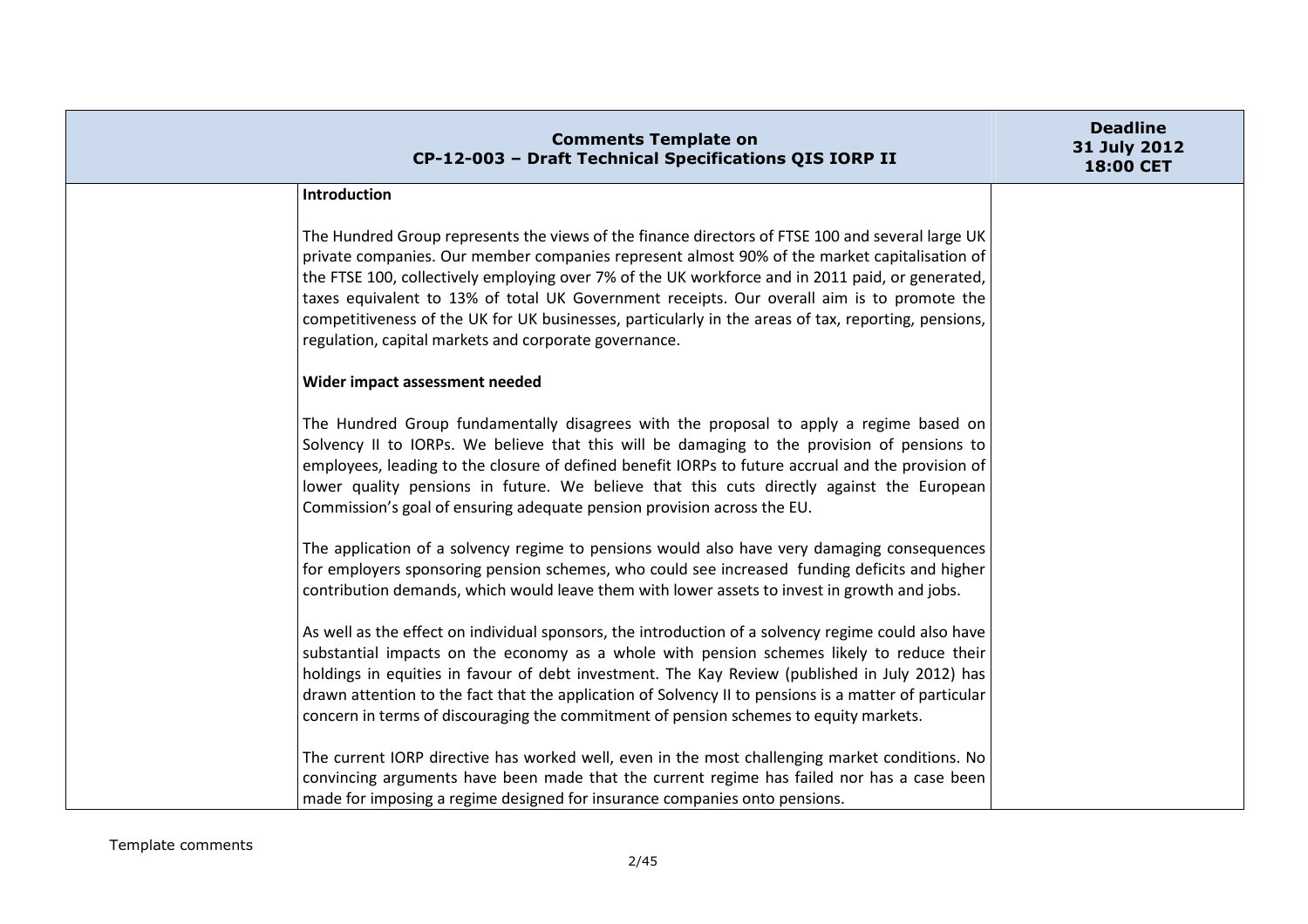| <b>Comments Template on</b><br>CP-12-003 - Draft Technical Specifications QIS IORP II                                                                                                                                                                                                                                                                                                                                                                                                                                                                                                                                                                                                                                                                                                                           | <b>Deadline</b><br>31 July 2012<br>18:00 CET |
|-----------------------------------------------------------------------------------------------------------------------------------------------------------------------------------------------------------------------------------------------------------------------------------------------------------------------------------------------------------------------------------------------------------------------------------------------------------------------------------------------------------------------------------------------------------------------------------------------------------------------------------------------------------------------------------------------------------------------------------------------------------------------------------------------------------------|----------------------------------------------|
| Whilst we appreciate that these issues are outside the scope of the current QIS proposals, we<br>believe that a full impact assessment into all of these areas is essential before any further action is<br>taken towards the imposition of a Solvency II regime on pensions. We also believe that the<br>implementation of Solvency II for insurers should be completed before the work of assessing the<br>impact of imposing a similar regime on IORPs is begun.                                                                                                                                                                                                                                                                                                                                             |                                              |
| <b>Current QIS proposals not fit for purpose</b>                                                                                                                                                                                                                                                                                                                                                                                                                                                                                                                                                                                                                                                                                                                                                                |                                              |
| The focus of the current QIS is limited only to the holistic balance sheet, and does not cover the<br>wider impacts of a Solvency II regime on IORPS (nor indeed any of the proposals relating to Pillars<br>2 and 3 of Solvency II, which also merit an impact assessment). However, even on their own<br>terms, we believe that the current consultation and the proposals for the QIS contained within it<br>are still not fit for purpose. It is impossible to provide a meaningful response on the calculation<br>methodologies contained in the consultation document when we do not know how the results of<br>those calculations will be used in practice in the holistic balance sheet framework.<br>In particular, we do not know what supervisory actions might be triggered by certain levels being |                                              |
| breached nor what actions corporate entities might have to take in the event that the holistic<br>balance sheet does not balance. For example, the consultation proposes a calculation for a<br>minimum capital requirement without giving any indication of the purpose for which such a<br>measure would be used. It is therefore impossible to comment on the proposed calculation.<br>Similar comments could be applied to the specification of level A and level B liabilities, or the risk<br>margin: it is not clear what these numbers will be used for.                                                                                                                                                                                                                                                |                                              |
| We also note that, for some of the key elements in the holistic balance sheet, such as the<br>valuation of the sponsor covenant and pension protection schemes, the methodology proposed<br>has been put forward by EIOPA solely in order for the QIS to take place. The consultation notes<br>that the techniques and specifications proposed for the QIS should not be read as proposals for<br>possible future level 2 measures (1.4.11), but, if these techniques do not reflect the approach to<br>be taken in practice, then the results of the QIS will prove worthless.                                                                                                                                                                                                                                 |                                              |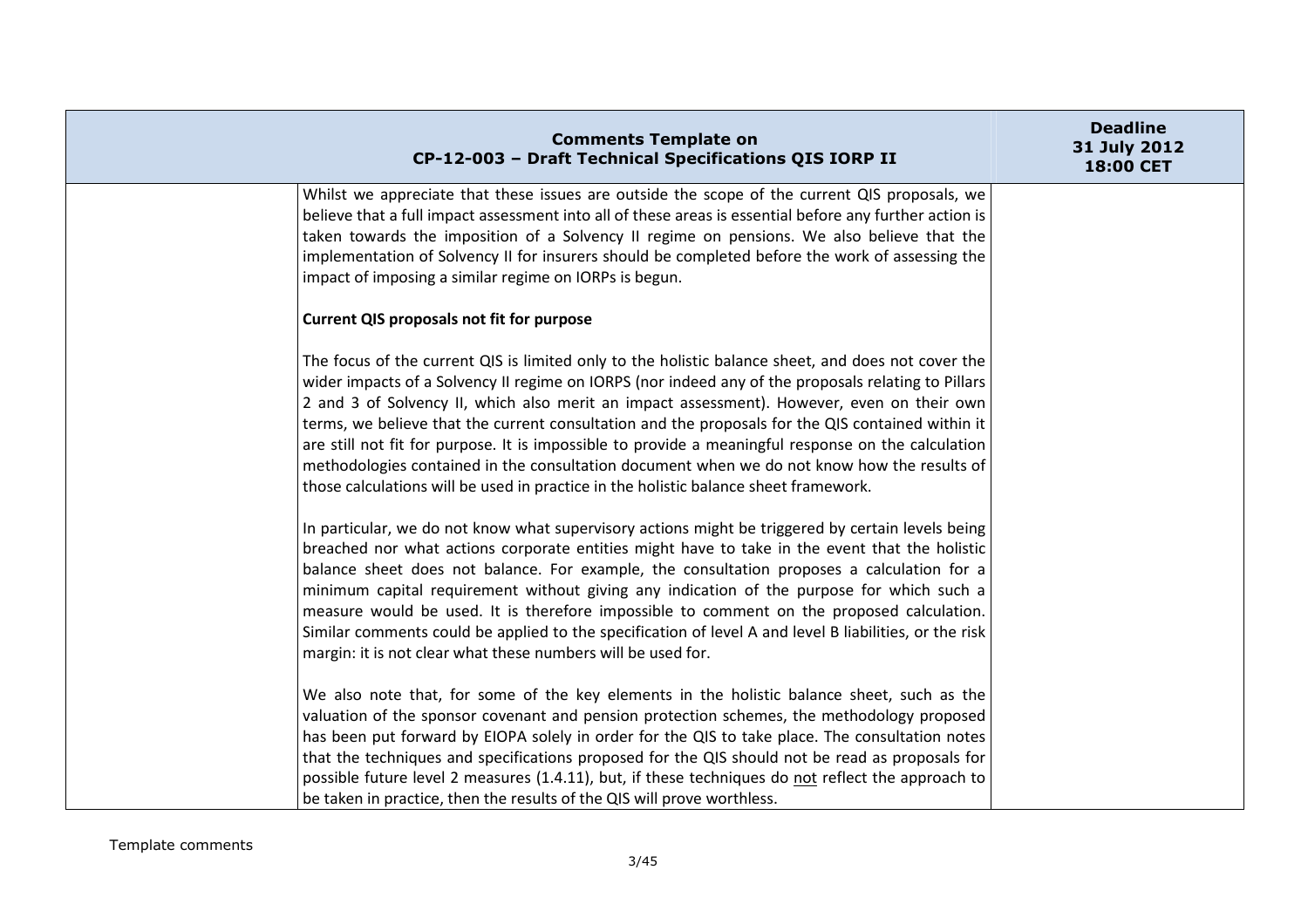| <b>Comments Template on</b><br>CP-12-003 - Draft Technical Specifications QIS IORP II                                                                                                                                                                                                                                                                                                                                                                                                           | <b>Deadline</b><br>31 July 2012<br>18:00 CET |
|-------------------------------------------------------------------------------------------------------------------------------------------------------------------------------------------------------------------------------------------------------------------------------------------------------------------------------------------------------------------------------------------------------------------------------------------------------------------------------------------------|----------------------------------------------|
| We understand that EIOPA is limited in the scope of what it can cover in the QIS, but believe that,<br>as it stands, the exercise is meaningless. The QIS would need to be repeated once the policy<br>objectives have been agreed (assuming that the European Commission persists with its intention<br>to apply a Solvency II regime to pensions) and the resulting impact study given proper<br>consideration before any final decision is taken.                                            |                                              |
| Timescales for responding are far too short                                                                                                                                                                                                                                                                                                                                                                                                                                                     |                                              |
| We also wish to record our protest at the short period of time being given to the current<br>consultation and to the overall process of the QIS. Insurance companies have been through no<br>fewer than five QISs in order to refine the development of Solvency II (and the key elements of<br>Solvency II were already much closer to the existing regulation of insurance companies than they<br>are to that of IORPs).                                                                      |                                              |
| This QIS will have to assess some entirely new concepts, such as how to value sponsor covenant<br>and pension protection schemes. The sections on these elements of the calculation seem sketchy,<br>to say the least, and would require much greater analysis and refinement to come up with a<br>helpful methodology.                                                                                                                                                                         |                                              |
| We particularly note that the calculations for valuing sponsor covenant and pension protection<br>schemes will use spreadsheets which EIOPA has not yet released. For those employers who do not<br>have the time, resources or expertise to build a model to perform these calculations themselves,<br>the spreadsheets would have been a useful tool in indicating the potential size of these numbers<br>(even though the actual impact would not be apparent, for the reasons given above). |                                              |
| Six weeks is far too short a time to comment on the specifications for what is, at present,<br>proposed to be the only QIS on the application of Solvency II for IORPs. The consequences of<br>applying such a regime to pensions could be extremely damaging and it is important that a<br>rigorous analysis of the actual policy proposals is carried out before any legislative steps are<br>undertaken. This QIS does not meet these criteria.                                              |                                              |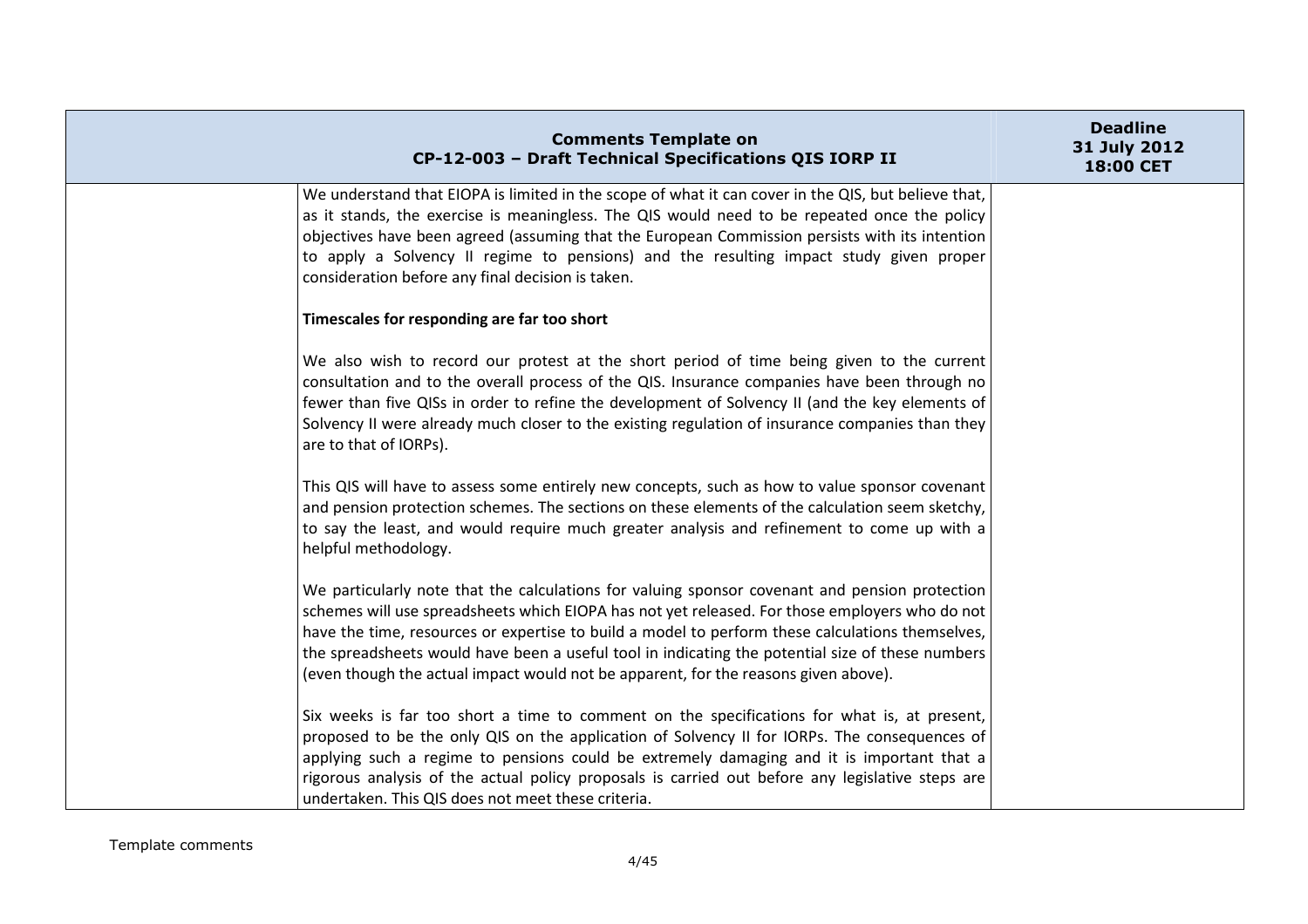|        | <b>Comments Template on</b><br>CP-12-003 - Draft Technical Specifications QIS IORP II                                                                                                                                                                                                                                                                                                                                                                                                                                  | <b>Deadline</b><br>31 July 2012<br>18:00 CET |
|--------|------------------------------------------------------------------------------------------------------------------------------------------------------------------------------------------------------------------------------------------------------------------------------------------------------------------------------------------------------------------------------------------------------------------------------------------------------------------------------------------------------------------------|----------------------------------------------|
|        | <b>Complexity of proposals</b>                                                                                                                                                                                                                                                                                                                                                                                                                                                                                         |                                              |
|        | Overall, many of the elements of the consultation are highly complex and are likely to prove very<br>time-consuming and costly for IORPS. For many smaller UK IORPs, calculations along the lines<br>proposed will be impossible without substantial simplifications. Even if the QIS itself is carried out<br>by national supervisors rather than individual IORPs, IORPs would still need to be able to carry out<br>such calculations if a Solvency II regime along the lines proposed was introduced for pensions. |                                              |
|        | Larger IORPs, such as those sponsored by Hundred Group companies, are more likely to have<br>access to the time, resources, advice and expertise to complete the QIS (and the calculations<br>ultimately required under the holistic balance sheet), but such calculations would be extremely<br>time-consuming and use resources that could better be applied in improving the funding position<br>of the IORP rather than in paying the costs of advisers.                                                           |                                              |
|        | Our response                                                                                                                                                                                                                                                                                                                                                                                                                                                                                                           |                                              |
|        | We have answered some (though not all) of the questions asked by the consultation, but, given<br>the very short timescale for responses, we have not focused on the technical detail. Our silence<br>on a particular question should not be taken as assent, nor should the fact of us responding to this<br>consultation at all be taken as us consenting to the application of a Solvency II regime to pensions.                                                                                                     |                                              |
| $Q1$ . | Do stakeholders agree with the general set-up of the QIS exercise as put forward on the<br>Introduction (Chapter 1)? What improvements do stakeholders suggest?                                                                                                                                                                                                                                                                                                                                                        |                                              |
|        | No, the proposed QIS is not fit for purpose. It is impossible to provide a meaningful response on<br>the calculation methodologies contained in the consultation document when we do not know<br>how the results of those calculations will be used in practice in the holistic balance sheet<br>framework.                                                                                                                                                                                                            |                                              |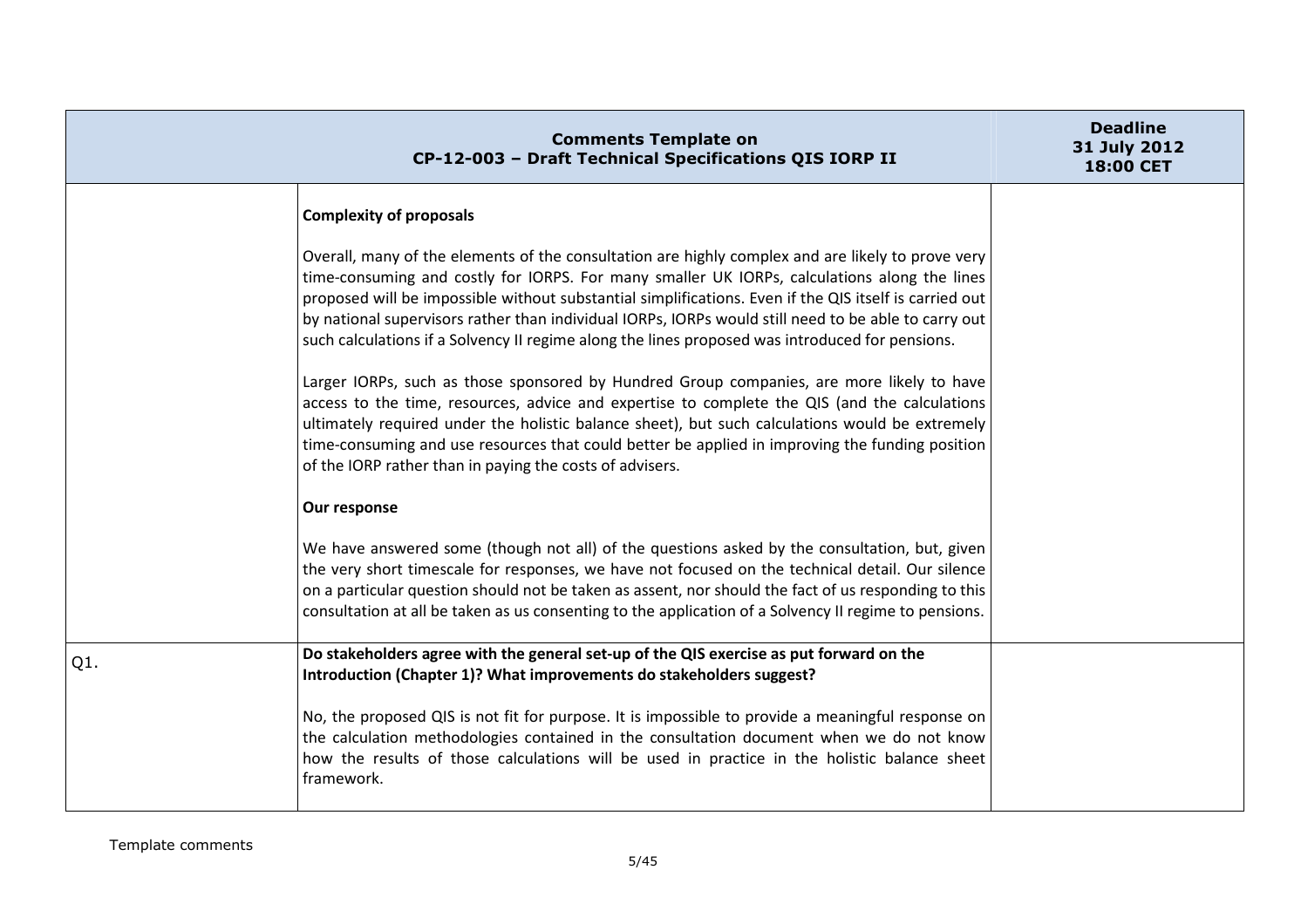| <b>Comments Template on</b><br>CP-12-003 - Draft Technical Specifications QIS IORP II                                                                                                                          | <b>Deadline</b><br>31 July 2012<br>18:00 CET |
|----------------------------------------------------------------------------------------------------------------------------------------------------------------------------------------------------------------|----------------------------------------------|
| In particular, we do not know what supervisory actions might be triggered by certain levels being<br>breached nor what actions corporate entities might have to take in the event that the holistic            |                                              |
| balance sheet does not balance. For example, the consultation proposes a calculation for a<br>minimum capital requirement without giving any indication of the purpose for which such a                        |                                              |
| measure would be used. It is therefore impossible to comment on the proposed calculation.                                                                                                                      |                                              |
| Similar comments could be applied to the specification of level A and level B liabilities, or the risk<br>margin: it is not clear what these numbers will be used for.                                         |                                              |
| We also note that, for some of the key elements in the holistic balance sheet, such as the                                                                                                                     |                                              |
| valuation of the sponsor covenant and pension protection schemes, the methodology proposed<br>has been put forward by EIOPA solely in order for the QIS to take place. The consultation notes                  |                                              |
| that the techniques and specifications proposed for the QIS should not be read as proposals for                                                                                                                |                                              |
| possible future level 2 measures (1.4.11), but, if these techniques do not reflect the approach to                                                                                                             |                                              |
| be taken in practice, then the results of the QIS will prove worthless.                                                                                                                                        |                                              |
| We understand that EIOPA is limited in the scope of what it can cover in the QIS, but believe that,                                                                                                            |                                              |
| as it stands, the exercise is meaningless. The QIS would need to be repeated once the policy                                                                                                                   |                                              |
| objectives have been agreed (assuming that the European Commission persists with its intention<br>to apply a Solvency II regime to pensions) and the resulting impact study given proper                       |                                              |
| consideration before any final decision is taken.                                                                                                                                                              |                                              |
| Overall, many of the elements of the consultation are highly complex and are likely to prove very                                                                                                              |                                              |
| time-consuming and costly for IORPS. For many smaller UK IORPs, calculations along the lines                                                                                                                   |                                              |
| proposed will be impossible without substantial simplifications. Even if the QIS itself is carried out<br>by national supervisors rather than individual IORPs, IORPs would still need to be able to carry out |                                              |
| such calculations if a Solvency II regime along the lines proposed was introduced for pensions.                                                                                                                |                                              |
|                                                                                                                                                                                                                |                                              |
| Larger IORPs, such as those sponsored by Hundred Group companies, are more likely to have                                                                                                                      |                                              |
| access to the time, resources, advice and expertise to complete the QIS (and the calculations                                                                                                                  |                                              |
| ultimately required under the holistic balance sheet), but such calculations would be extremely                                                                                                                |                                              |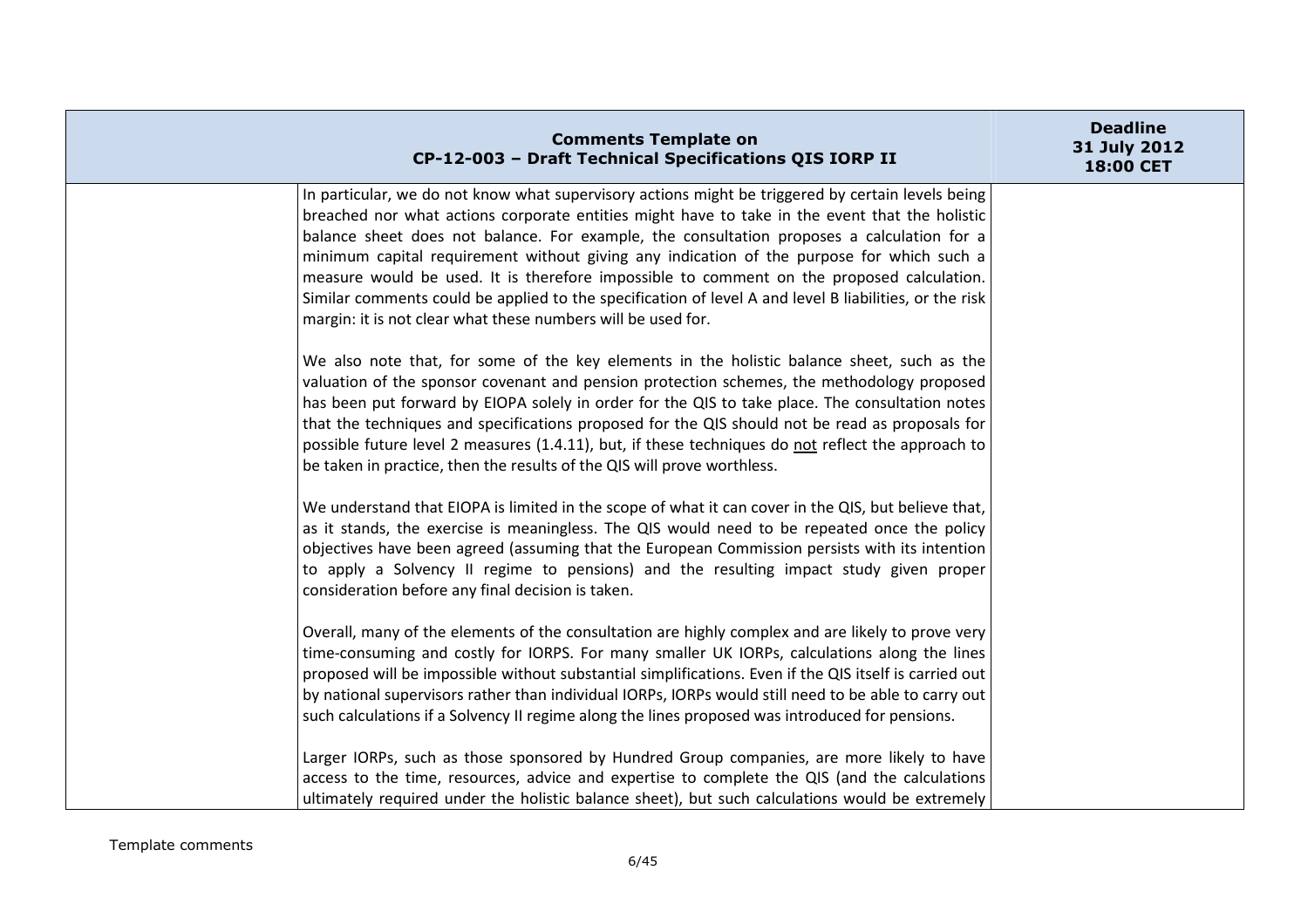|                  | <b>Comments Template on</b><br>CP-12-003 - Draft Technical Specifications QIS IORP II                                                                                                                                                                                                                                                                                                                                                                                                                                                                                  | <b>Deadline</b><br>31 July 2012<br>18:00 CET |
|------------------|------------------------------------------------------------------------------------------------------------------------------------------------------------------------------------------------------------------------------------------------------------------------------------------------------------------------------------------------------------------------------------------------------------------------------------------------------------------------------------------------------------------------------------------------------------------------|----------------------------------------------|
|                  | time-consuming and use resources that could better be applied in improving the funding position<br>of the IORP rather than in paying the costs of advisers.                                                                                                                                                                                                                                                                                                                                                                                                            |                                              |
| Q <sub>2</sub> . | Do stakeholders believe that the adjustment (discretionary and conditional benefits, last report<br>benefit reductions,) and security mechanisms (sponsor support, pension protection schemes)<br>IORS dispose of are taken into account adequately?                                                                                                                                                                                                                                                                                                                   |                                              |
|                  | We believe that such mechanisms should be taken into account in an assessment of the<br>protections available to IORPS. However, we cannot comment on whether they are taken into<br>account adequately since we do not know how the supervisory regime based on the holistic<br>balance sheet is to work.                                                                                                                                                                                                                                                             |                                              |
|                  | It is essential that pension protection schemes are taken into account as part of the overall<br>security framework available to IORPs.                                                                                                                                                                                                                                                                                                                                                                                                                                |                                              |
| Q3.              | Do stakeholders believe that the draft technical specifications provide enough information and<br>are sufficiently clear and understandable? Which parts could be improved upon?<br>The parts copied and pasted from Solvency II are presumably now well understood by the<br>insurance community and to that extent may be assumed to be clear and understandable by that<br>audience. However, they will not be understandable to the vast majority of those involved in UK<br>pension schemes who have not been involved in the development of Solvency II to date. |                                              |
|                  | There are also sections relating to elements unique to pensions, such as those on sponsor<br>covenant and pension protection schemes. Whilst they may be understandable to specialists in<br>these areas, the details of the proposals are unlikely to be understandable by many companies.<br>For most, the outputs of the proposed spreadsheets are likely to represent a 'black box' number<br>in which they have no confidence.                                                                                                                                    |                                              |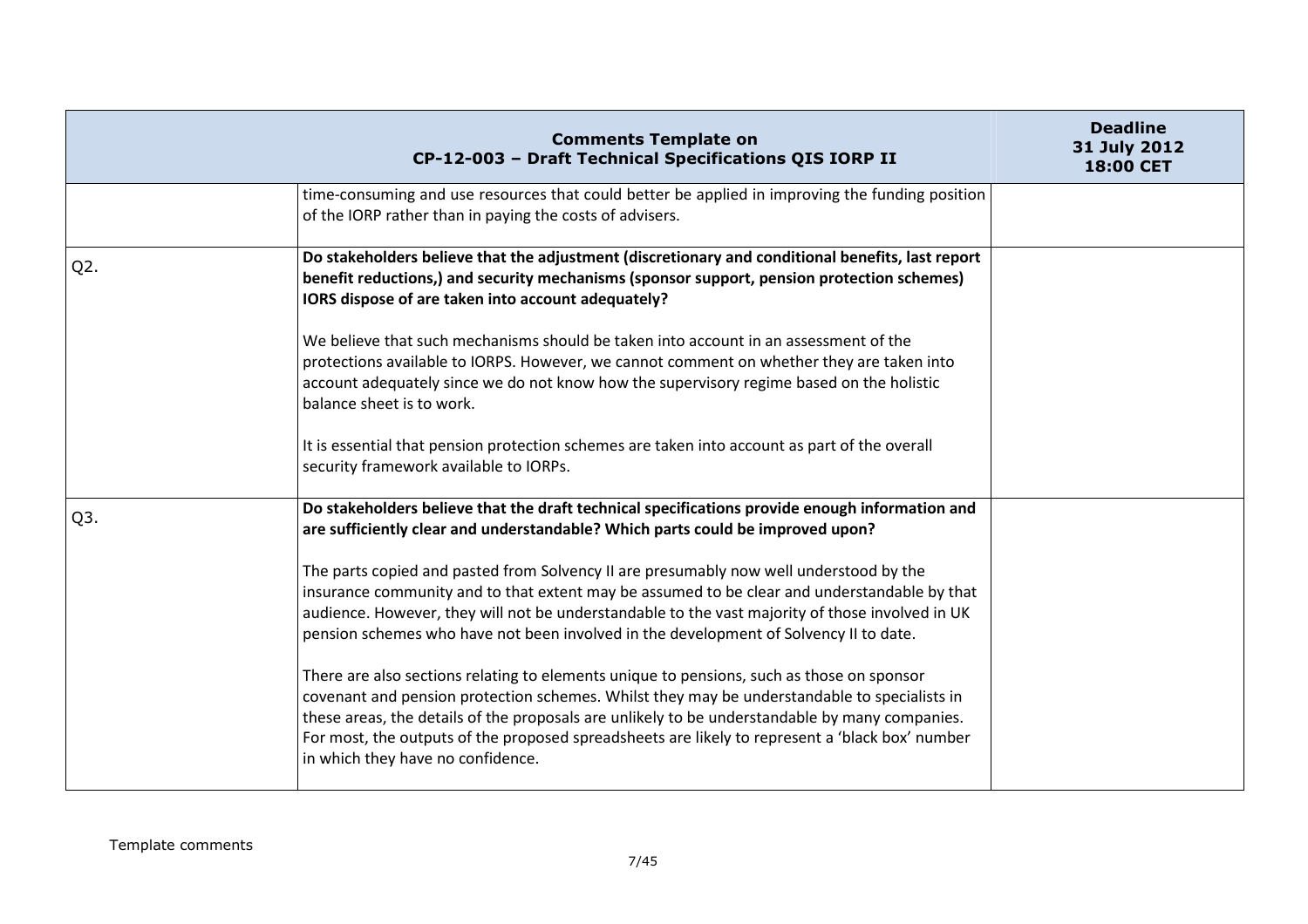|     | <b>Comments Template on</b><br>CP-12-003 - Draft Technical Specifications QIS IORP II                                                                                                                                                                                                                                                                                                                                                                                                                                                                                                                           | <b>Deadline</b><br>31 July 2012<br>18:00 CET |
|-----|-----------------------------------------------------------------------------------------------------------------------------------------------------------------------------------------------------------------------------------------------------------------------------------------------------------------------------------------------------------------------------------------------------------------------------------------------------------------------------------------------------------------------------------------------------------------------------------------------------------------|----------------------------------------------|
| Q4. | Do stakeholders believe that the calculations proposed in the technical specifications are<br>feasible at appropriate costs and with appropriate accuracy within the given timeframe of the<br>QIS?                                                                                                                                                                                                                                                                                                                                                                                                             |                                              |
|     | No. In the UK, there are around 7,000 defined benefit IORPS, over 5,000 of which are relatively<br>small (having fewer than 1,000 members) and for whom the costs of such an exercise would be<br>prohibitively expensive. It is not feasible to expect all IORPs to provide calculations for the QIS -<br>nor, by the same token, to expect them to carry out calculations of this complexity in the longer<br>term as part of a Solvency II-style framework.                                                                                                                                                  |                                              |
|     | One option for the QIS (though not for the regime itself) would be for a member state's<br>supervisor to provide estimated figures for the overall population of the country's pension<br>schemes. However, in the UK, we doubt whether the Pensions Regulator has sufficient data on<br>the sponsor covenant to give any meaningful results on these areas of the QIS and so believe that<br>larger IORPS will also wish to respond to the QIS. However, we note that this will involve<br>substantial costs for IORPs which might have been better directed to improving the funding of<br>members' benefits. |                                              |
|     | In any case, national supervisors will only be able to provide results on an aggregate basis, which<br>will not capture the likely variability in the results for individual schemes.                                                                                                                                                                                                                                                                                                                                                                                                                           |                                              |
| Q5. | Do stakeholders believe that the draft technical specifications provide enough guidance on how<br>to set up and value the holistic balance sheet as discussed in Chapter 2? If not, which parts<br>could be improved upon and in what way?                                                                                                                                                                                                                                                                                                                                                                      |                                              |
|     | As discussed above, the consultation provides no indication of the regulatory regime of which the<br>holistic balance sheet will form a part, and, as a result, the elements of the holistic balance sheet<br>are effectively meaningless.                                                                                                                                                                                                                                                                                                                                                                      |                                              |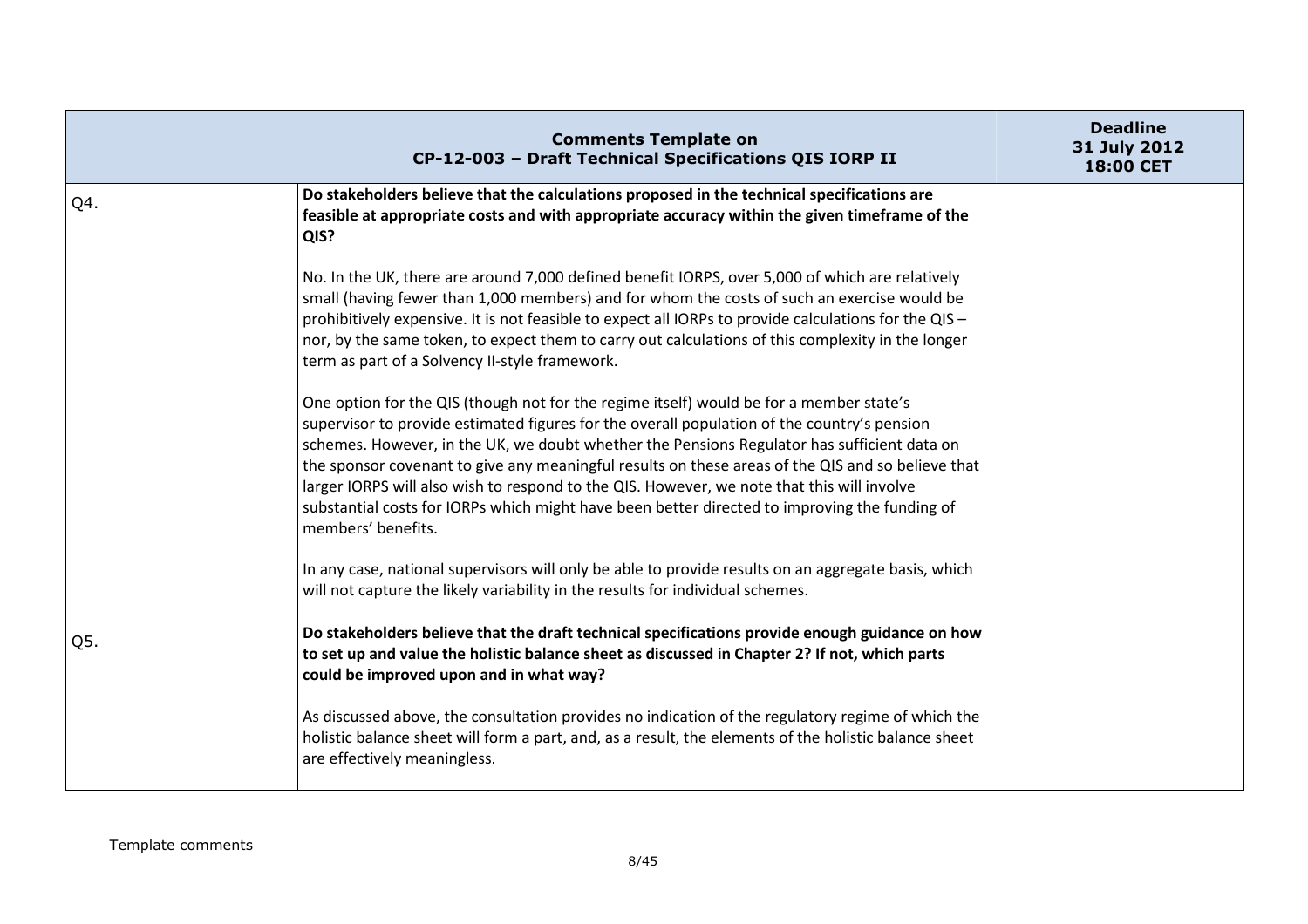|     | <b>Comments Template on</b><br>CP-12-003 - Draft Technical Specifications QIS IORP II                                                                                                                                                                                                                                                                                                                                                                                                        | <b>Deadline</b><br>31 July 2012<br>18:00 CET |
|-----|----------------------------------------------------------------------------------------------------------------------------------------------------------------------------------------------------------------------------------------------------------------------------------------------------------------------------------------------------------------------------------------------------------------------------------------------------------------------------------------------|----------------------------------------------|
| Q6. | Given the purpose of the QIS, do stakeholders consider the proposed simplifications for the<br>valuation of the holistic balance sheet (for the risk margin in section 2,5, sponsor support and<br>pension protection schemes in 2.6 and amounts recoverable from insurance in 2.7) adequate?<br>Do you have suggestions for additional simplifications that would be appropriate?                                                                                                           |                                              |
|     | As before, we note that we cannot answer this question without knowing what the holistic<br>balance sheet is to be used for.                                                                                                                                                                                                                                                                                                                                                                 |                                              |
|     | For example, a risk margin calculation of 8% of Level A liabilities is proposed. Alternatively, the<br>IORP can calculate the risk margin according to Solvency II (details of which are not given in the<br>consultation paper). However, it is not made clear what the risk margin is trying to achieve in an<br>IORP context rather than an insurance context. We do not believe that the rationale for a risk<br>margin in an insurance context is at all applicable to pension schemes. |                                              |
|     | As a result, we cannot say whether 8% of Level A liabilities is an appropriate simplification or not,<br>because we do not know what it is a simplification for nor how the number for the risk margin will<br>be used in the calculation.                                                                                                                                                                                                                                                   |                                              |
|     | Similar comments apply to the simplifications proposed for sponsor covenant and pension<br>protection schemes.                                                                                                                                                                                                                                                                                                                                                                               |                                              |
| Q7. | The best estimate of technical provisions should be based on the most recent mortality tables<br>including the future trend in mortality rates (Section 2.4). Do stakeholders believe that IORPs<br>will be able to take into account this trend in mortality rates? Can you explain?                                                                                                                                                                                                        |                                              |
|     | We do not anticipate that this would cause problems for UK IORPs. However, we note that the<br>question talks about 'the future trend' as though there were only one such trend, whereas in fact<br>various different assumptions can be made about the rate of future improvements.                                                                                                                                                                                                         |                                              |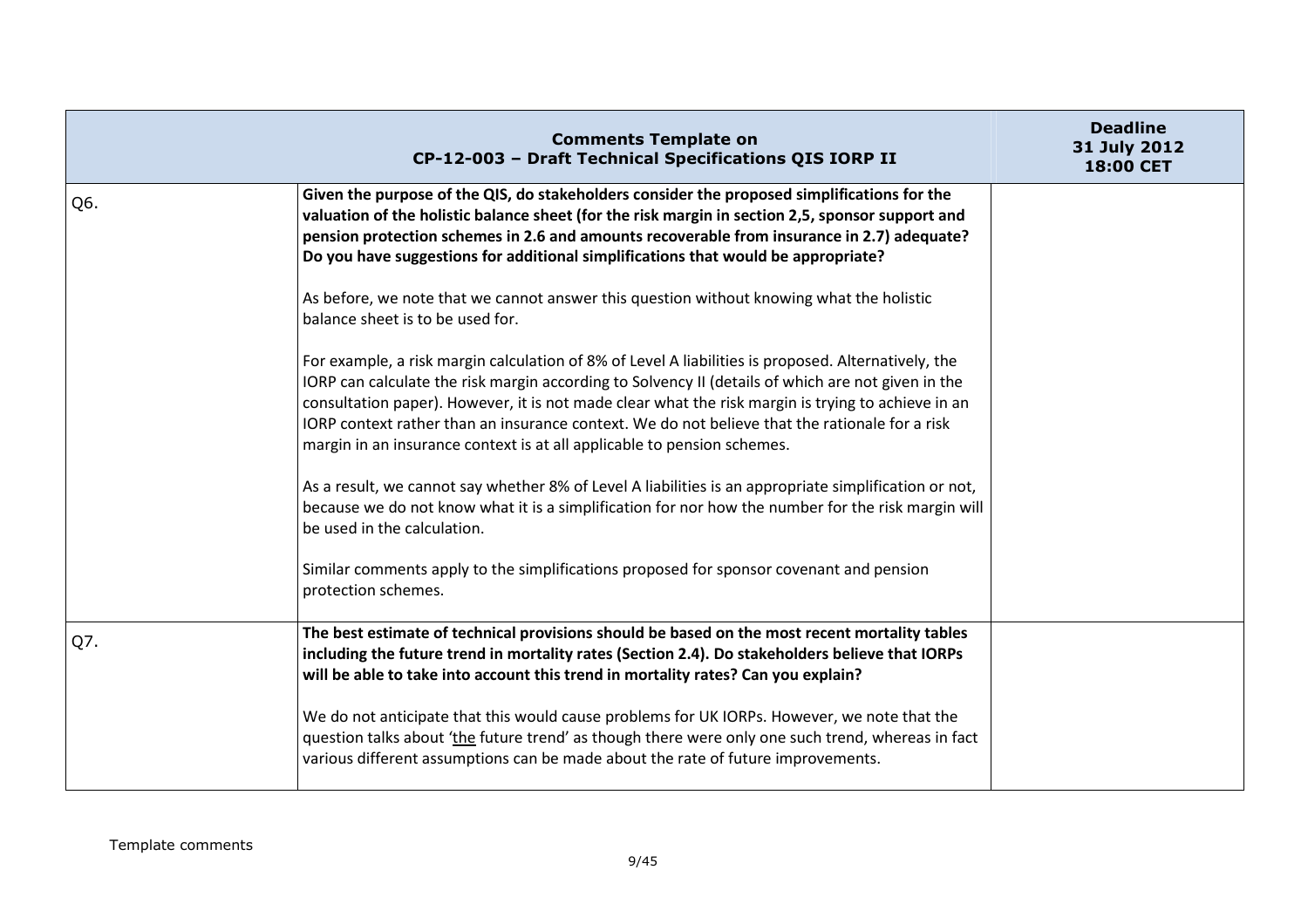|      | <b>Comments Template on</b><br>CP-12-003 - Draft Technical Specifications QIS IORP II                                                                                                                                                                                                                                                                                                                                                                                                                                                                                                                                                                                                                                                                                                                                                                                                                                                          | <b>Deadline</b><br>31 July 2012<br>18:00 CET |
|------|------------------------------------------------------------------------------------------------------------------------------------------------------------------------------------------------------------------------------------------------------------------------------------------------------------------------------------------------------------------------------------------------------------------------------------------------------------------------------------------------------------------------------------------------------------------------------------------------------------------------------------------------------------------------------------------------------------------------------------------------------------------------------------------------------------------------------------------------------------------------------------------------------------------------------------------------|----------------------------------------------|
| Q8.  | Is it clear enough from the technical specifications what cash flows should be taken into account<br>in the calculation of the best estimate (e.g. in relation to benefits (unconditional, pure<br>conditional, pure discretionary, mixed), contributions, expenses, etc.) and how the projection of<br>these cash flows should be made (Section 2.4)?<br>No comment.                                                                                                                                                                                                                                                                                                                                                                                                                                                                                                                                                                          |                                              |
| Q9.  | EIOPA is considering to take into account in the QIS the possibility in some member states to<br>reduce benefits in case of sponsor default (for example, when a pension protection scheme<br>does not guarantee the full level of benefits) in the valuation of the best estimate of technical<br>provisions (see Reduction of benefits in case of sponsor default in Section 2.4 and Pension<br>protection schemes in Section 26). Do stakeholders agree and, if yes, should it only apply in case<br>of sponsor support backed up by a pension protection scheme or to sponsor support in general?<br>Yes, we believe that the possibility of reducing benefits in the event of sponsor default should be<br>included. We do not think that the consultation makes clear exactly how this possibility would be<br>taken into account in practice.                                                                                           |                                              |
| Q10. | The technical specifications propose that security mechanisms should be valued on a market<br>consistent basis, i.e. by calculating the probability-weighted average of (discounted) expected<br>payments from the sponsor and the payment protection scheme (Section 2.6). Do stakeholders<br>agree with the principles for the valuation of the sponsor covenant and pension protection<br>schemes? If not, what alternatives would you propose?<br>The proposals in the consultation document are complex in the extreme, and are likely to give<br>only spurious answers to what are essentially subjective concepts. The sections on these elements<br>of the calculation seem sketchy, to say the least, and would require much greater analysis and<br>refinement to come up with a helpful methodology. A simpler approach that allows scope for a<br>more rounded assessment of the employer's strength is likely to be more helpful. |                                              |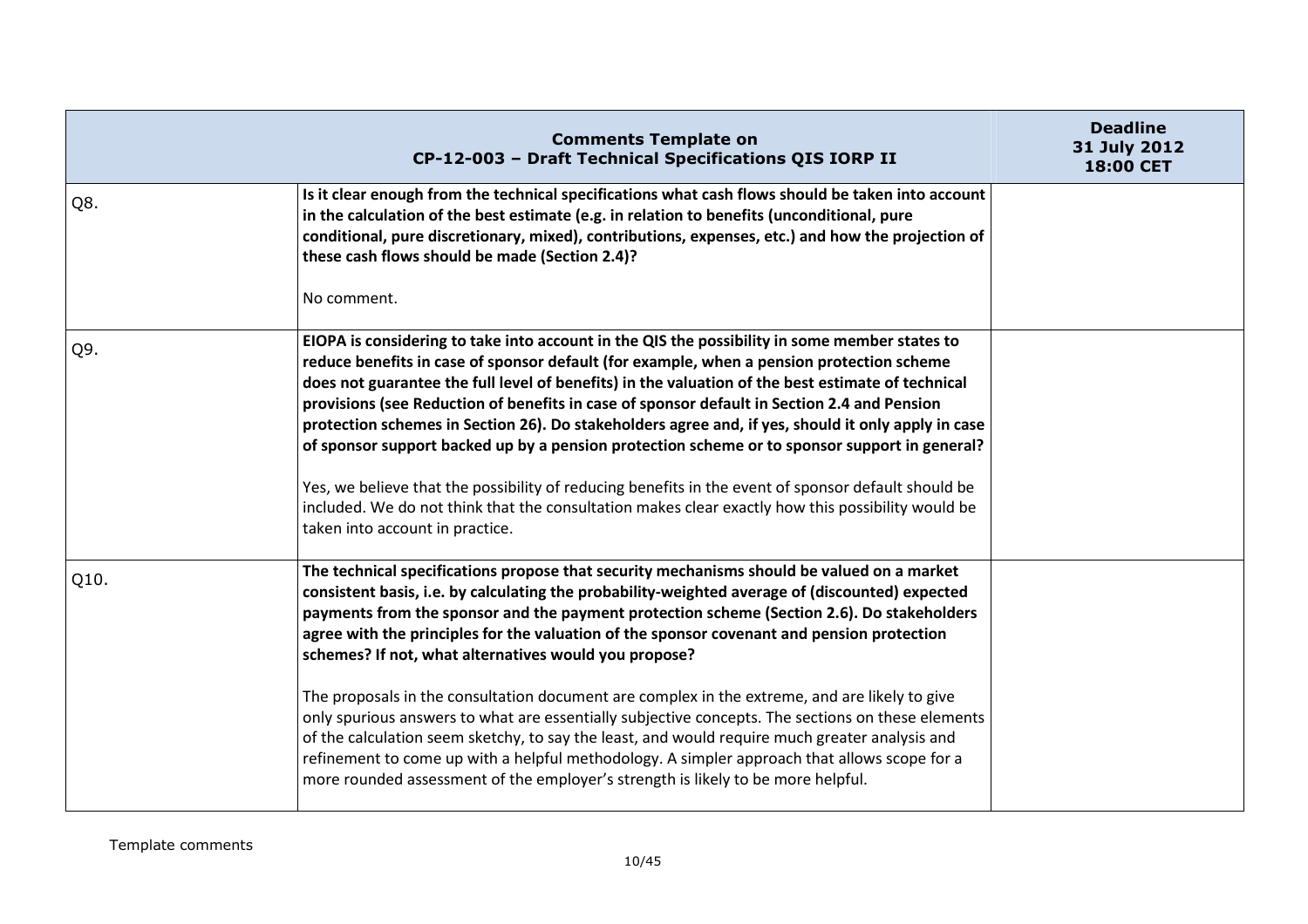|      | <b>Comments Template on</b><br>CP-12-003 - Draft Technical Specifications QIS IORP II                                                                                                                                                                                                                                                                                                                                                                                                                                                                                                                          | <b>Deadline</b><br>31 July 2012<br>18:00 CET |
|------|----------------------------------------------------------------------------------------------------------------------------------------------------------------------------------------------------------------------------------------------------------------------------------------------------------------------------------------------------------------------------------------------------------------------------------------------------------------------------------------------------------------------------------------------------------------------------------------------------------------|----------------------------------------------|
|      | We particularly note that the calculations for valuing sponsor covenant and pension protection<br>schemes will use spreadsheets which EIOPA has not yet released. For those employers who do not<br>have the time, resources or expertise to build a model to perform these calculations themselves,<br>the spreadsheets would have been a useful tool in indicating the potential size of these numbers<br>(even though the actual impact would not be apparent, for the reasons given above).<br>The consultation is also silent on how sponsor covenant should be calculated for multi-employer<br>schemes. |                                              |
| Q11. | Do stakeholders have suggestions for the parameters - such as the probability of default and<br>the recovery rate in the event of default - used in the valuation of sponsor support and pension<br>protection schemes (Section 2.6)?<br>The parameters suggested seem very arbitrary and a more scheme-specific approach would be<br>preferable.                                                                                                                                                                                                                                                              |                                              |
| Q12. | Do stakeholders agree with the methodology set out to value the maximum value of sponsor<br>support (Section 2.6)? Do stakeholders have suggestions for the parameters used in valuing the<br>maximum amount of sponsor support? In particular, with regard to the proportions of future<br>profits / EBTDA and the time period of the calculations.<br>The methodology is over-complicated (and hence expensive to implement) and likely to give rise<br>to results that are entirely spurious.                                                                                                               |                                              |
| Q13. | The draft technical specifications propose performing an upward shift in the basic risk-free<br>interest rate curve to approximate the so-called counter cyclical premium or to allow IORPs -<br>under conditions - to apply the so-called matching premium (Section 2.8). Do stakeholders<br>agree with this approach to take into account the long-term nature of pension liabilities?                                                                                                                                                                                                                       |                                              |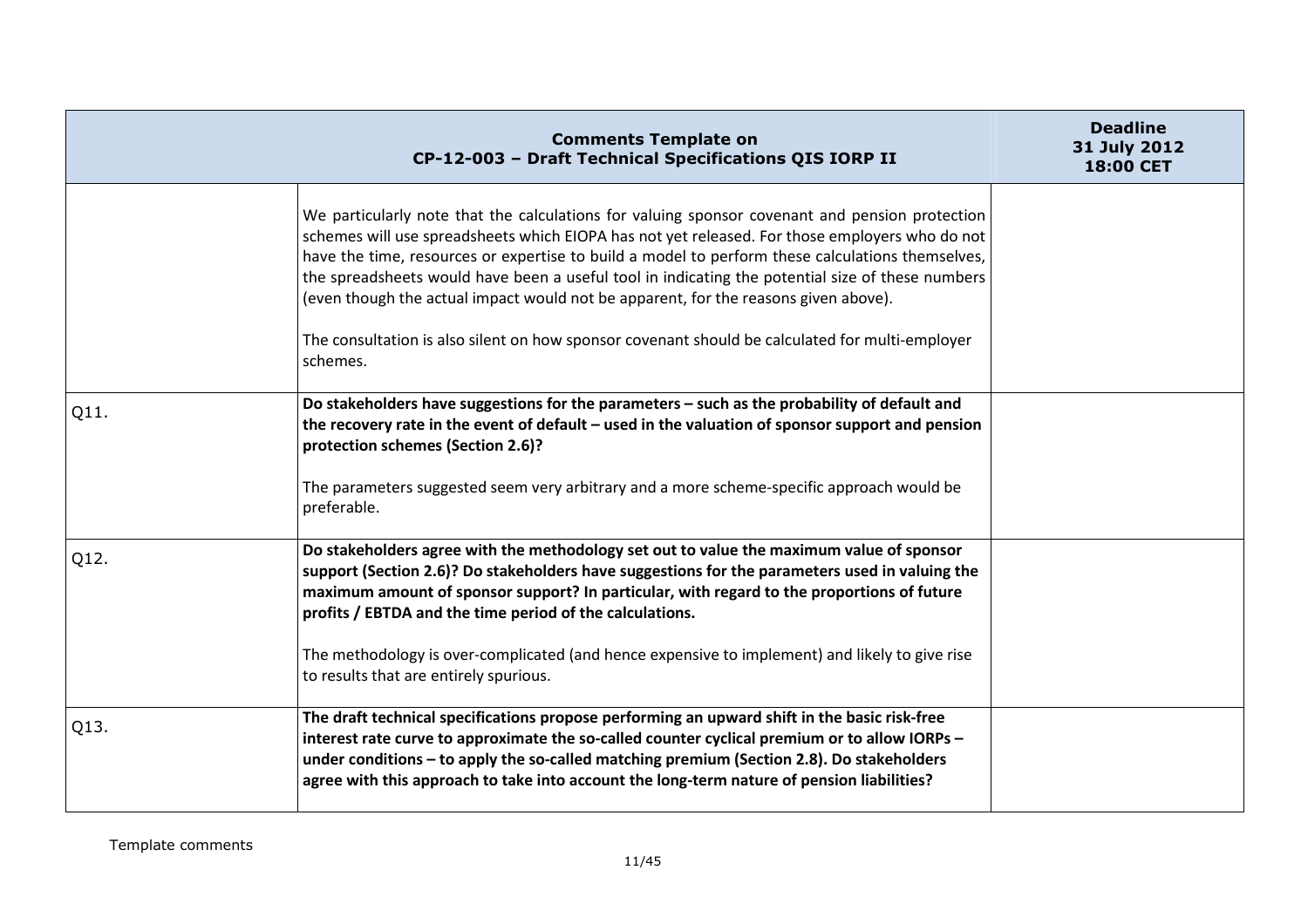|      | <b>Comments Template on</b><br>CP-12-003 - Draft Technical Specifications QIS IORP II                                                                                                                                                                                                                                                                | <b>Deadline</b><br>31 July 2012<br>18:00 CET |
|------|------------------------------------------------------------------------------------------------------------------------------------------------------------------------------------------------------------------------------------------------------------------------------------------------------------------------------------------------------|----------------------------------------------|
|      | We agree that the calculation should take account of the long-term nature of pension liabilities.<br>However, our understanding is that the circumstances in which the matching premium can be<br>used are so restrictive as to be worthless to most UK IORPs, even though there may be a high<br>degree of matching between liabilities and assets. |                                              |
| Q14. | Do stakeholders agree that the proposed way to derive the level B discount rate adequately<br>reflect the expected return on assets of IORPs (Section 2.8)? If not, what alternative would you<br>propose?                                                                                                                                           |                                              |
|      | As noted above, as the consultation does not indicate what the level B discount rate is to be used<br>for, it is difficult to respond effectively.                                                                                                                                                                                                   |                                              |
|      | However, we note that there appears to be an odd mixture of spurious accuracy and arbitrariness<br>- for example 2.98% is used for the return on AAA government bonds and then a simple 3%<br>addition is used as an equity risk premium without any justification for this figure.                                                                  |                                              |
|      | We also question whether the calculation of the expected return on assets will give adequate<br>weight to derisking or hedging strategies.                                                                                                                                                                                                           |                                              |
| Q15. | Do stakeholders agree that the draft technical specifications specify a fixed yearly percentage of<br>respectively 2% and 3% for the expected inflation rate and salary growth? Or should IORPS also<br>be allowed to expected inflation implied by financial markets? Could you explain?                                                            |                                              |
|      | The wording of this question is plainly faulty, but we presume we are being asked whether the<br>assumptions of 2% and 3% for inflation and salary increases respectively are reasonable.                                                                                                                                                            |                                              |
|      | The 2% inflation assumption seems very arbitrary for one of the most crucial of the financial<br>assumptions and no justification is provided as to why this is an appropriate assumption as at 31<br>December 2011. We think much more thought and attention should be applied to the derivation<br>of this assumption.                             |                                              |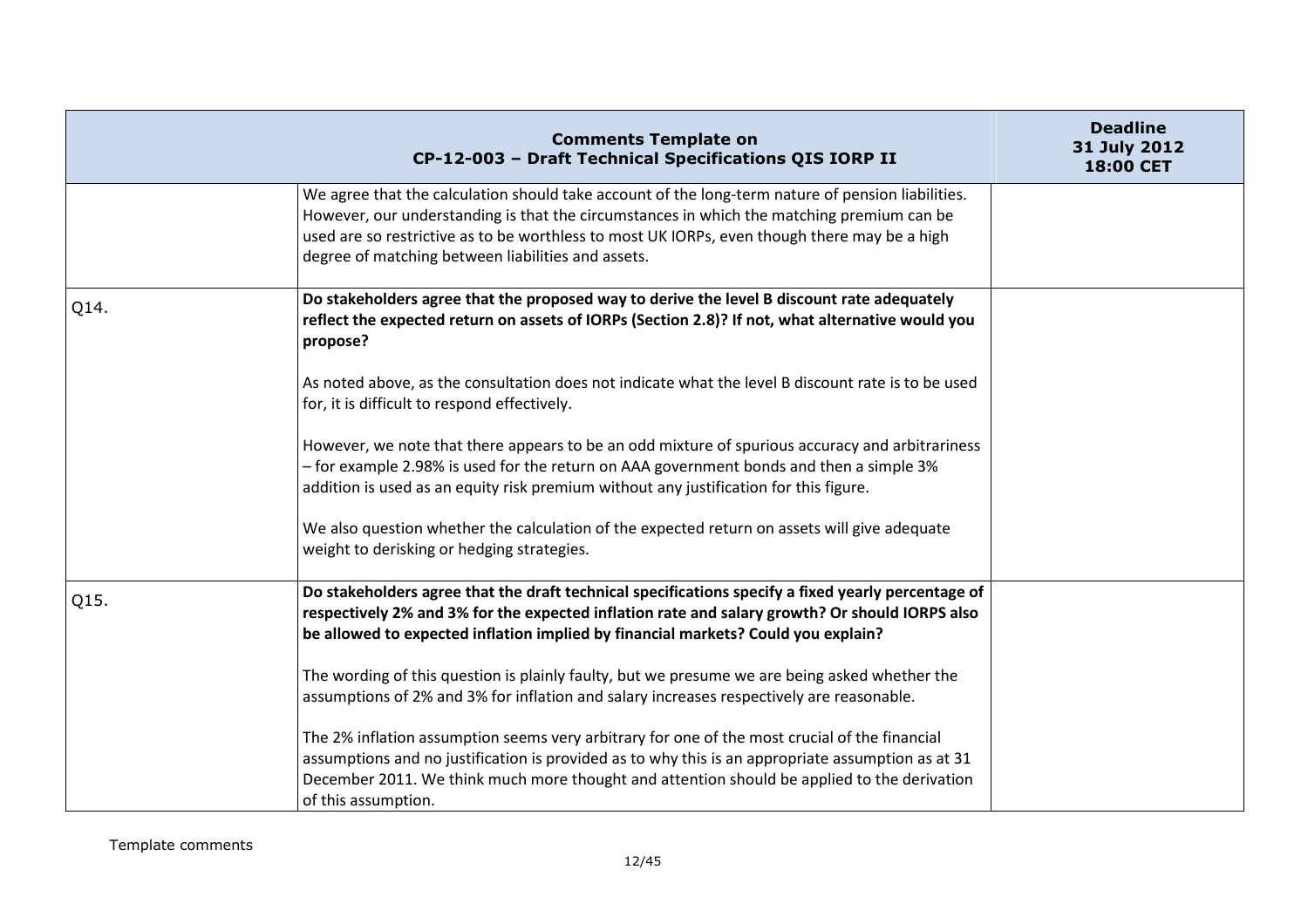|      | <b>Comments Template on</b><br>CP-12-003 - Draft Technical Specifications QIS IORP II                                                                                                                                                                                                                                                                                           | <b>Deadline</b><br>31 July 2012<br>18:00 CET |
|------|---------------------------------------------------------------------------------------------------------------------------------------------------------------------------------------------------------------------------------------------------------------------------------------------------------------------------------------------------------------------------------|----------------------------------------------|
|      | We also think that member states (particularly those outside the Euro) should be able to set<br>individual assumptions for an appropriate inflation assumption. For example, there are two<br>different measures in the UK (RPI and CPI) used for pension increases and different assumptions<br>are currently used for them.                                                   |                                              |
|      | We do not think there should be a prescribed salary increase assumption. The actual rate of salary<br>growth will vary considerably depending on the nature of the workforce and the industry within<br>which the employer operates and should therefore be set on an employer-specific basis.                                                                                  |                                              |
| Q16. | Do stakeholders believe that the description of the SCR in Chapter 3 is sufficiently clear and<br>understandable to enable participants in the QIS to perform the necessary calculations?                                                                                                                                                                                       |                                              |
|      | Very few pension schemes or their sponsoring employers (other than those already familiar with<br>Solvency II as participants in the insurance industry) will be able to understand this consultation.<br>It is also entirely unclear what role the SCR and MCR will play in the regulatory framework.                                                                          |                                              |
| Q17. | Do stakeholders believe that the risks IORPs are facing are adequately reflected in the<br>calculation of the SCR and MCR (Chapter 3 and 4)? Are there in the stakeholders' view any risks<br>being considered that are not material and could be excluded from the technical specifications?<br>Are there other risks that should be considered in the calculation of the SCR? |                                              |
|      | Many elements of the proposed calculations are not relevant to UK IORPS e.g. health risk or<br>intangible assets risk.                                                                                                                                                                                                                                                          |                                              |
|      | The exclusion of inflation risk is surprising.                                                                                                                                                                                                                                                                                                                                  |                                              |
| Q18. | Do stakeholders believe that the way the loss-absorbing capacity of adjustment mechanisms<br>and security mechanisms is take into account in the calculation of the SCR (Section 3.2) is<br>adequate?                                                                                                                                                                           |                                              |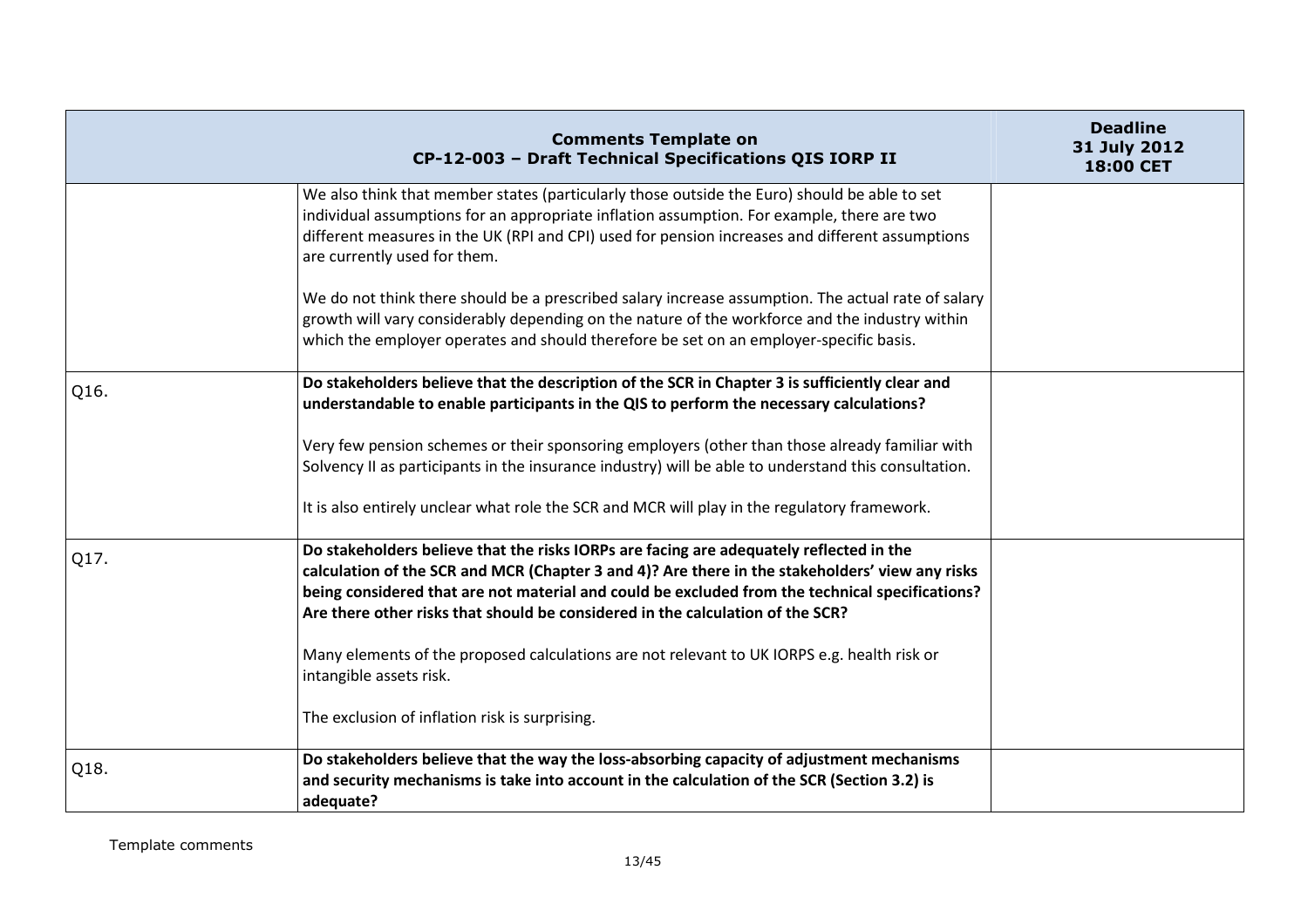|      | <b>Comments Template on</b><br>CP-12-003 - Draft Technical Specifications QIS IORP II                                                                                                                                                                                                                                                                         | <b>Deadline</b><br>31 July 2012<br>18:00 CET |
|------|---------------------------------------------------------------------------------------------------------------------------------------------------------------------------------------------------------------------------------------------------------------------------------------------------------------------------------------------------------------|----------------------------------------------|
|      | We do not find this section particularly clear or easy to understand.                                                                                                                                                                                                                                                                                         |                                              |
|      | In principle, if an SCR is to be included in the holistic balance sheet (which we do not believe is<br>necessary), then we agree that it should be possible to offset the additional protections available<br>from sponsor covenant and pension protection schemes against the SCR.                                                                           |                                              |
| Q19. | Do stakeholders believe that the calculation of SCR in the Operational risk module (Section 3.3)<br>is adequate for IORPs?                                                                                                                                                                                                                                    |                                              |
|      | We do not believe that any SCR is needed for operational risk in defined benefit IORPs (or indeed<br>defined contribution IORPs). Other mechanisms (in particular the existence of trustees) already<br>exist in UK IORPs for ensuring good governance and administration and preventing fraud which<br>render an additional capital requirement unnecessary. |                                              |
| Q20. | Do stakeholders believe that the simplifications provided for the calculation of the SCR (for<br>spread risk on bonds on section 3.5, value of collateral in section 3.6 and mortality, longevity,<br>benefit option and catastrophe risk in section 3.7) are adequate? Do stakeholders have any<br>concrete suggestions for additional simplifications?      |                                              |
|      | No comment.                                                                                                                                                                                                                                                                                                                                                   |                                              |
| Q21. | Do stakeholders believe that the treatment of sponsor default risk in the counterparty default<br>risk module of the SCR calculation (Section 3.6) is appropriate? If not, what improvements<br>would stakeholders suggest?                                                                                                                                   |                                              |
|      | It is not clear from the consultation how the incorporation of sponsor default in the SCR works<br>alongside the inclusion of sponsor default as a separate item in the holistic balance sheet.                                                                                                                                                               |                                              |
| Q22. | Do stakeholders believe that the calculation of SCR in the Benefit option risk sub-module<br>(Section 3.7) is adequate for IORPs?                                                                                                                                                                                                                             |                                              |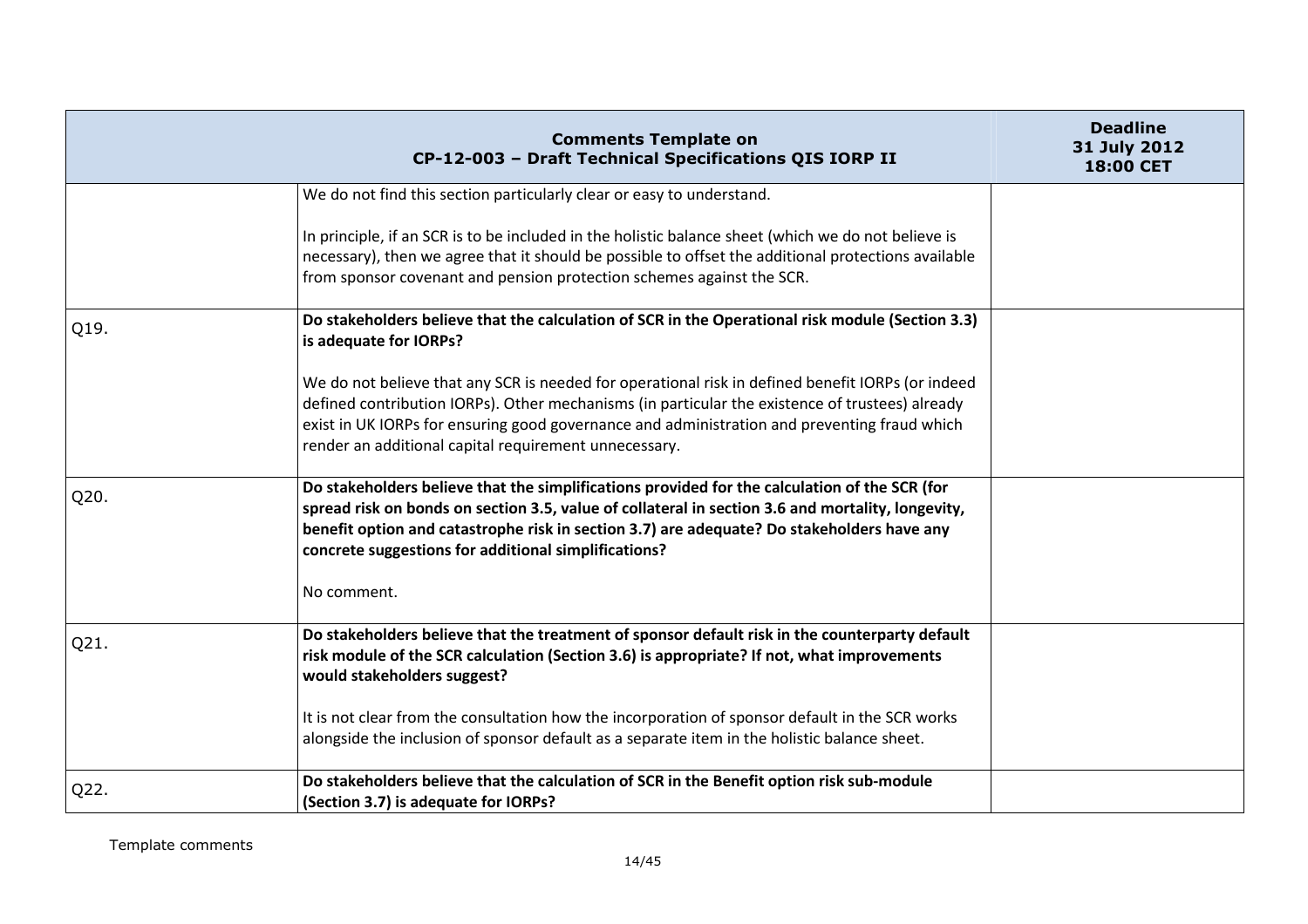|        | <b>Comments Template on</b><br>CP-12-003 - Draft Technical Specifications QIS IORP II                                                                                                                                                    | <b>Deadline</b><br>31 July 2012<br>18:00 CET |
|--------|------------------------------------------------------------------------------------------------------------------------------------------------------------------------------------------------------------------------------------------|----------------------------------------------|
|        | No comment.                                                                                                                                                                                                                              |                                              |
| Q23.   | Do stakeholders believe that the descriptions of financial and insurance risk mitigation (Section<br>3.9 and 3.10) are sufficiently clear and understandable to enable participants in the QIS to<br>perform the necessary calculations? |                                              |
|        | No comment.                                                                                                                                                                                                                              |                                              |
| I.1.1. |                                                                                                                                                                                                                                          |                                              |
| I.1.2. |                                                                                                                                                                                                                                          |                                              |
| I.1.3. |                                                                                                                                                                                                                                          |                                              |
| I.1.4. |                                                                                                                                                                                                                                          |                                              |
| I.1.5. |                                                                                                                                                                                                                                          |                                              |
| I.2.1. |                                                                                                                                                                                                                                          |                                              |
| I.2.2. |                                                                                                                                                                                                                                          |                                              |
| I.2.3. |                                                                                                                                                                                                                                          |                                              |
| I.2.4. |                                                                                                                                                                                                                                          |                                              |
| I.2.5. |                                                                                                                                                                                                                                          |                                              |
| I.2.6. |                                                                                                                                                                                                                                          |                                              |
| I.3.1. |                                                                                                                                                                                                                                          |                                              |
| I.3.2. |                                                                                                                                                                                                                                          |                                              |
| I.4.1. |                                                                                                                                                                                                                                          |                                              |
| I.4.2. |                                                                                                                                                                                                                                          |                                              |
| I.4.3. |                                                                                                                                                                                                                                          |                                              |
| I.4.4. |                                                                                                                                                                                                                                          |                                              |

Template comments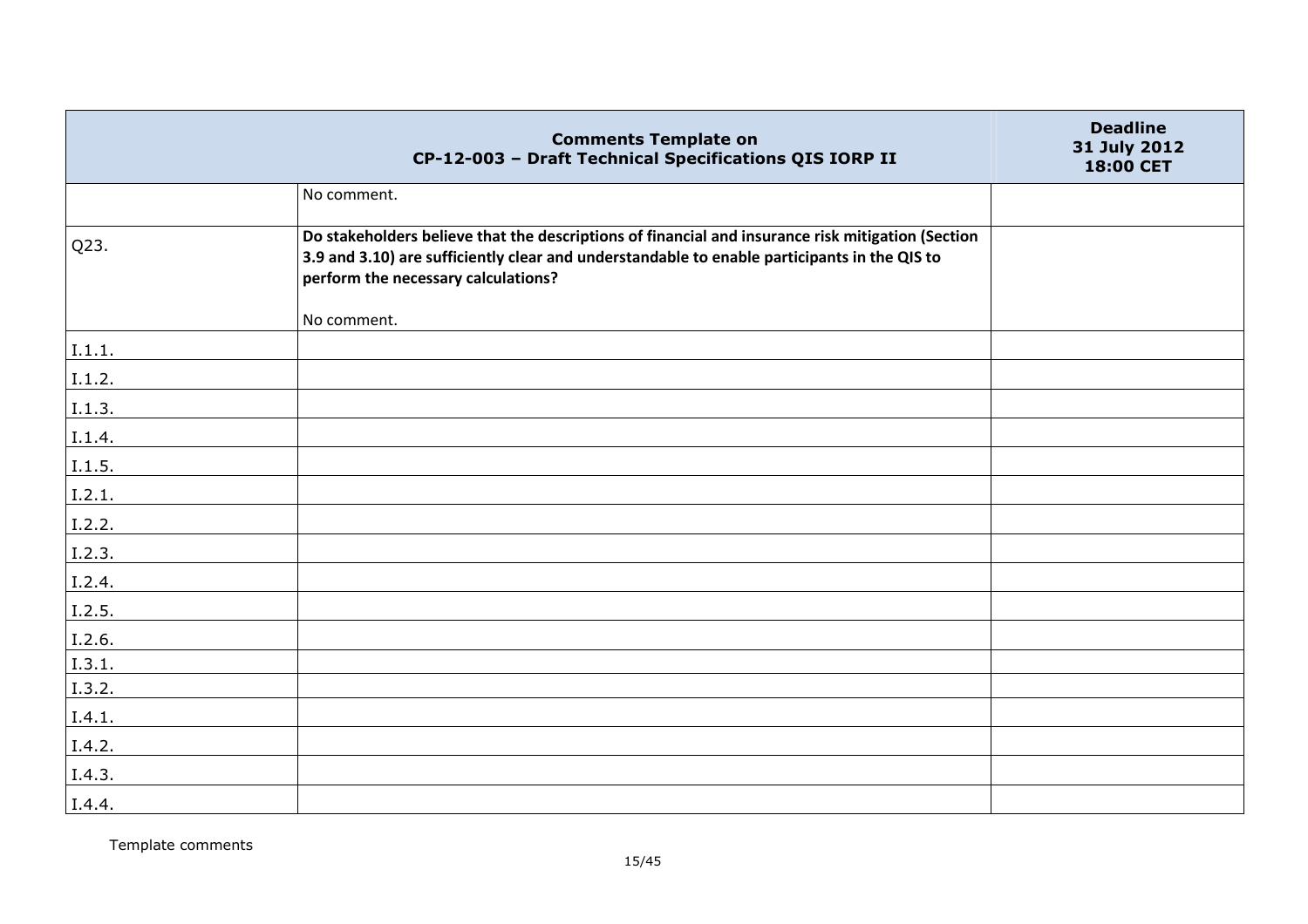|                | <b>Comments Template on</b><br>CP-12-003 - Draft Technical Specifications QIS IORP II | <b>Deadline</b><br>31 July 2012<br>18:00 CET |
|----------------|---------------------------------------------------------------------------------------|----------------------------------------------|
| I.4.5.         |                                                                                       |                                              |
| I.4.6.         |                                                                                       |                                              |
| I.4.7.         |                                                                                       |                                              |
| I.4.8.         |                                                                                       |                                              |
| I.4.9.         |                                                                                       |                                              |
| I.4.10.        |                                                                                       |                                              |
| I.4.11.        |                                                                                       |                                              |
| I.4.12.        |                                                                                       |                                              |
| I.4.13.        |                                                                                       |                                              |
| I.4.14.        |                                                                                       |                                              |
| I.4.15.        |                                                                                       |                                              |
| I.4.16.        |                                                                                       |                                              |
| I.4.17.        |                                                                                       |                                              |
| I.4.18.        |                                                                                       |                                              |
| I.4.19.        |                                                                                       |                                              |
| I.4.20.        |                                                                                       |                                              |
| I.4.21.        |                                                                                       |                                              |
| I.4.22.        |                                                                                       |                                              |
| I.5.1.         |                                                                                       |                                              |
| I.5.2.         |                                                                                       |                                              |
| I.5.3.         |                                                                                       |                                              |
| I.5.4.         |                                                                                       |                                              |
| $\vert$ I.5.5. |                                                                                       |                                              |
| I.5.6.         |                                                                                       |                                              |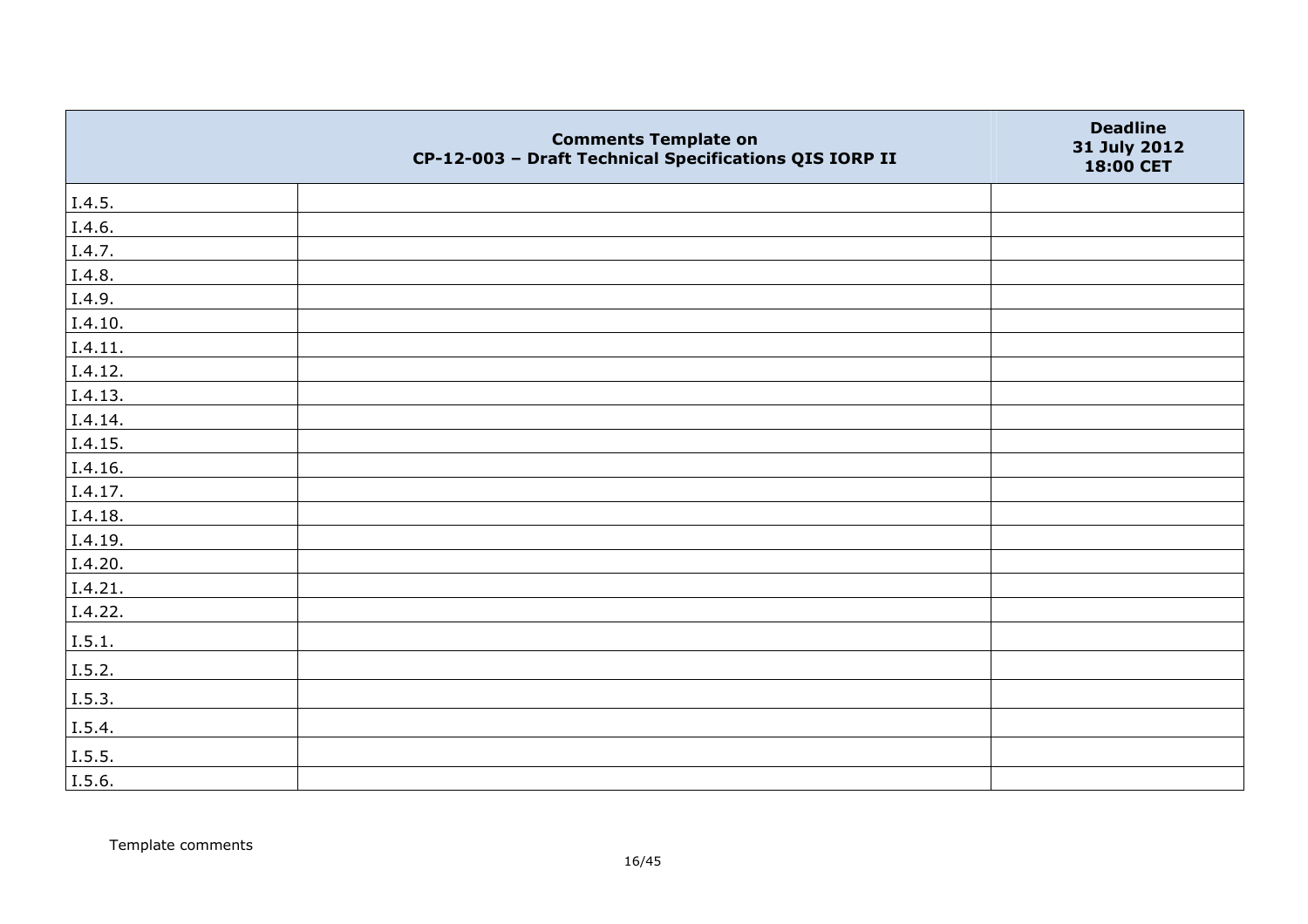|         | <b>Comments Template on</b><br>CP-12-003 - Draft Technical Specifications QIS IORP II | <b>Deadline</b><br>31 July 2012<br>18:00 CET |
|---------|---------------------------------------------------------------------------------------|----------------------------------------------|
| I.5.7.  |                                                                                       |                                              |
| I.5.8.  |                                                                                       |                                              |
| I.6.1.  |                                                                                       |                                              |
| I.6.2.  |                                                                                       |                                              |
| I.6.3.  |                                                                                       |                                              |
| I.7.1.  |                                                                                       |                                              |
| I.7.2.  |                                                                                       |                                              |
| I.7.3.  |                                                                                       |                                              |
| I.7.4.  |                                                                                       |                                              |
| I.7.5.  |                                                                                       |                                              |
| I.8.1.  |                                                                                       |                                              |
| I.8.2.  |                                                                                       |                                              |
| I.8.3.  |                                                                                       |                                              |
| I.8.4.  |                                                                                       |                                              |
| I.8.5.  |                                                                                       |                                              |
| I.8.6.  |                                                                                       |                                              |
| I.9.1.  |                                                                                       |                                              |
| I.9.2.  |                                                                                       |                                              |
| I.9.3.  |                                                                                       |                                              |
| I.10.1. |                                                                                       |                                              |
| I.10.2. |                                                                                       |                                              |
| I.10.3. |                                                                                       |                                              |

Template comments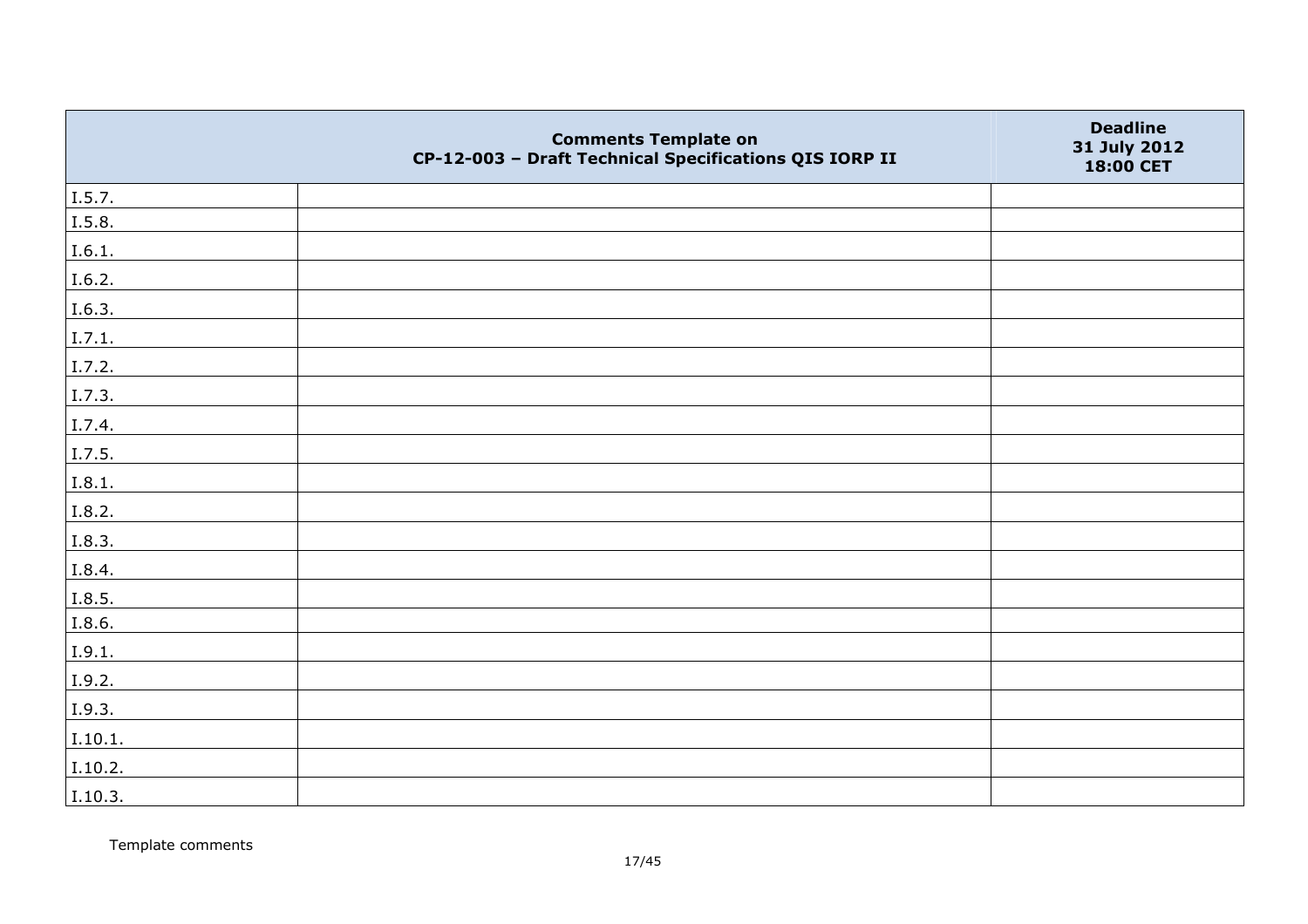|           | <b>Comments Template on</b><br>CP-12-003 - Draft Technical Specifications QIS IORP II | <b>Deadline</b><br>31 July 2012<br>18:00 CET |
|-----------|---------------------------------------------------------------------------------------|----------------------------------------------|
| I.10.4    |                                                                                       |                                              |
| I.11.1    |                                                                                       |                                              |
| HBS.1.1.  |                                                                                       |                                              |
| HBS.2.1.  |                                                                                       |                                              |
| HBS.2.2.  |                                                                                       |                                              |
| HBS.2.3.  |                                                                                       |                                              |
| HBS.2.4.  |                                                                                       |                                              |
| HBS.2.5.  |                                                                                       |                                              |
| HBS.2.6.  |                                                                                       |                                              |
| HBS.2.7.  |                                                                                       |                                              |
| HBS.2.8.  |                                                                                       |                                              |
| HBS.3.1.  |                                                                                       |                                              |
| HBS.3.2.  |                                                                                       |                                              |
| HBS.3.3.  |                                                                                       |                                              |
| HBS.3.4.  |                                                                                       |                                              |
| HBS.3.5.  |                                                                                       |                                              |
| HBS.3.6.  |                                                                                       |                                              |
| HBS.3.7.  |                                                                                       |                                              |
| HBS.3.8.  |                                                                                       |                                              |
| HBS.3.9.  |                                                                                       |                                              |
| HBS.3.10. |                                                                                       |                                              |
| HBS.3.11. |                                                                                       |                                              |
| HBS.3.12. |                                                                                       |                                              |
| HBS.3.13. |                                                                                       |                                              |
| HBS.3.14. |                                                                                       |                                              |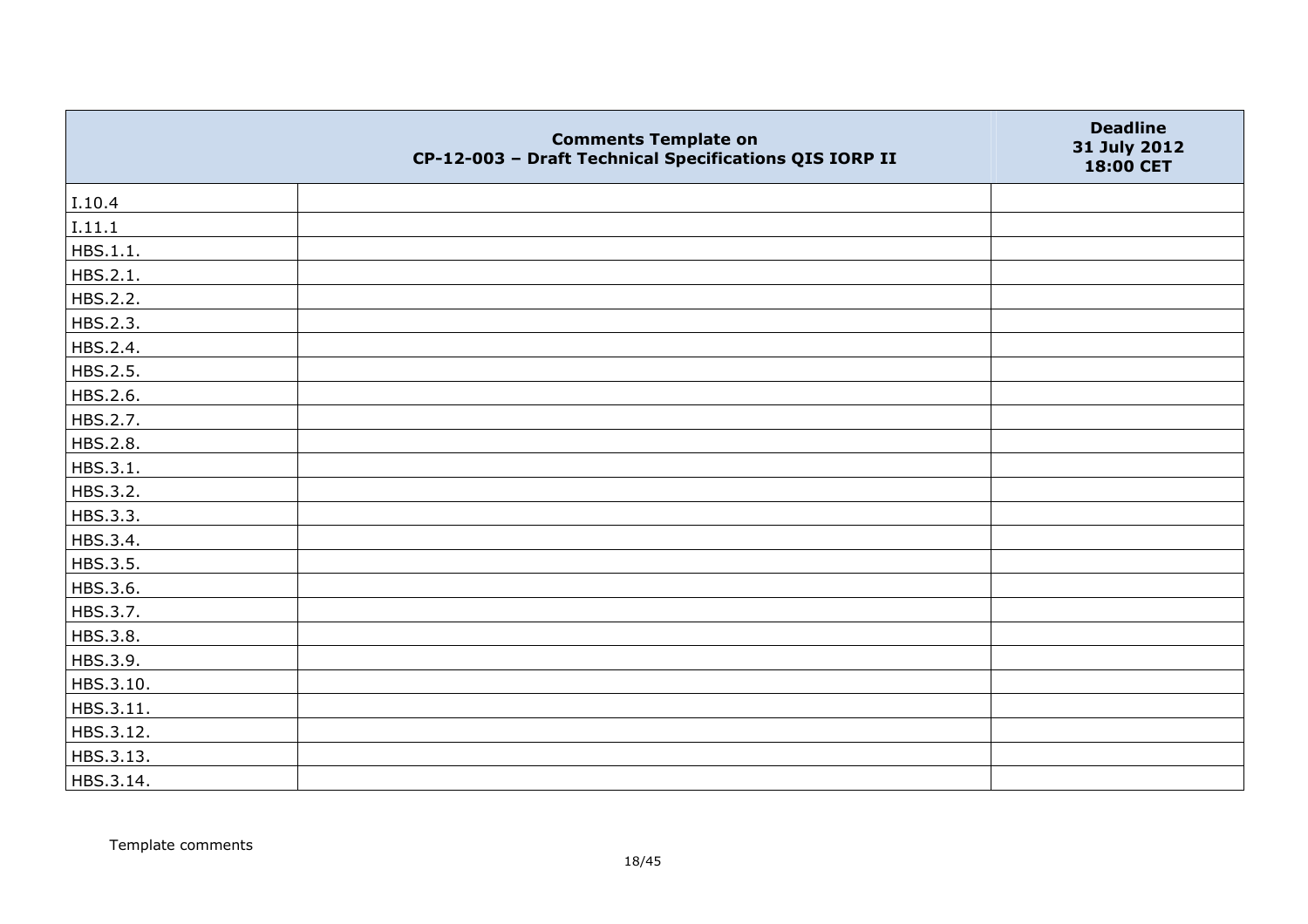|           | <b>Comments Template on</b><br>CP-12-003 - Draft Technical Specifications QIS IORP II | <b>Deadline</b><br>31 July 2012<br>18:00 CET |
|-----------|---------------------------------------------------------------------------------------|----------------------------------------------|
| HBS.3.15. |                                                                                       |                                              |
| HBS.3.16. |                                                                                       |                                              |
| HBS.3.17. |                                                                                       |                                              |
| HBS.3.18. |                                                                                       |                                              |
| HBS.3.19. |                                                                                       |                                              |
| HBS.3.20. |                                                                                       |                                              |
| HBS.3.21. |                                                                                       |                                              |
| HBS.3.22. |                                                                                       |                                              |
| HBS.3.23. |                                                                                       |                                              |
| HBS.3.24. |                                                                                       |                                              |
| HBS.3.25. |                                                                                       |                                              |
| HBS.3.26. |                                                                                       |                                              |
| HBS.3.27. |                                                                                       |                                              |
| HBS.3.28. |                                                                                       |                                              |
| HBS.3.29. |                                                                                       |                                              |
| HBS.4.1.  |                                                                                       |                                              |
| HBS.4.2.  |                                                                                       |                                              |
| HBS.4.3.  |                                                                                       |                                              |
| HBS.4.4.  |                                                                                       |                                              |
| HBS.4.5.  |                                                                                       |                                              |
| HBS.4.6.  |                                                                                       |                                              |
| HBS.4.7.  |                                                                                       |                                              |
| HBS.4.8.  |                                                                                       |                                              |
| HBS.4.9.  |                                                                                       |                                              |
| HBS.4.10. |                                                                                       |                                              |
| HBS.4.11. |                                                                                       |                                              |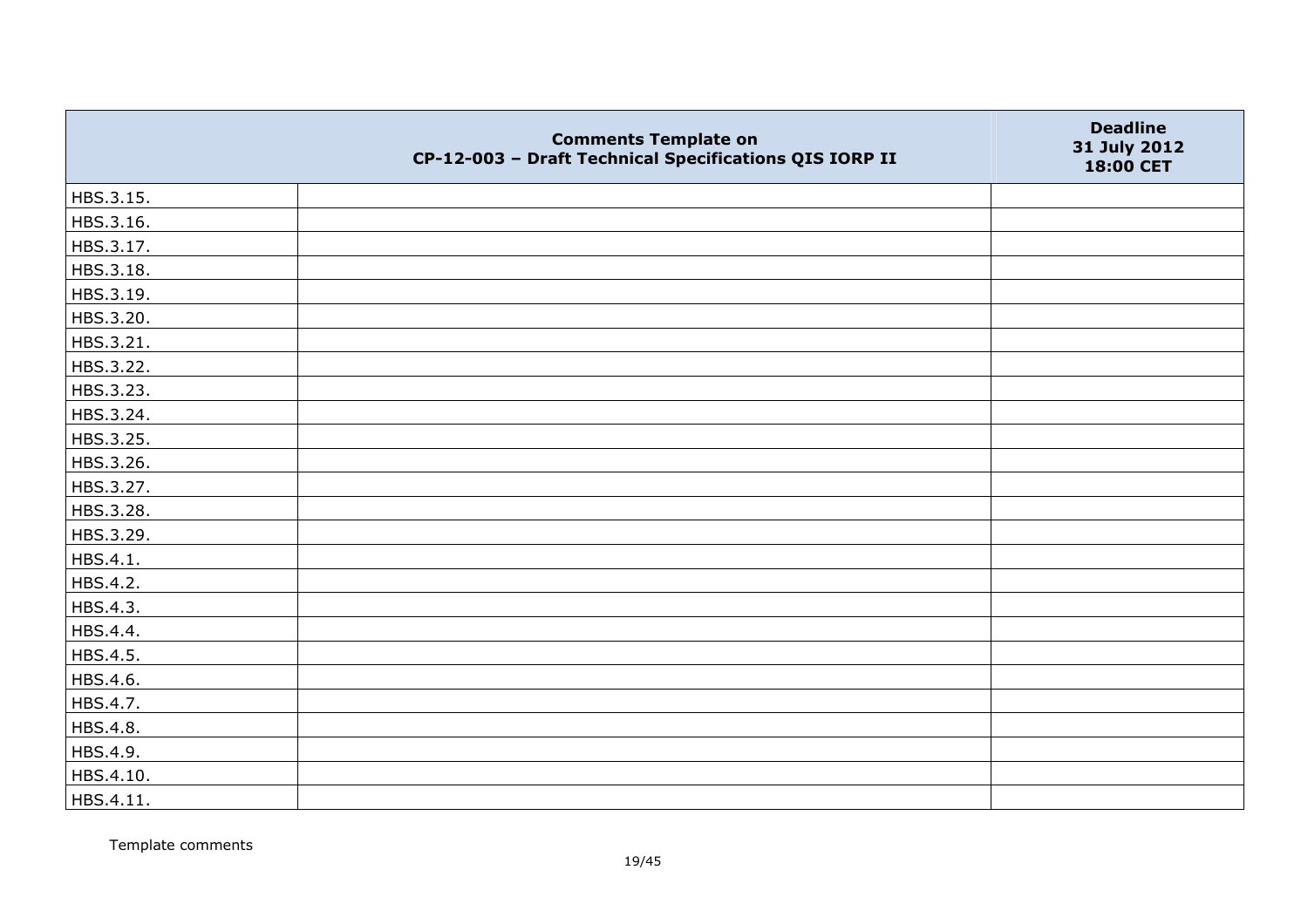|           | <b>Comments Template on</b><br>CP-12-003 - Draft Technical Specifications QIS IORP II | <b>Deadline</b><br>31 July 2012<br>18:00 CET |
|-----------|---------------------------------------------------------------------------------------|----------------------------------------------|
| HBS.4.12. |                                                                                       |                                              |
| HBS.4.13. |                                                                                       |                                              |
| HBS.4.14. |                                                                                       |                                              |
| HBS.4.15. |                                                                                       |                                              |
| HBS.4.16. |                                                                                       |                                              |
| HBS.4.17. |                                                                                       |                                              |
| HBS.4.18. |                                                                                       |                                              |
| HBS.4.19. |                                                                                       |                                              |
| HBS.4.20. |                                                                                       |                                              |
| HBS.4.21. |                                                                                       |                                              |
| HBS.4.22. |                                                                                       |                                              |
| HBS.4.23. |                                                                                       |                                              |
| HBS.4.24. |                                                                                       |                                              |
| HBS.4.25. |                                                                                       |                                              |
| HBS.4.26. |                                                                                       |                                              |
| HBS.4.27. |                                                                                       |                                              |
| HBS.4.28. |                                                                                       |                                              |
| HBS.4.29. |                                                                                       |                                              |
| HBS.4.30. |                                                                                       |                                              |
| HBS.4.31. |                                                                                       |                                              |
| HBS.4.32. |                                                                                       |                                              |
| HBS.4.33. |                                                                                       |                                              |
| HBS.4.34. |                                                                                       |                                              |
| HBS.4.35. |                                                                                       |                                              |
| HBS.4.36. |                                                                                       |                                              |
| HBS.4.37. |                                                                                       |                                              |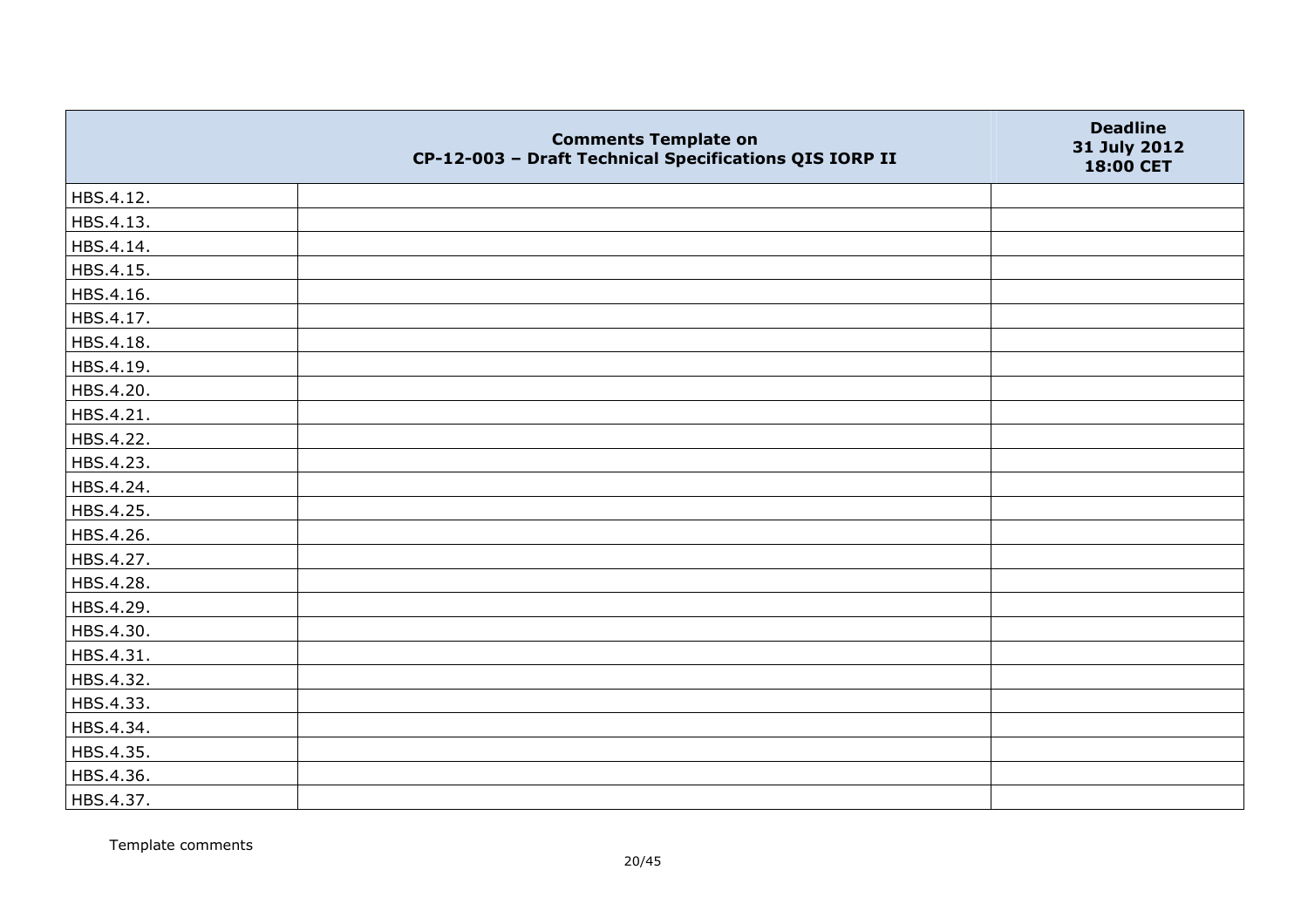|           | <b>Comments Template on</b><br>CP-12-003 - Draft Technical Specifications QIS IORP II | <b>Deadline</b><br>31 July 2012<br>18:00 CET |
|-----------|---------------------------------------------------------------------------------------|----------------------------------------------|
| HBS.4.38. |                                                                                       |                                              |
| HBS.4.39. |                                                                                       |                                              |
| HBS.4.40. |                                                                                       |                                              |
| HBS.4.41. |                                                                                       |                                              |
| HBS.4.42. |                                                                                       |                                              |
| HBS.4.43. |                                                                                       |                                              |
| HBS.4.44. |                                                                                       |                                              |
| HBS.4.45. |                                                                                       |                                              |
| HBS.4.46. |                                                                                       |                                              |
| HBS.4.47. |                                                                                       |                                              |
| HBS.4.48. |                                                                                       |                                              |
| HBS.4.49. |                                                                                       |                                              |
| HBS.4.50. |                                                                                       |                                              |
| HBS.4.51. |                                                                                       |                                              |
| HBS.4.52. |                                                                                       |                                              |
| HBS.4.53. |                                                                                       |                                              |
| HBS.4.54. |                                                                                       |                                              |
| HBS.4.55. |                                                                                       |                                              |
| HBS.4.56. |                                                                                       |                                              |
| HBS.4.57. |                                                                                       |                                              |
| HBS.4.58. |                                                                                       |                                              |
| HBS.4.59. |                                                                                       |                                              |
| HBS.4.60. |                                                                                       |                                              |
| HBS.4.61. |                                                                                       |                                              |
| HBS.5.1.  |                                                                                       |                                              |
| HBS.5.2.  |                                                                                       |                                              |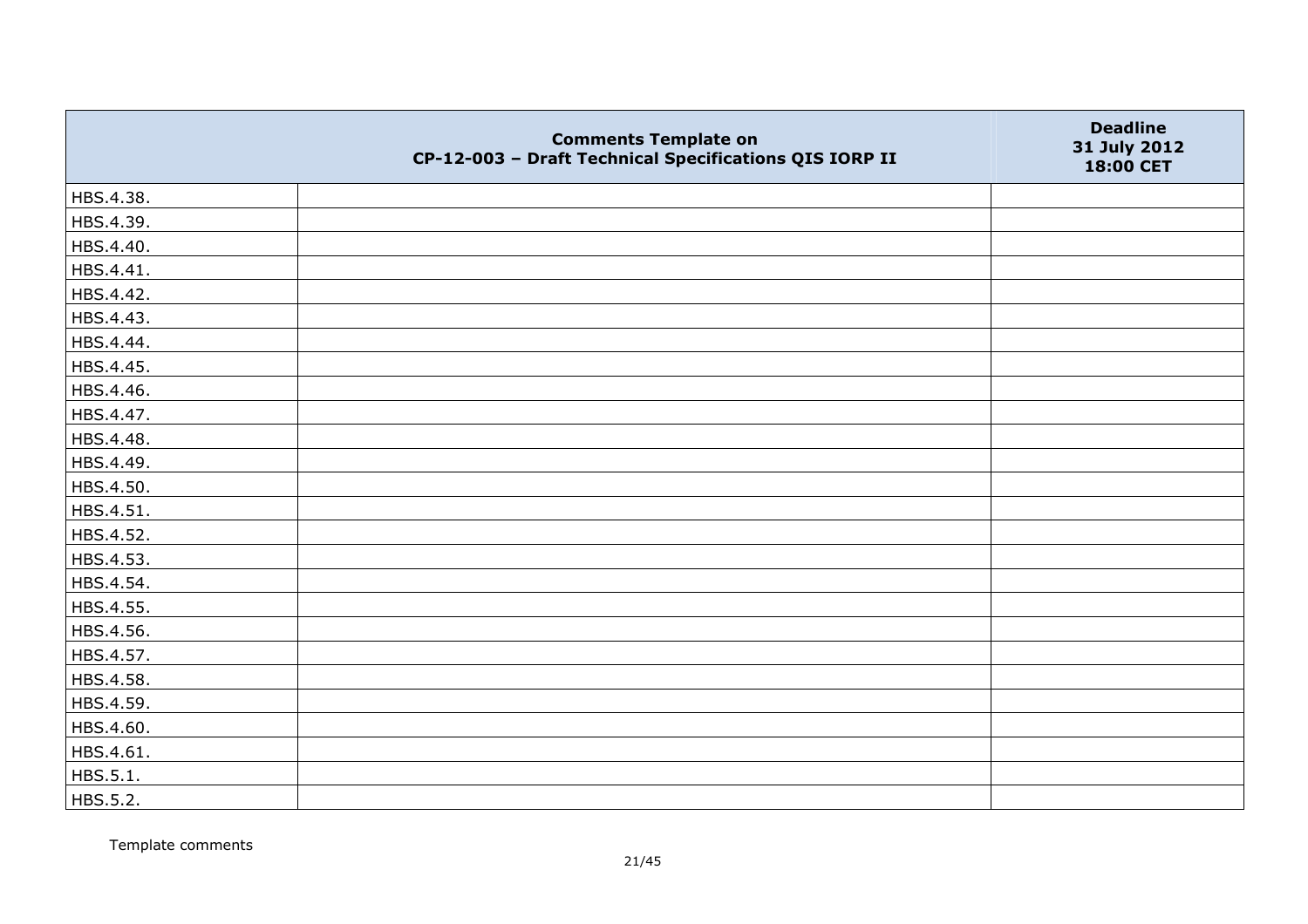|           | <b>Comments Template on</b><br>CP-12-003 - Draft Technical Specifications QIS IORP II | <b>Deadline</b><br>31 July 2012<br>18:00 CET |
|-----------|---------------------------------------------------------------------------------------|----------------------------------------------|
| HBS.5.3.  |                                                                                       |                                              |
| HBS.5.4.  |                                                                                       |                                              |
| HBS.5.5.  |                                                                                       |                                              |
| HBS.6.1.  |                                                                                       |                                              |
| HBS.6.2.  |                                                                                       |                                              |
| HBS.6.3.  |                                                                                       |                                              |
| HBS.6.4.  |                                                                                       |                                              |
| HBS.6.5.  |                                                                                       |                                              |
| HBS.6.6.  |                                                                                       |                                              |
| HBS.6.7.  |                                                                                       |                                              |
| HBS.6.8.  |                                                                                       |                                              |
| HBS.6.9.  |                                                                                       |                                              |
| HBS.6.10. |                                                                                       |                                              |
| HBS.6.11. |                                                                                       |                                              |
| HBS.6.12. |                                                                                       |                                              |
| HBS.6.13. |                                                                                       |                                              |
| HBS.6.14. |                                                                                       |                                              |
| HBS.6.15. |                                                                                       |                                              |
| HBS.6.16. |                                                                                       |                                              |
| HBS.6.17. |                                                                                       |                                              |
| HBS.6.18. |                                                                                       |                                              |
| HBS.6.19. |                                                                                       |                                              |
| HBS.6.20. |                                                                                       |                                              |
| HBS.6.21. |                                                                                       |                                              |
| HBS.6.22. |                                                                                       |                                              |
| HBS.6.23. |                                                                                       |                                              |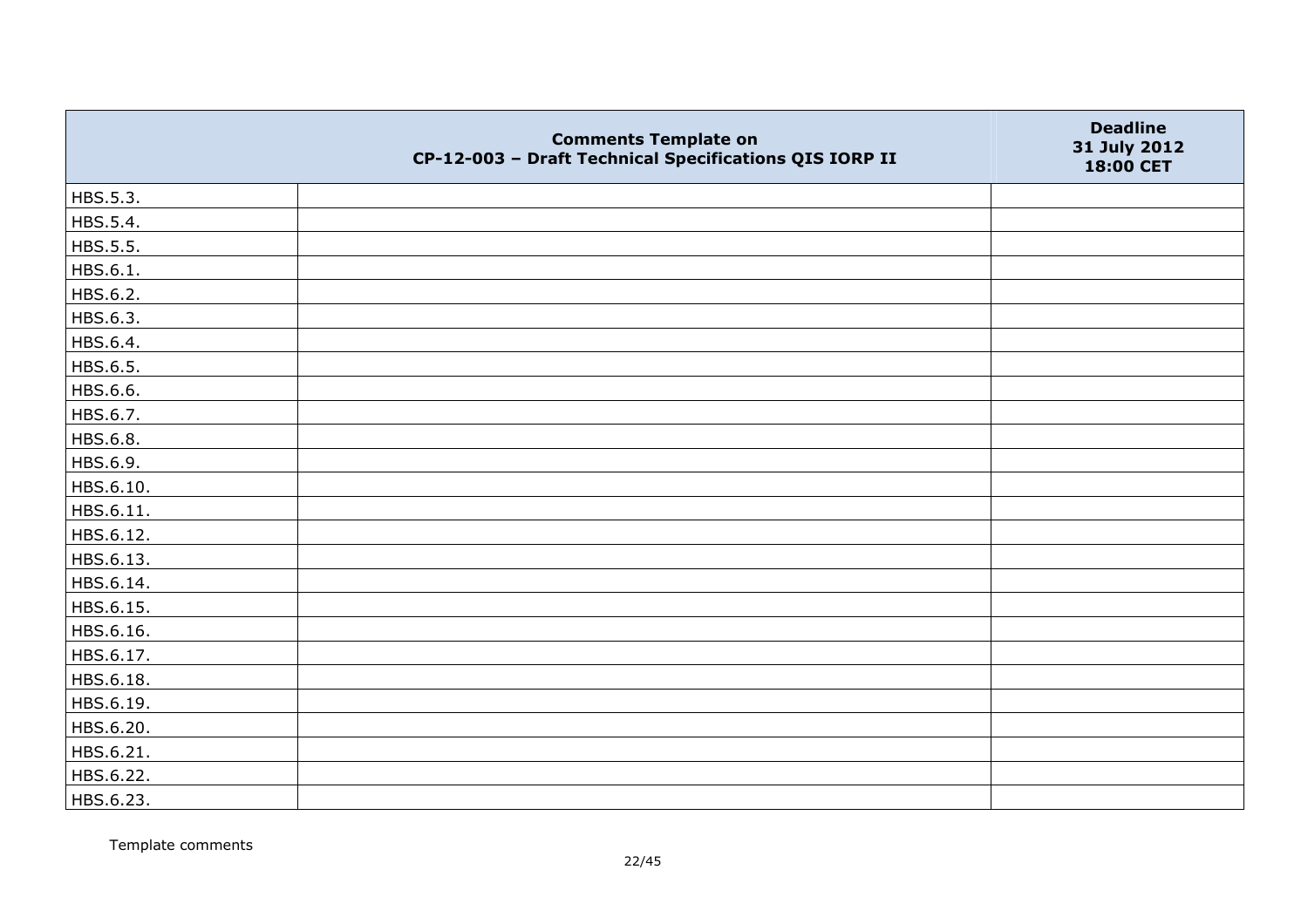|           | <b>Comments Template on</b><br>CP-12-003 - Draft Technical Specifications QIS IORP II | <b>Deadline</b><br>31 July 2012<br>18:00 CET |
|-----------|---------------------------------------------------------------------------------------|----------------------------------------------|
| HBS.6.24. |                                                                                       |                                              |
| HBS.6.25. |                                                                                       |                                              |
| HBS.6.26. |                                                                                       |                                              |
| HBS.6.27. |                                                                                       |                                              |
| HBS.6.28. |                                                                                       |                                              |
| HBS.6.29. |                                                                                       |                                              |
| HBS.6.30. |                                                                                       |                                              |
| HBS.6.31. |                                                                                       |                                              |
| HBS.6.32. |                                                                                       |                                              |
| HBS.6.33. |                                                                                       |                                              |
| HBS.6.34. |                                                                                       |                                              |
| HBS.6.35. |                                                                                       |                                              |
| HBS.6.36. |                                                                                       |                                              |
| HBS.6.37. |                                                                                       |                                              |
| HBS.6.38. |                                                                                       |                                              |
| HBS.6.39. |                                                                                       |                                              |
| HBS.6.40. |                                                                                       |                                              |
| HBS.6.41. |                                                                                       |                                              |
| HBS.6.42. |                                                                                       |                                              |
| HBS.6.43. |                                                                                       |                                              |
| HBS.6.44. |                                                                                       |                                              |
| HBS.6.45. |                                                                                       |                                              |
| HBS.6.46. |                                                                                       |                                              |
| HBS.6.47. |                                                                                       |                                              |
| HBS.6.48. |                                                                                       |                                              |
| HBS.6.49. |                                                                                       |                                              |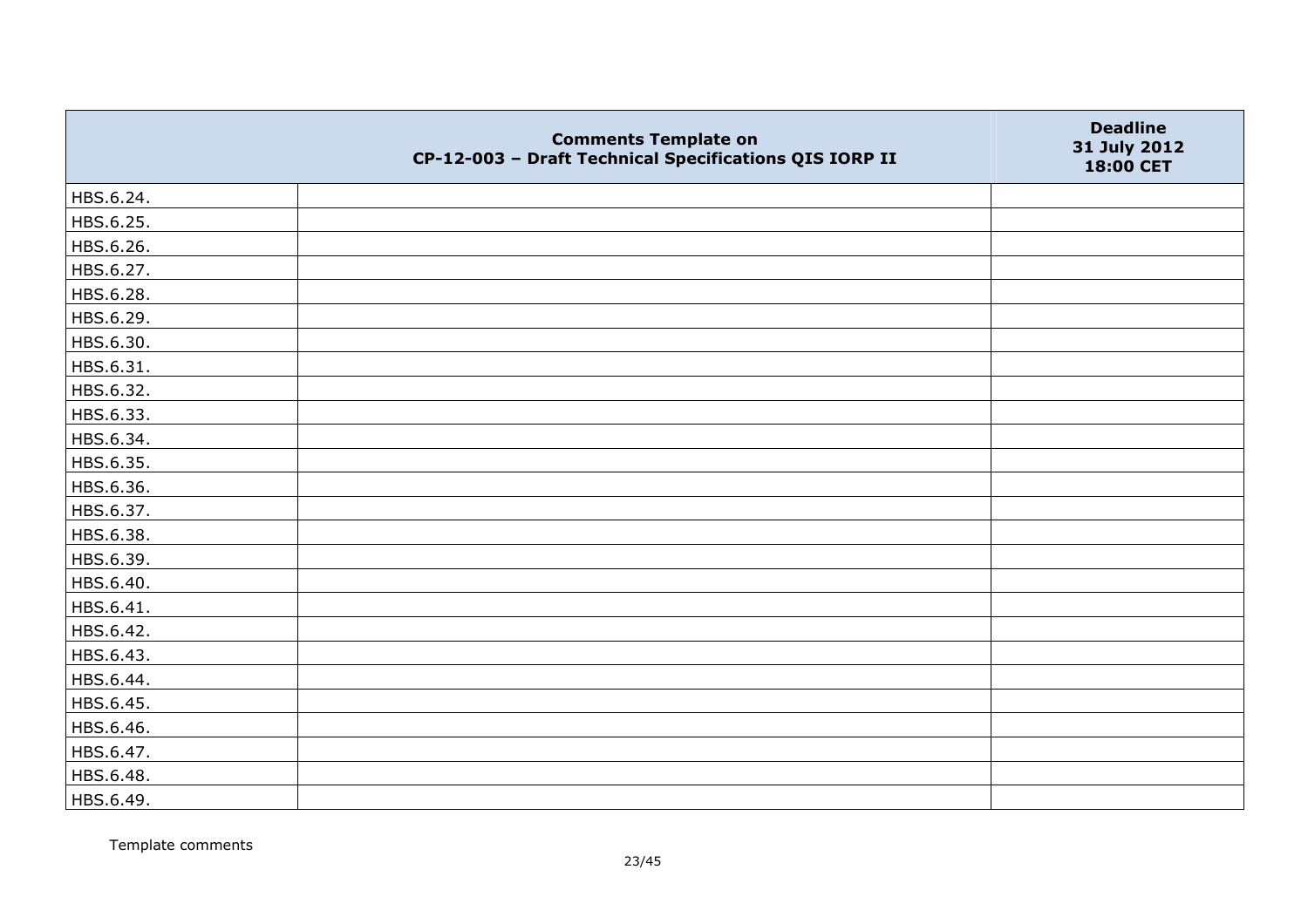|           | <b>Comments Template on</b><br>CP-12-003 - Draft Technical Specifications QIS IORP II | <b>Deadline</b><br>31 July 2012<br>18:00 CET |
|-----------|---------------------------------------------------------------------------------------|----------------------------------------------|
| HBS.6.50. |                                                                                       |                                              |
| HBS.6.51. |                                                                                       |                                              |
| HBS.6.52. |                                                                                       |                                              |
| HBS.6.53. |                                                                                       |                                              |
| HBS.6.54. |                                                                                       |                                              |
| HBS.6.55. |                                                                                       |                                              |
| HBS.6.56. |                                                                                       |                                              |
| HBS.6.57. |                                                                                       |                                              |
| HBS.6.58. |                                                                                       |                                              |
| HBS.6.59. |                                                                                       |                                              |
| HBS.6.60. |                                                                                       |                                              |
| HBS.6.61. |                                                                                       |                                              |
| HBS.6.62. |                                                                                       |                                              |
| HBS.6.63. |                                                                                       |                                              |
| HBS.6.64. |                                                                                       |                                              |
| HBS.6.65. |                                                                                       |                                              |
| HBS.6.66. |                                                                                       |                                              |
| HBS.6.67. |                                                                                       |                                              |
| HBS.6.68. |                                                                                       |                                              |
| HBS.6.69. |                                                                                       |                                              |
| HBS.6.70. |                                                                                       |                                              |
| HBS.6.71. |                                                                                       |                                              |
| HBS.6.72. |                                                                                       |                                              |
| HBS.6.73. |                                                                                       |                                              |
| HBS.6.74. |                                                                                       |                                              |
| HBS.6.75. |                                                                                       |                                              |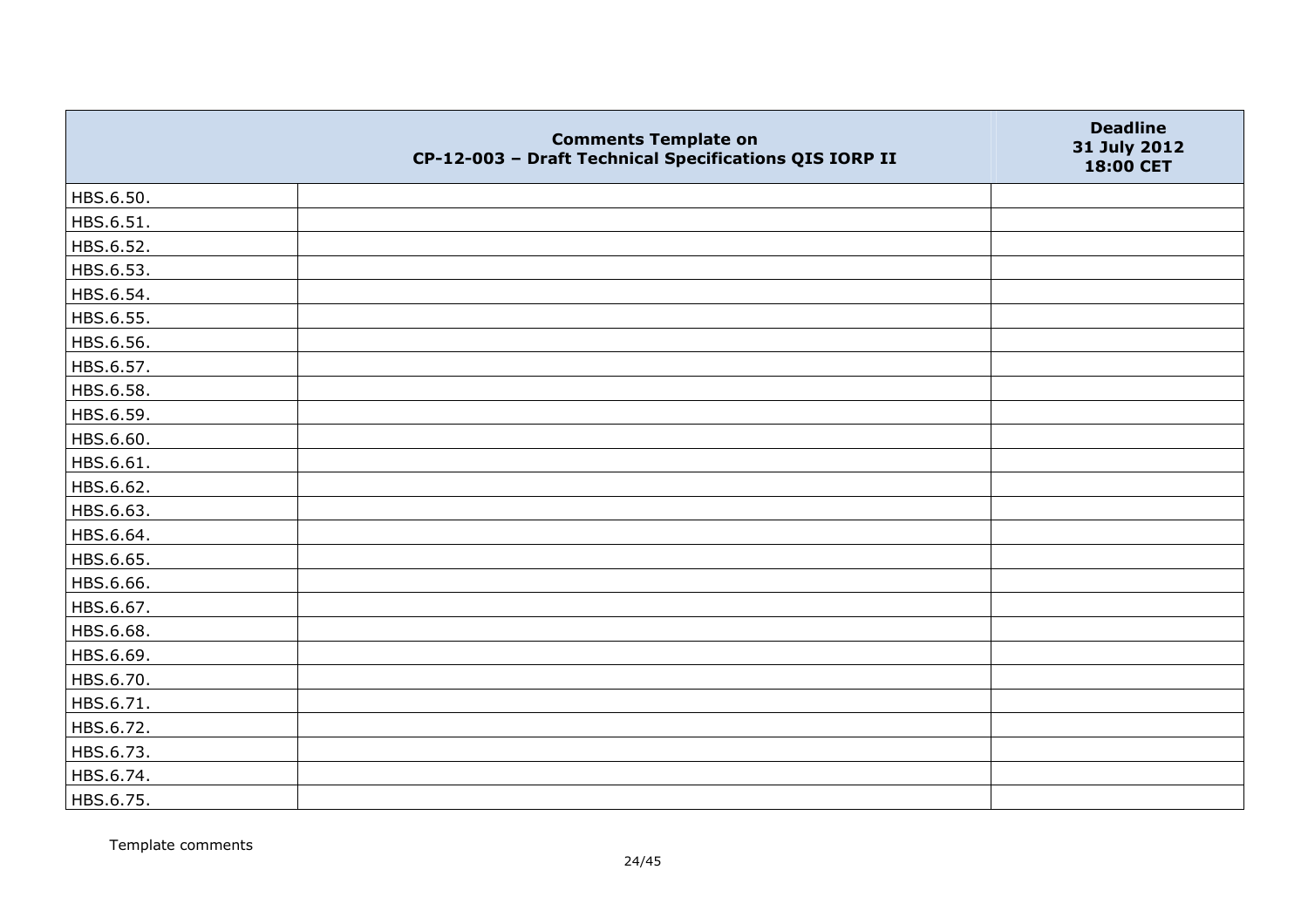|           | <b>Comments Template on</b><br>CP-12-003 - Draft Technical Specifications QIS IORP II | <b>Deadline</b><br>31 July 2012<br>18:00 CET |
|-----------|---------------------------------------------------------------------------------------|----------------------------------------------|
| HBS.6.76. |                                                                                       |                                              |
| HBS.6.77. |                                                                                       |                                              |
| HBS.6.78. |                                                                                       |                                              |
| HBS.6.79. |                                                                                       |                                              |
| HBS.6.80. |                                                                                       |                                              |
| HBS.6.81. |                                                                                       |                                              |
| HBS.6.82. |                                                                                       |                                              |
| HBS.6.83. |                                                                                       |                                              |
| HBS.6.84. |                                                                                       |                                              |
| HBS.6.85. |                                                                                       |                                              |
| HBS.6.86. |                                                                                       |                                              |
| HBS.6.87. |                                                                                       |                                              |
| HBS.6.88. |                                                                                       |                                              |
| HBS.6.89. |                                                                                       |                                              |
| HBS.6.90. |                                                                                       |                                              |
| HBS.7.1.  |                                                                                       |                                              |
| HBS.7.2.  |                                                                                       |                                              |
| HBS.7.3.  |                                                                                       |                                              |
| HBS.7.4.  |                                                                                       |                                              |
| HBS.7.5.  |                                                                                       |                                              |
| HBS.7.6.  |                                                                                       |                                              |
| HBS.7.7.  |                                                                                       |                                              |
| HBS.7.8.  |                                                                                       |                                              |
| HBS.7.9.  |                                                                                       |                                              |
| HBS.7.10. |                                                                                       |                                              |
| HBS.7.11. |                                                                                       |                                              |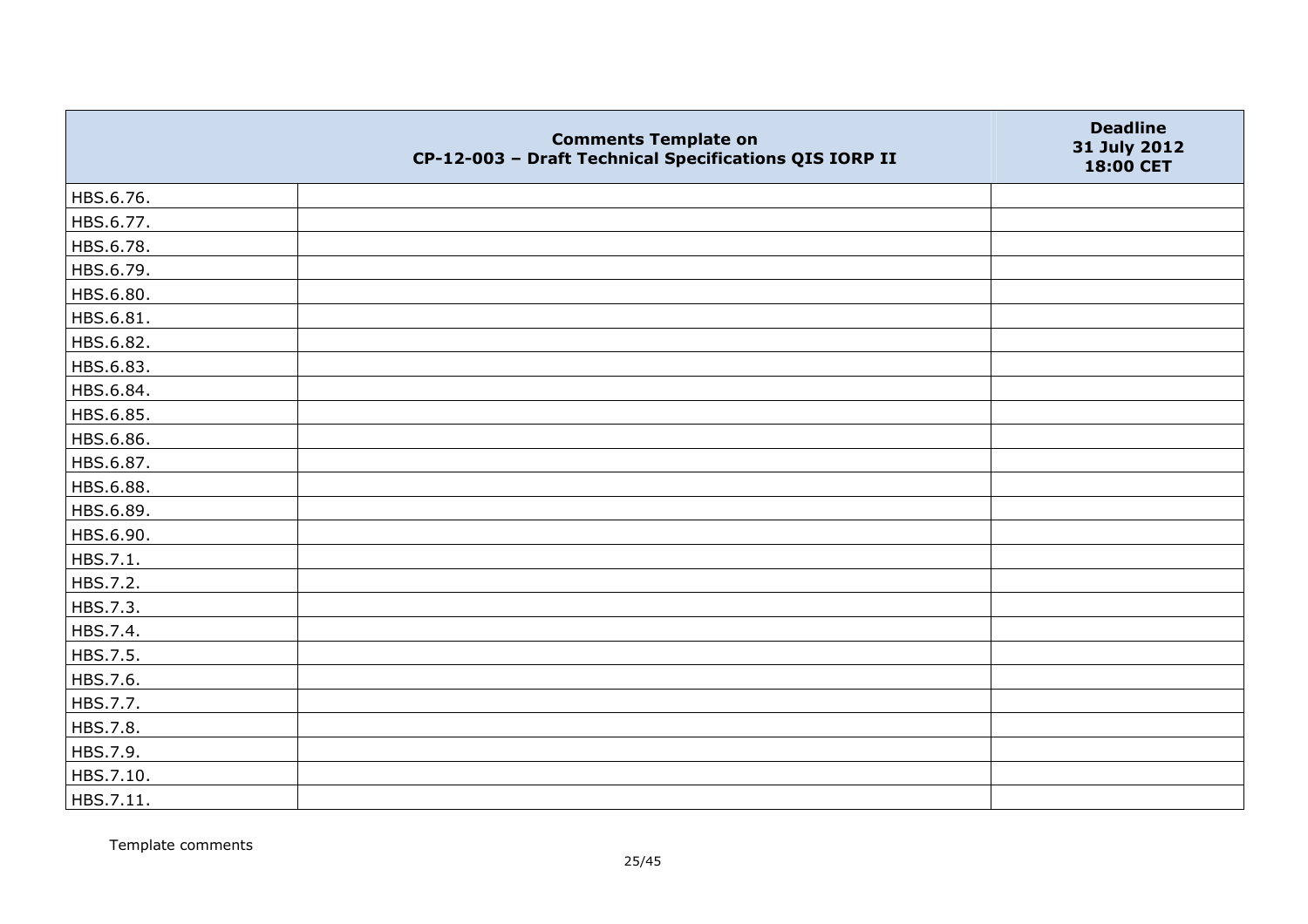|           | <b>Comments Template on</b><br>CP-12-003 - Draft Technical Specifications QIS IORP II | <b>Deadline</b><br>31 July 2012<br>18:00 CET |
|-----------|---------------------------------------------------------------------------------------|----------------------------------------------|
| HBS.7.12. |                                                                                       |                                              |
| HBS.7.13. |                                                                                       |                                              |
| HBS.7.14. |                                                                                       |                                              |
| HBS.7.15. |                                                                                       |                                              |
| HBS.7.16. |                                                                                       |                                              |
| HBS.7.17. |                                                                                       |                                              |
| HBS.7.18. |                                                                                       |                                              |
| HBS.7.19. |                                                                                       |                                              |
| HBS.7.20. |                                                                                       |                                              |
| HBS.7.21. |                                                                                       |                                              |
| HBS.7.22. |                                                                                       |                                              |
| HBS.7.23. |                                                                                       |                                              |
| HBS.7.24. |                                                                                       |                                              |
| HBS.7.25. |                                                                                       |                                              |
| HBS.7.26. |                                                                                       |                                              |
| HBS.7.27. |                                                                                       |                                              |
| HBS.7.28. |                                                                                       |                                              |
| HBS.7.29. |                                                                                       |                                              |
| HBS.7.30. |                                                                                       |                                              |
| HBS.7.31. |                                                                                       |                                              |
| HBS.7.32. |                                                                                       |                                              |
| HBS.7.33. |                                                                                       |                                              |
| HBS.7.34. |                                                                                       |                                              |
| HBS.7.35. |                                                                                       |                                              |
| HBS.7.36. |                                                                                       |                                              |
| HBS.7.37. |                                                                                       |                                              |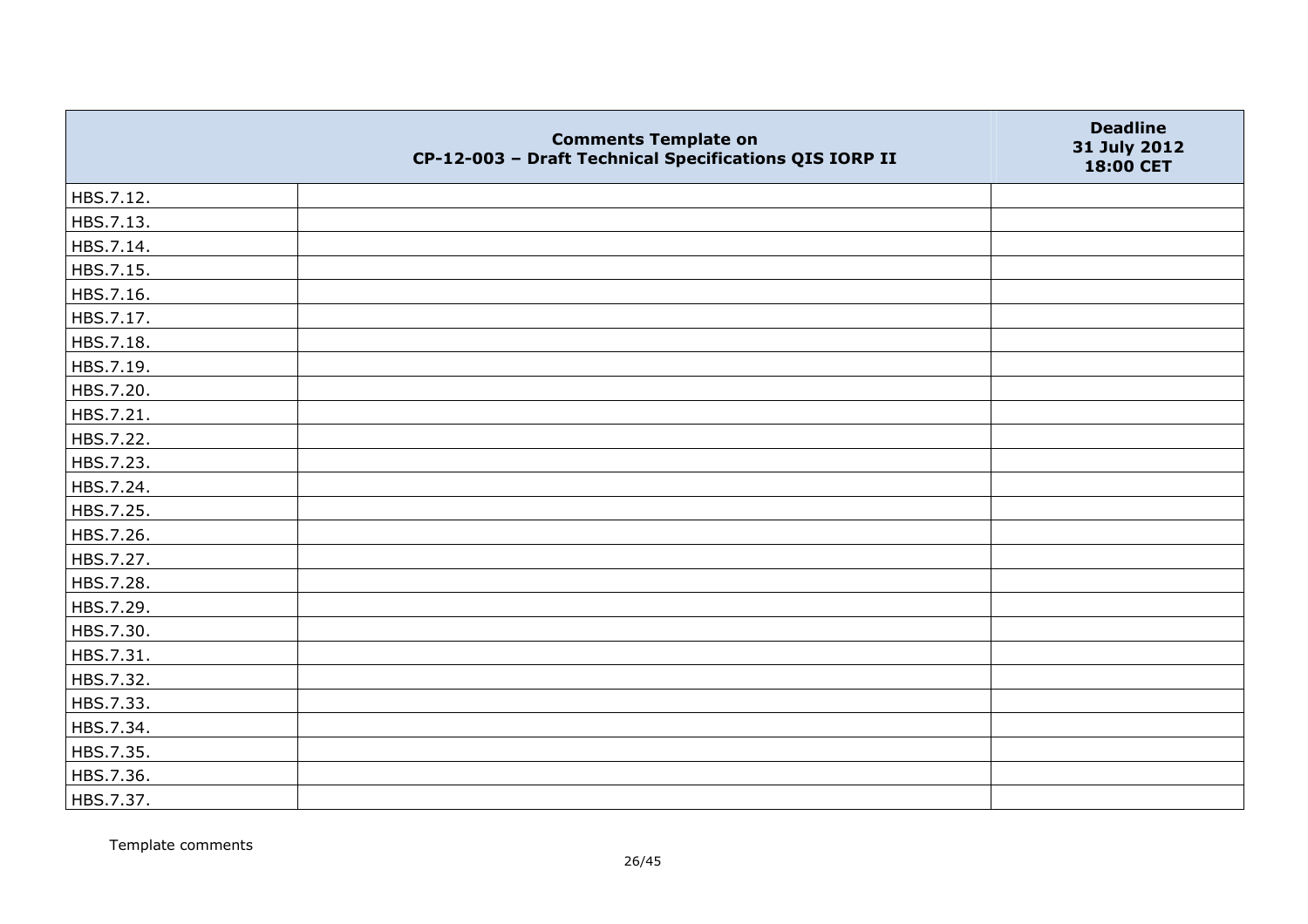|           | <b>Comments Template on</b><br>CP-12-003 - Draft Technical Specifications QIS IORP II | <b>Deadline</b><br>31 July 2012<br>18:00 CET |
|-----------|---------------------------------------------------------------------------------------|----------------------------------------------|
| HBS.7.38. |                                                                                       |                                              |
| HBS.7.39. |                                                                                       |                                              |
| HBS.7.40. |                                                                                       |                                              |
| HBS.7.41. |                                                                                       |                                              |
| HBS.7.42. |                                                                                       |                                              |
| HBS.8.1.  |                                                                                       |                                              |
| HBS.8.2.  |                                                                                       |                                              |
| HBS.8.3.  |                                                                                       |                                              |
| HBS.8.4.  |                                                                                       |                                              |
| HBS.8.5.  |                                                                                       |                                              |
| HBS.8.6.  |                                                                                       |                                              |
| HBS.8.7.  |                                                                                       |                                              |
| HBS.8.8.  |                                                                                       |                                              |
| HBS.8.9.  |                                                                                       |                                              |
| HBS.8.10. |                                                                                       |                                              |
| HBS.8.11. |                                                                                       |                                              |
| HBS.8.12. |                                                                                       |                                              |
| HBS.8.13. |                                                                                       |                                              |
| HBS.8.14. |                                                                                       |                                              |
| HBS.8.15. |                                                                                       |                                              |
| HBS.8.16. |                                                                                       |                                              |
| HBS.8.17. |                                                                                       |                                              |
| HBS.8.18. |                                                                                       |                                              |
| HBS.8.19. |                                                                                       |                                              |
| HBS.8.20. |                                                                                       |                                              |
| HBS.8.21. |                                                                                       |                                              |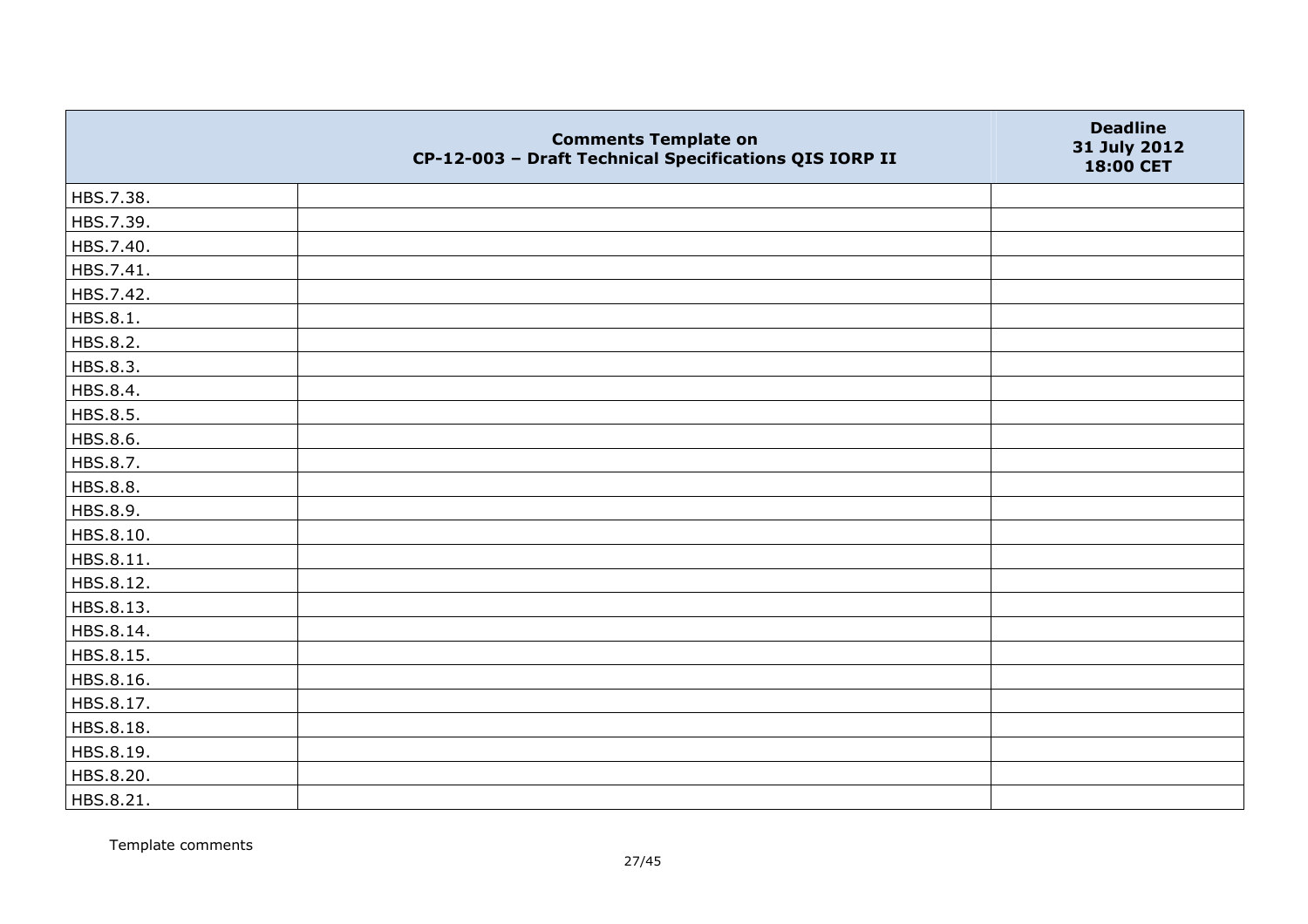|           | <b>Comments Template on</b><br>CP-12-003 - Draft Technical Specifications QIS IORP II | <b>Deadline</b><br>31 July 2012<br>18:00 CET |
|-----------|---------------------------------------------------------------------------------------|----------------------------------------------|
| HBS.8.22. |                                                                                       |                                              |
| HBS.8.23. |                                                                                       |                                              |
| HBS.8.24. |                                                                                       |                                              |
| HBS.9.1.  |                                                                                       |                                              |
| HBS.9.2.  |                                                                                       |                                              |
| HBS.9.3.  |                                                                                       |                                              |
| HBS.9.4.  |                                                                                       |                                              |
| HBS.9.5.  |                                                                                       |                                              |
| HBS.9.6.  |                                                                                       |                                              |
| HBS.9.7.  |                                                                                       |                                              |
| HBS.9.8.  |                                                                                       |                                              |
| HBS.9.9.  |                                                                                       |                                              |
| SCR.1.1.  |                                                                                       |                                              |
| SCR.1.2.  |                                                                                       |                                              |
| SCR.1.3.  |                                                                                       |                                              |
| SCR.1.4.  |                                                                                       |                                              |
| SCR.1.5.  |                                                                                       |                                              |
| SCR.1.6.  |                                                                                       |                                              |
| SCR.1.7.  |                                                                                       |                                              |
| SCR.1.8.  |                                                                                       |                                              |
| SCR.1.9.  |                                                                                       |                                              |
| SCR.1.10. |                                                                                       |                                              |
| SCR.1.11. |                                                                                       |                                              |
| SCR.1.12. |                                                                                       |                                              |
| SCR.1.13. |                                                                                       |                                              |
| SCR.1.14. |                                                                                       |                                              |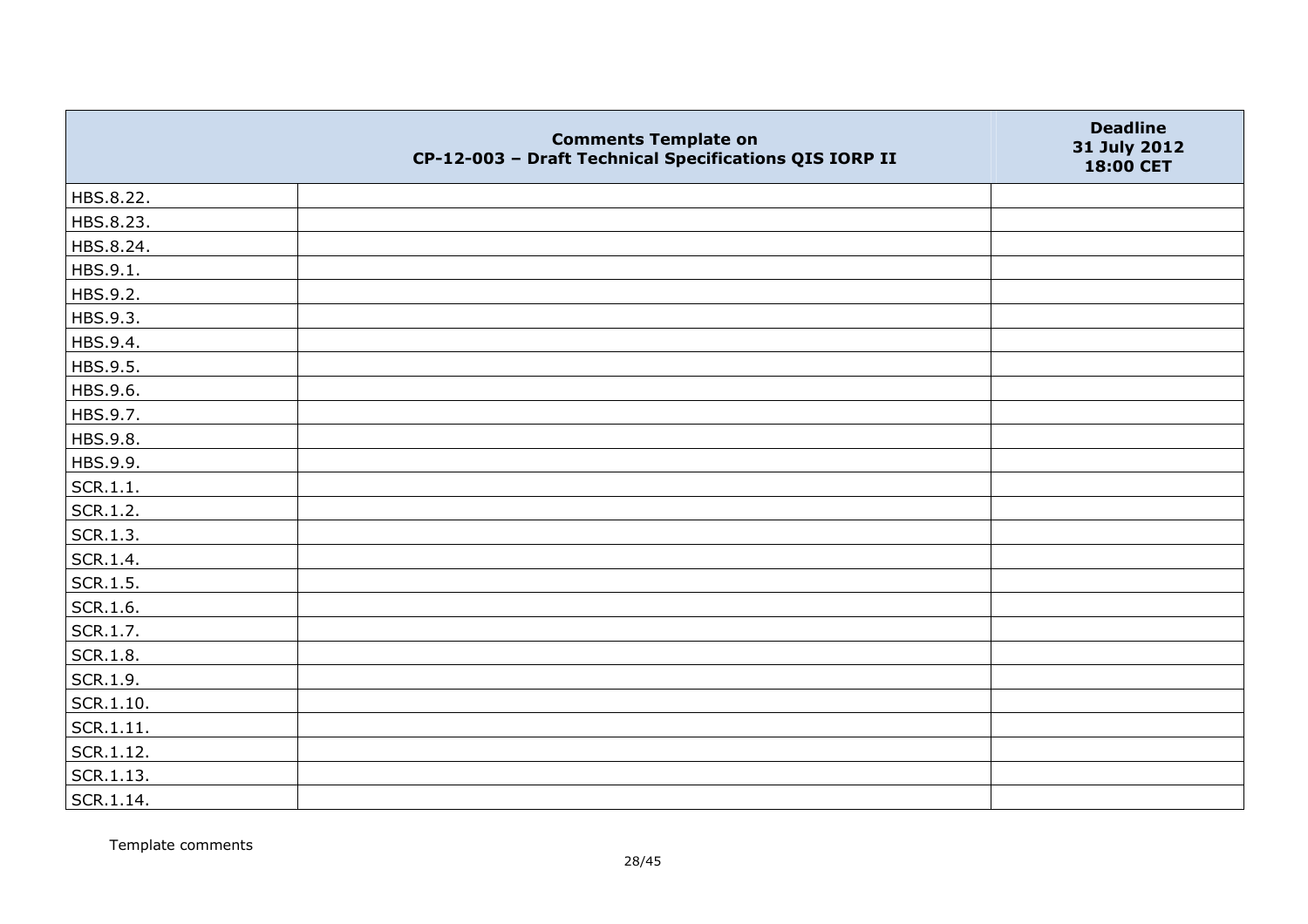|                   | <b>Comments Template on</b><br>CP-12-003 - Draft Technical Specifications QIS IORP II | <b>Deadline</b><br>31 July 2012<br>18:00 CET |
|-------------------|---------------------------------------------------------------------------------------|----------------------------------------------|
| SCR.1.15.         |                                                                                       |                                              |
| SCR.1.16.         |                                                                                       |                                              |
| SCR.1.17.         |                                                                                       |                                              |
| $\vert$ SCR.1.18. |                                                                                       |                                              |
| SCR.1.19.         |                                                                                       |                                              |
| SCR.1.20.         |                                                                                       |                                              |
| SCR.1.21.         |                                                                                       |                                              |
| SCR.1.22.         |                                                                                       |                                              |
| SCR.1.23.         |                                                                                       |                                              |
| SCR.1.24.         |                                                                                       |                                              |
| SCR.1.25.         |                                                                                       |                                              |
| SCR.2.1.          |                                                                                       |                                              |
| SCR.2.2.          |                                                                                       |                                              |
| SCR.2.3.          |                                                                                       |                                              |
| SCR.2.4.          |                                                                                       |                                              |
| SCR.2.5.          |                                                                                       |                                              |
| SCR.2.6.          |                                                                                       |                                              |
| SCR.2.7.          |                                                                                       |                                              |
| SCR.2.8.          |                                                                                       |                                              |
| SCR.2.9.          |                                                                                       |                                              |
| SCR.2.10.         |                                                                                       |                                              |
| SCR.2.11.         |                                                                                       |                                              |
| SCR.2.12.         |                                                                                       |                                              |
| SCR.2.13.         |                                                                                       |                                              |
| SCR.2.14.         |                                                                                       |                                              |
| SCR.2.15.         |                                                                                       |                                              |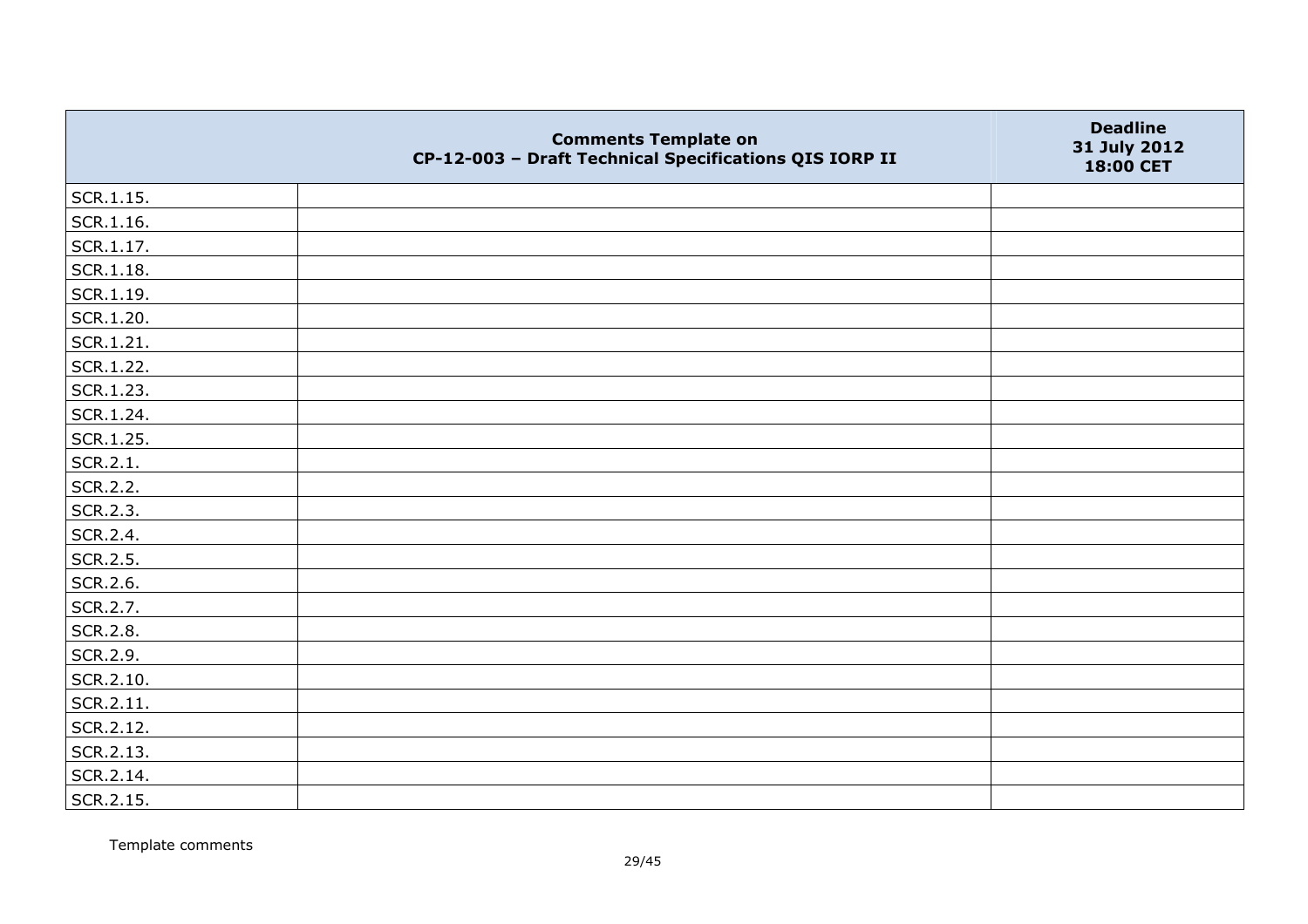|           | <b>Comments Template on</b><br>CP-12-003 - Draft Technical Specifications QIS IORP II | <b>Deadline</b><br>31 July 2012<br>18:00 CET |
|-----------|---------------------------------------------------------------------------------------|----------------------------------------------|
| SCR.2.16. |                                                                                       |                                              |
| SCR.2.17. |                                                                                       |                                              |
| SCR.2.18. |                                                                                       |                                              |
| SCR.2.19. |                                                                                       |                                              |
| SCR.2.20. |                                                                                       |                                              |
| SCR.2.21. |                                                                                       |                                              |
| SCR.2.22. |                                                                                       |                                              |
| SCR.2.23. |                                                                                       |                                              |
| SCR.2.24. |                                                                                       |                                              |
| SCR.2.25. |                                                                                       |                                              |
| SCR.2.26. |                                                                                       |                                              |
| SCR.2.27. |                                                                                       |                                              |
| SCR.2.28. |                                                                                       |                                              |
| SCR.2.29. |                                                                                       |                                              |
| SCR.2.30. |                                                                                       |                                              |
| SCR.2.31. |                                                                                       |                                              |
| SCR.2.32. |                                                                                       |                                              |
| SCR.2.33. |                                                                                       |                                              |
| SCR.2.34. |                                                                                       |                                              |
| SCR.2.35. |                                                                                       |                                              |
| SCR.3.1.  |                                                                                       |                                              |
| SCR.3.2.  |                                                                                       |                                              |
| SCR.3.3.  |                                                                                       |                                              |
| SCR.3.4.  |                                                                                       |                                              |
| SCR.3.5.  |                                                                                       |                                              |
| SCR.3.6.  |                                                                                       |                                              |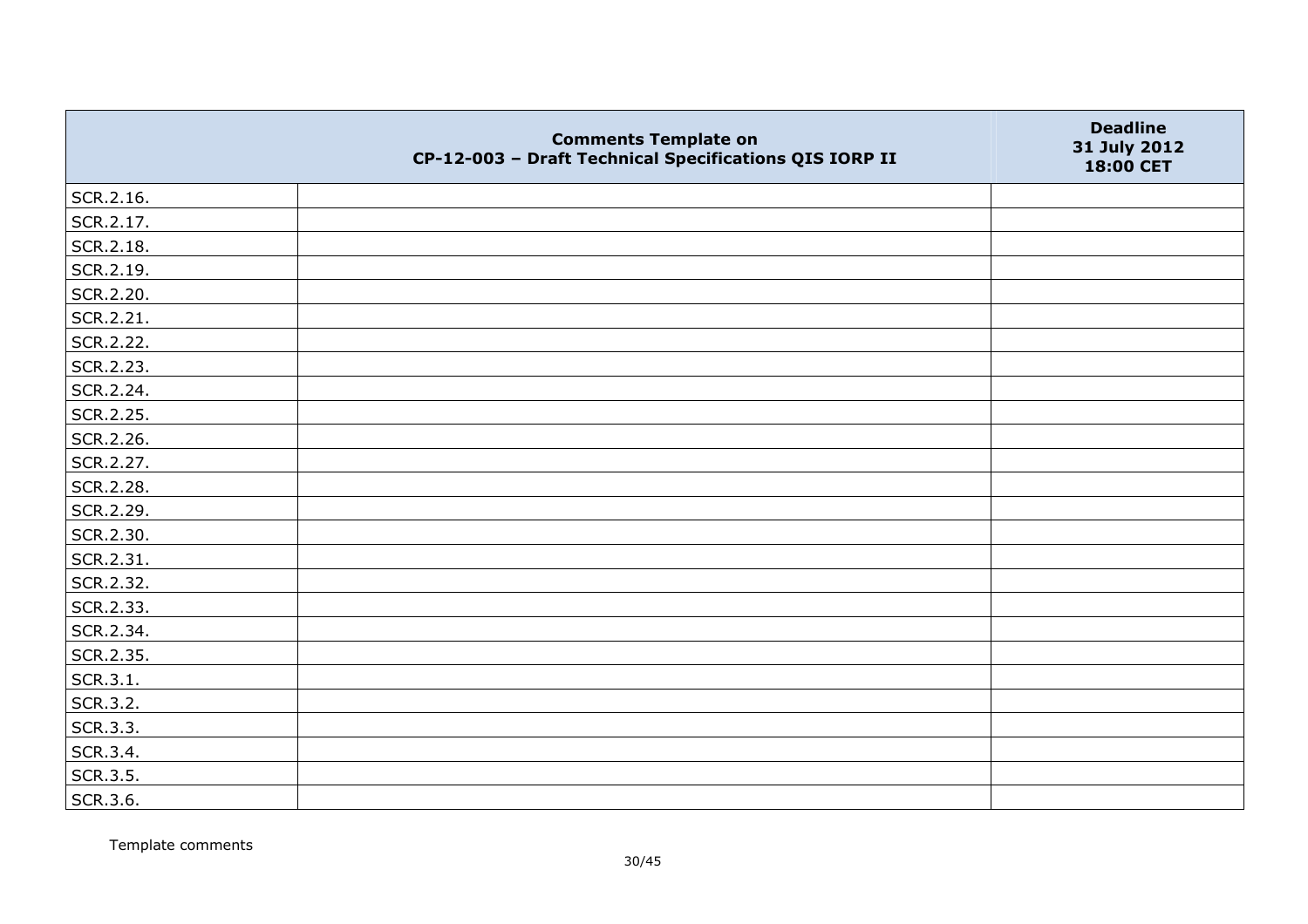|           | <b>Comments Template on</b><br>CP-12-003 - Draft Technical Specifications QIS IORP II | <b>Deadline</b><br>31 July 2012<br>18:00 CET |
|-----------|---------------------------------------------------------------------------------------|----------------------------------------------|
| SCR.4.1.  |                                                                                       |                                              |
| SCR.4.2.  |                                                                                       |                                              |
| SCR.4.3.  |                                                                                       |                                              |
| SCR.4.4.  |                                                                                       |                                              |
| SCR.5.1.  |                                                                                       |                                              |
| SCR.5.2.  |                                                                                       |                                              |
| SCR.5.3.  |                                                                                       |                                              |
| SCR.5.4.  |                                                                                       |                                              |
| SCR.5.5.  |                                                                                       |                                              |
| SCR.5.6.  |                                                                                       |                                              |
| SCR.5.7.  |                                                                                       |                                              |
| SCR.5.8.  |                                                                                       |                                              |
| SCR.5.9.  |                                                                                       |                                              |
| SCR.5.10. |                                                                                       |                                              |
| SCR.5.11. |                                                                                       |                                              |
| SCR.5.12. |                                                                                       |                                              |
| SCR.5.13. |                                                                                       |                                              |
| SCR.5.14. |                                                                                       |                                              |
| SCR.5.15. |                                                                                       |                                              |
| SCR.5.16. |                                                                                       |                                              |
| SCR.5.17. |                                                                                       |                                              |
| SCR.5.18. |                                                                                       |                                              |
| SCR.5.19. |                                                                                       |                                              |
| SCR.5.20. |                                                                                       |                                              |
| SCR.5.21. |                                                                                       |                                              |
| SCR.5.22. |                                                                                       |                                              |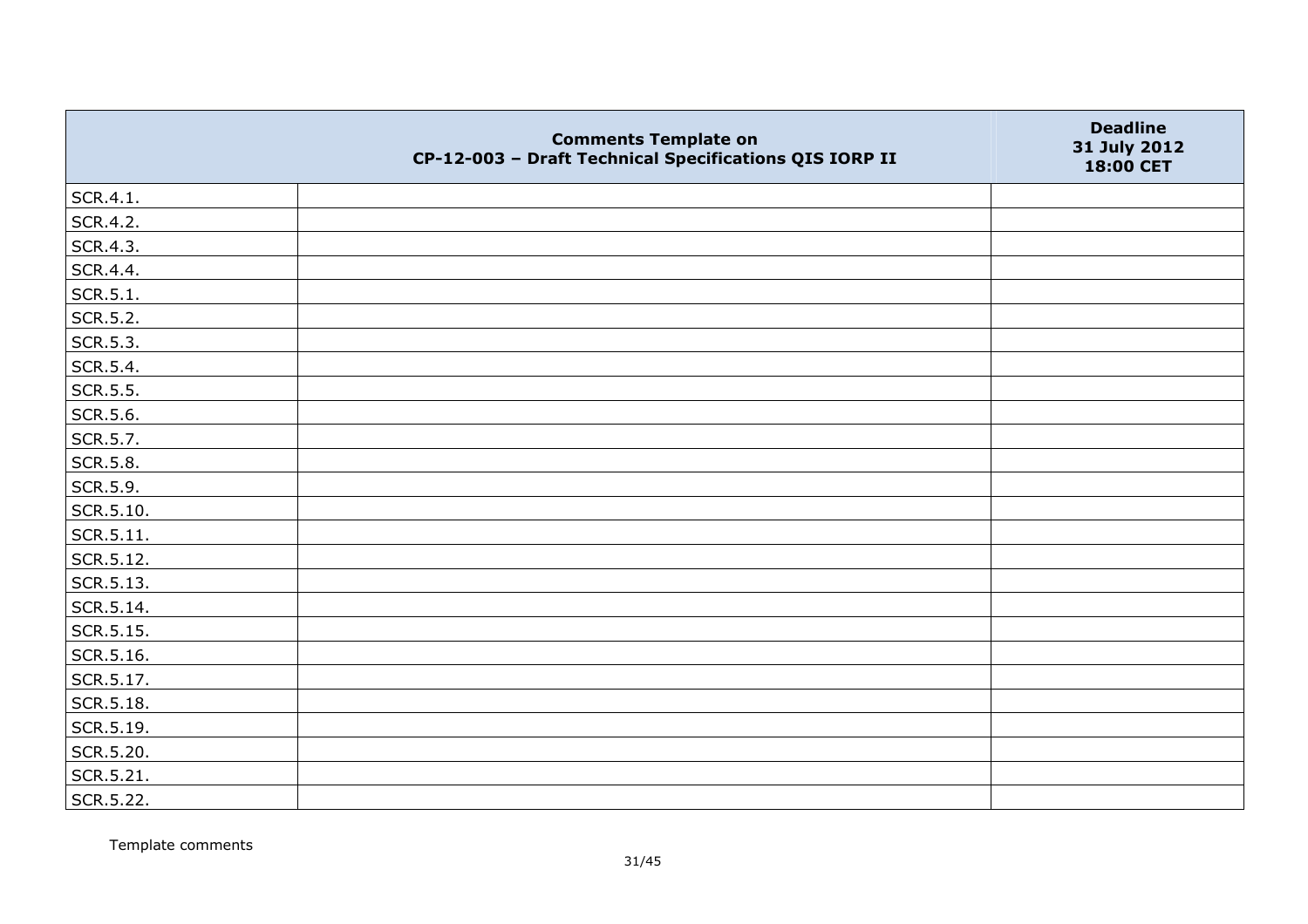|           | <b>Comments Template on</b><br>CP-12-003 - Draft Technical Specifications QIS IORP II | <b>Deadline</b><br>31 July 2012<br>18:00 CET |
|-----------|---------------------------------------------------------------------------------------|----------------------------------------------|
| SCR.5.23. |                                                                                       |                                              |
| SCR.5.24. |                                                                                       |                                              |
| SCR.5.25. |                                                                                       |                                              |
| SCR.5.26. |                                                                                       |                                              |
| SCR.5.27. |                                                                                       |                                              |
| SCR.5.28. |                                                                                       |                                              |
| SCR.5.29. |                                                                                       |                                              |
| SCR.5.30. |                                                                                       |                                              |
| SCR.5.31. |                                                                                       |                                              |
| SCR.5.32. |                                                                                       |                                              |
| SCR.5.33. |                                                                                       |                                              |
| SCR.5.34. |                                                                                       |                                              |
| SCR.5.35. |                                                                                       |                                              |
| SCR.5.36. |                                                                                       |                                              |
| SCR.5.37. |                                                                                       |                                              |
| SCR.5.38. |                                                                                       |                                              |
| SCR.5.39. |                                                                                       |                                              |
| SCR.5.40. |                                                                                       |                                              |
| SCR.5.41. |                                                                                       |                                              |
| SCR.5.42. |                                                                                       |                                              |
| SCR.5.43. |                                                                                       |                                              |
| SCR.5.44. |                                                                                       |                                              |
| SCR.5.45. |                                                                                       |                                              |
| SCR.5.46. |                                                                                       |                                              |
| SCR.5.47. |                                                                                       |                                              |
| SCR.5.48. |                                                                                       |                                              |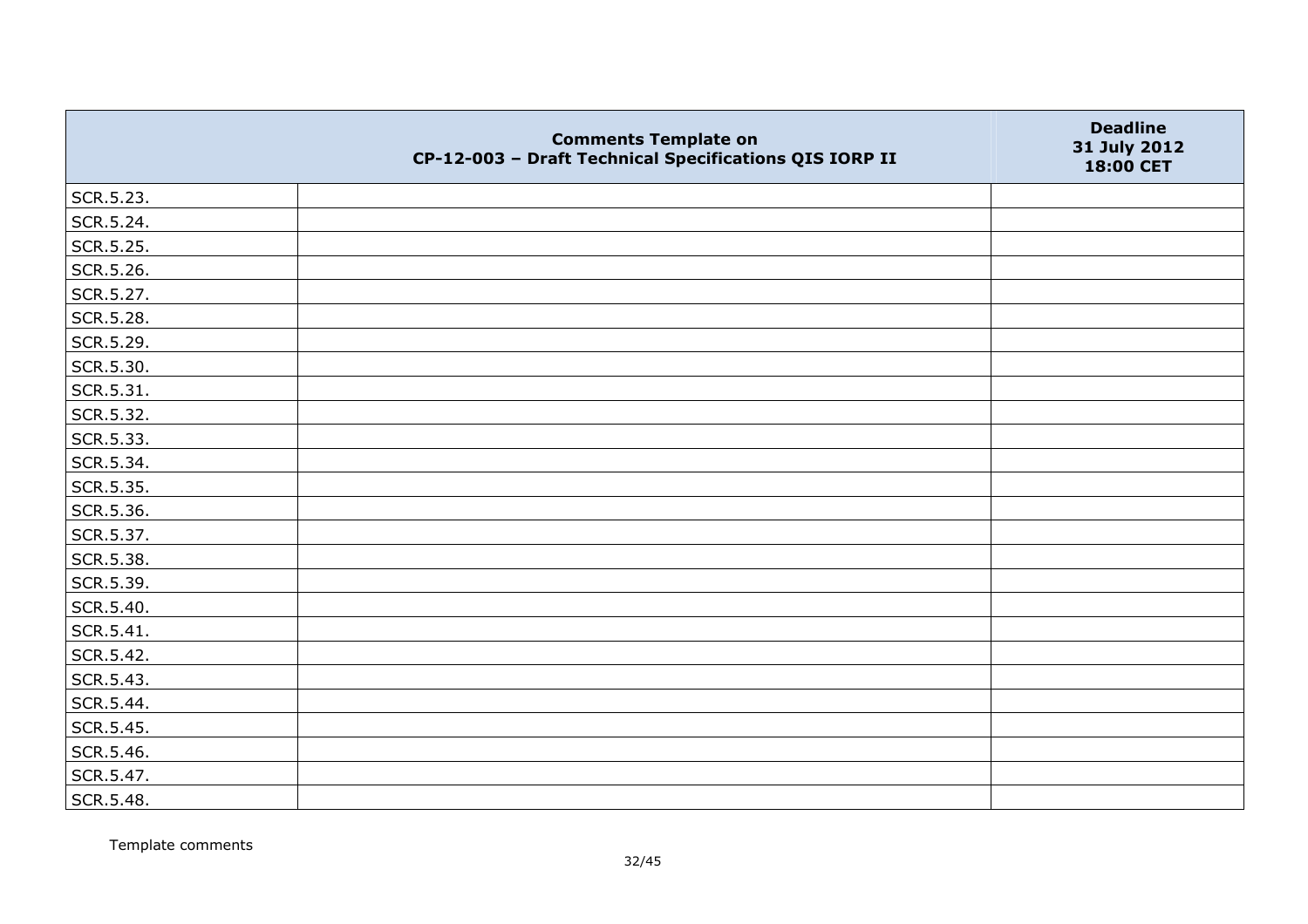|           | <b>Comments Template on</b><br>CP-12-003 - Draft Technical Specifications QIS IORP II | <b>Deadline</b><br>31 July 2012<br>18:00 CET |
|-----------|---------------------------------------------------------------------------------------|----------------------------------------------|
| SCR.5.49. |                                                                                       |                                              |
| SCR.5.50. |                                                                                       |                                              |
| SCR.5.51. |                                                                                       |                                              |
| SCR.5.52. |                                                                                       |                                              |
| SCR.5.53. |                                                                                       |                                              |
| SCR.5.54. |                                                                                       |                                              |
| SCR.5.55. |                                                                                       |                                              |
| SCR.5.56. |                                                                                       |                                              |
| SCR.5.57. |                                                                                       |                                              |
| SCR.5.58. |                                                                                       |                                              |
| SCR.5.59. |                                                                                       |                                              |
| SCR.5.60. |                                                                                       |                                              |
| SCR.5.61. |                                                                                       |                                              |
| SCR.5.62. |                                                                                       |                                              |
| SCR.5.63. |                                                                                       |                                              |
| SCR.5.64. |                                                                                       |                                              |
| SCR.5.65. |                                                                                       |                                              |
| SCR.5.66. |                                                                                       |                                              |
| SCR.5.67. |                                                                                       |                                              |
| SCR.5.68. |                                                                                       |                                              |
| SCR.5.69. |                                                                                       |                                              |
| SCR.5.70. |                                                                                       |                                              |
| SCR.5.71. |                                                                                       |                                              |
| SCR.5.72. |                                                                                       |                                              |
| SCR.5.73. |                                                                                       |                                              |
| SCR.5.74. |                                                                                       |                                              |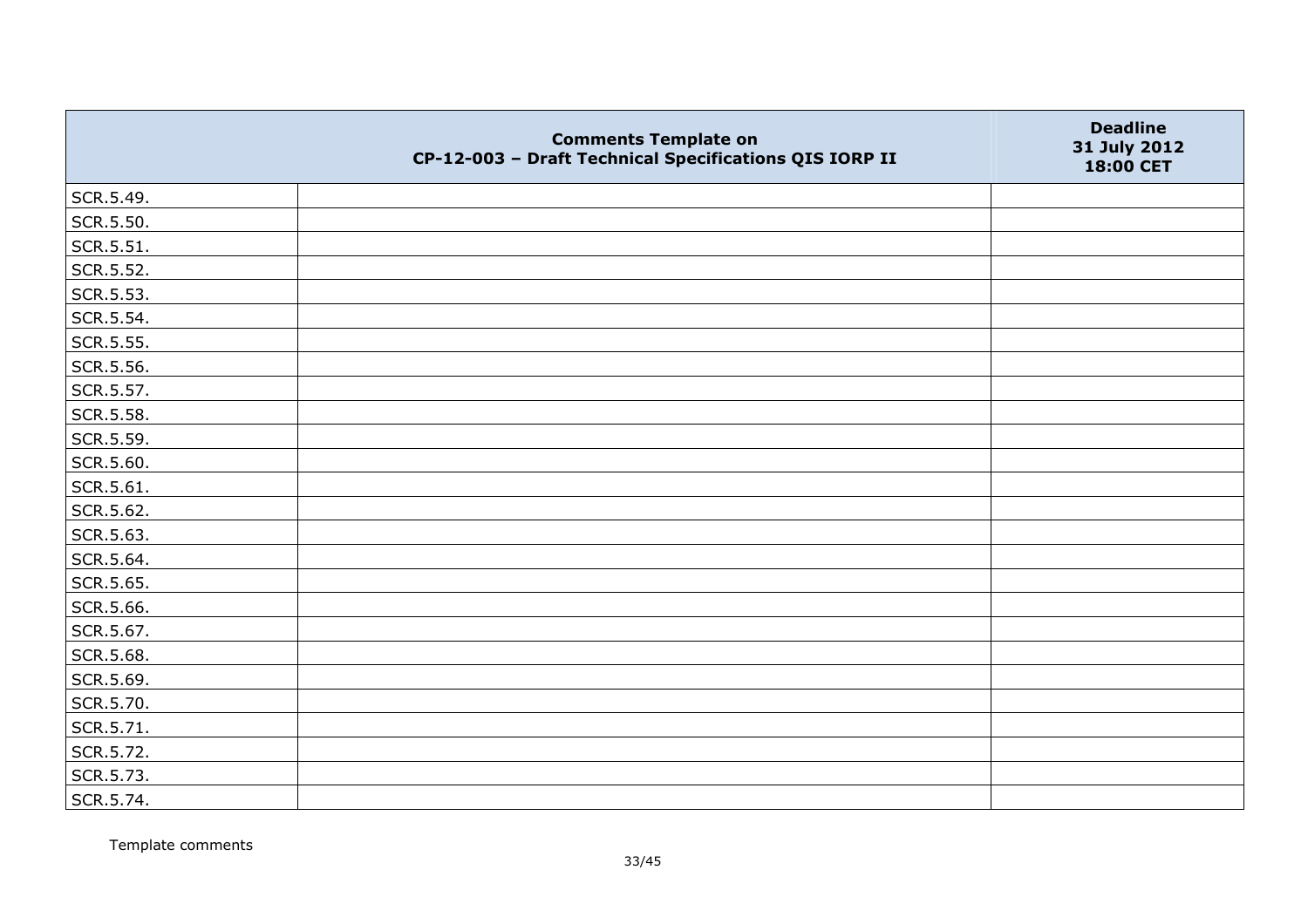|            | <b>Comments Template on</b><br>CP-12-003 - Draft Technical Specifications QIS IORP II | <b>Deadline</b><br>31 July 2012<br>18:00 CET |
|------------|---------------------------------------------------------------------------------------|----------------------------------------------|
| SCR.5.75.  |                                                                                       |                                              |
| SCR.5.76.  |                                                                                       |                                              |
| SCR.5.77.  |                                                                                       |                                              |
| SCR.5.78.  |                                                                                       |                                              |
| SCR.5.79.  |                                                                                       |                                              |
| SCR.5.80.  |                                                                                       |                                              |
| SCR.5.81.  |                                                                                       |                                              |
| SCR.5.82.  |                                                                                       |                                              |
| SCR.5.83.  |                                                                                       |                                              |
| SCR.5.84.  |                                                                                       |                                              |
| SCR.5.85.  |                                                                                       |                                              |
| SCR.5.86.  |                                                                                       |                                              |
| SCR.5.87.  |                                                                                       |                                              |
| SCR.5.88.  |                                                                                       |                                              |
| SCR.5.89.  |                                                                                       |                                              |
| SCR.5.90.  |                                                                                       |                                              |
| SCR.5.91.  |                                                                                       |                                              |
| SCR.5.92.  |                                                                                       |                                              |
| SCR.5.93.  |                                                                                       |                                              |
| SCR.5.94.  |                                                                                       |                                              |
| SCR.5.95.  |                                                                                       |                                              |
| SCR.5.96.  |                                                                                       |                                              |
| SCR.5.97.  |                                                                                       |                                              |
| SCR.5.98.  |                                                                                       |                                              |
| SCR.5.99.  |                                                                                       |                                              |
| SCR.5.100. |                                                                                       |                                              |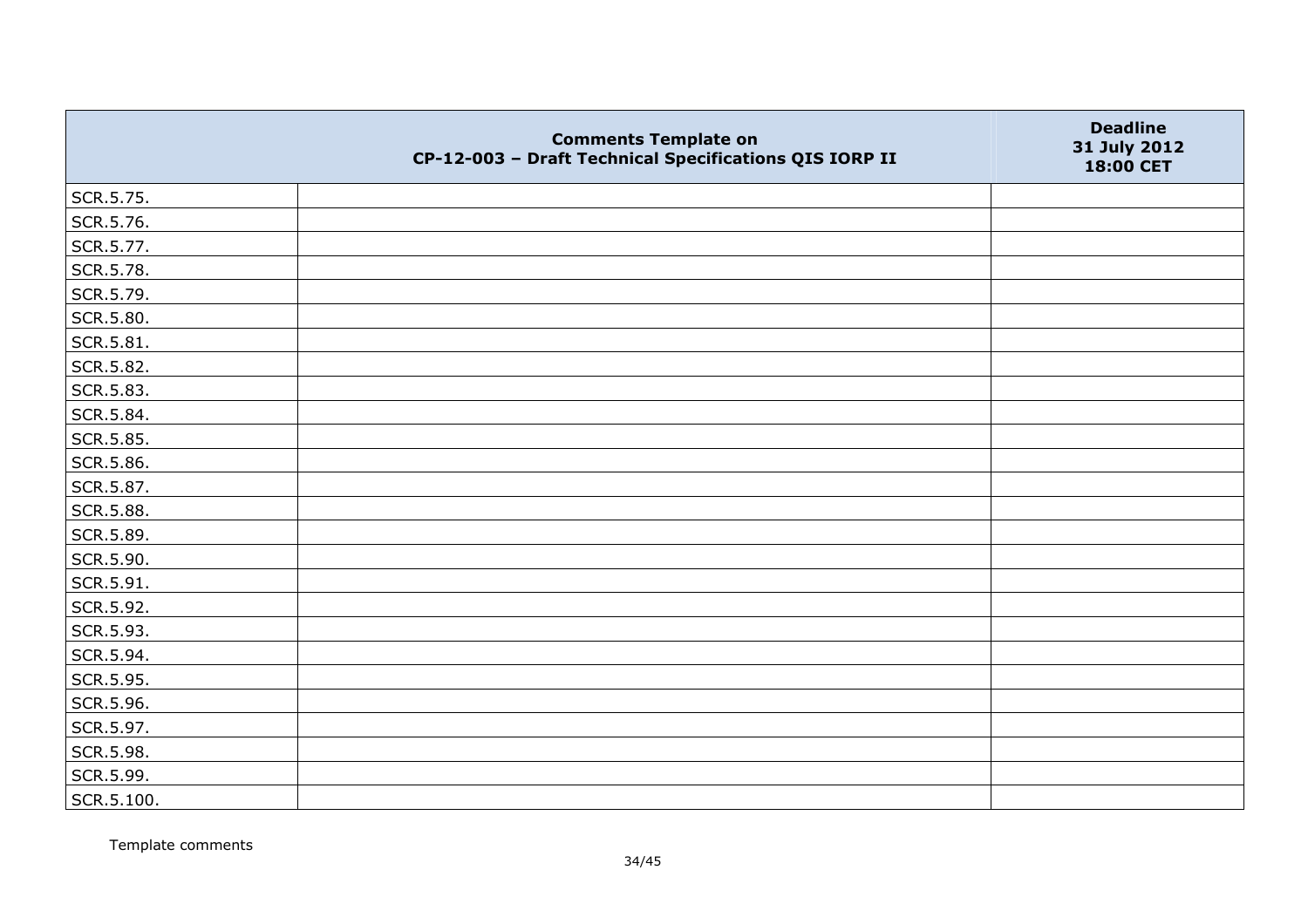|                | <b>Comments Template on</b><br>CP-12-003 - Draft Technical Specifications QIS IORP II | <b>Deadline</b><br>31 July 2012<br>18:00 CET |
|----------------|---------------------------------------------------------------------------------------|----------------------------------------------|
| SCR.5.101.     |                                                                                       |                                              |
| SCR.5.102.     |                                                                                       |                                              |
| SCR.5.103.     |                                                                                       |                                              |
| SCR.5.104.     |                                                                                       |                                              |
| SCR.5.105.     |                                                                                       |                                              |
| SCR.5.106.     |                                                                                       |                                              |
| SCR.5.107.     |                                                                                       |                                              |
| SCR.5.108.     |                                                                                       |                                              |
| SCR.5.109.     |                                                                                       |                                              |
| SCR.5.110.     |                                                                                       |                                              |
| $ $ SCR.5.111. |                                                                                       |                                              |
| SCR.5.112.     |                                                                                       |                                              |
| SCR.5.113.     |                                                                                       |                                              |
| SCR.5.114.     |                                                                                       |                                              |
| SCR.5.115.     |                                                                                       |                                              |
| SCR.5.116.     |                                                                                       |                                              |
| SCR.5.117.     |                                                                                       |                                              |
| SCR.5.118.     |                                                                                       |                                              |
| SCR.5.119.     |                                                                                       |                                              |
| SCR.5.120.     |                                                                                       |                                              |
| SCR.5.121.     |                                                                                       |                                              |
| SCR.5.122.     |                                                                                       |                                              |
| SCR.5.123.     |                                                                                       |                                              |
| SCR.5.124.     |                                                                                       |                                              |
| SCR.5.125.     |                                                                                       |                                              |
| SCR.5.126.     |                                                                                       |                                              |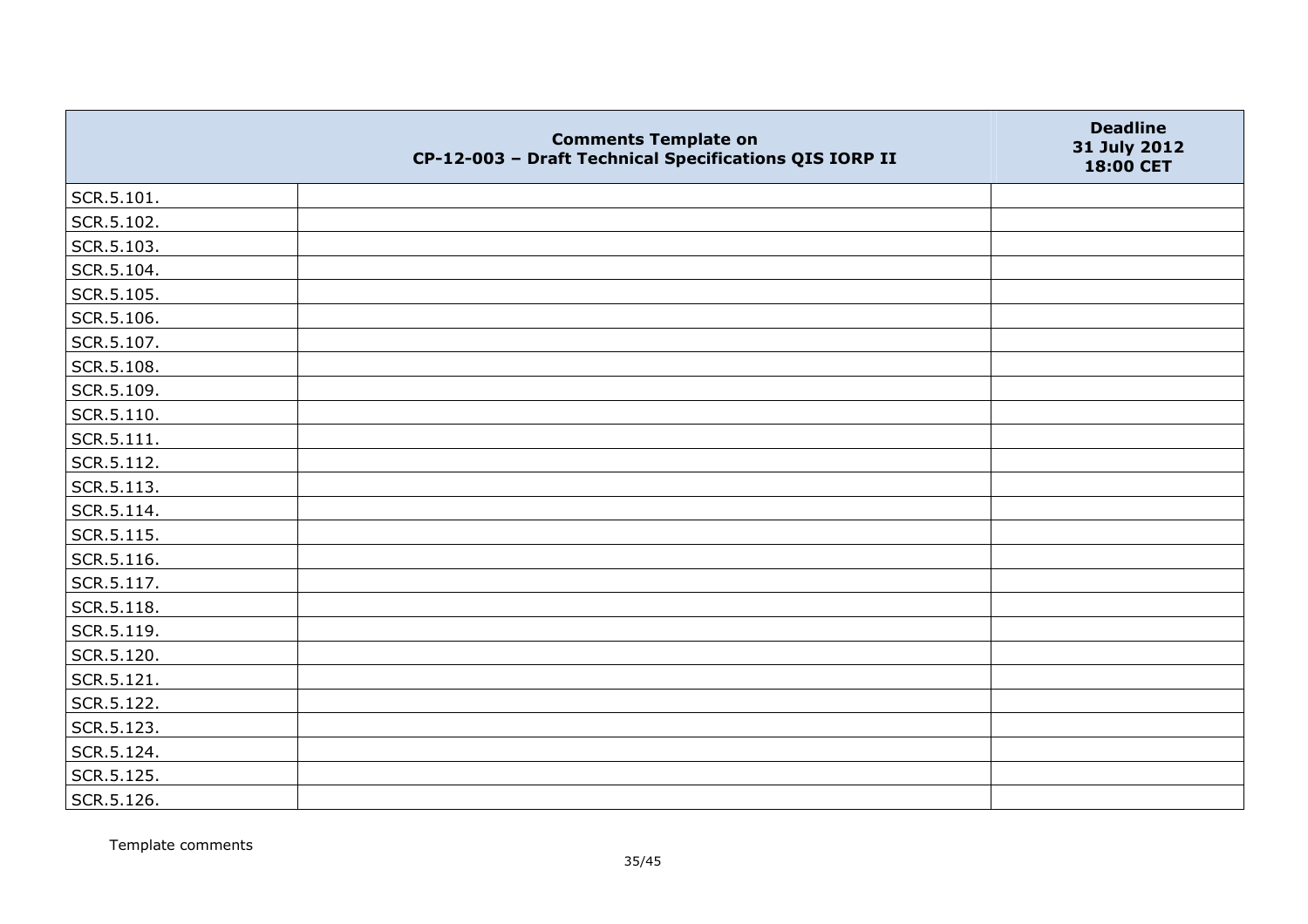|            | <b>Comments Template on</b><br>CP-12-003 - Draft Technical Specifications QIS IORP II | <b>Deadline</b><br>31 July 2012<br>18:00 CET |
|------------|---------------------------------------------------------------------------------------|----------------------------------------------|
| SCR.5.127. |                                                                                       |                                              |
| SCR.5.128. |                                                                                       |                                              |
| SCR.5.129. |                                                                                       |                                              |
| SCR.5.130. |                                                                                       |                                              |
| SCR.5.131. |                                                                                       |                                              |
| SCR.6.1.   |                                                                                       |                                              |
| SCR.6.2.   |                                                                                       |                                              |
| SCR.6.3.   |                                                                                       |                                              |
| SCR.6.4.   |                                                                                       |                                              |
| SCR.6.5.   |                                                                                       |                                              |
| SCR.6.6.   |                                                                                       |                                              |
| SCR.6.7.   |                                                                                       |                                              |
| SCR.6.8.   |                                                                                       |                                              |
| SCR.6.9.   |                                                                                       |                                              |
| SCR.6.10.  |                                                                                       |                                              |
| SCR.6.11.  |                                                                                       |                                              |
| SCR.6.12.  |                                                                                       |                                              |
| SCR.6.13.  |                                                                                       |                                              |
| SCR.6.14.  |                                                                                       |                                              |
| SCR.6.15.  |                                                                                       |                                              |
| SCR.6.16.  |                                                                                       |                                              |
| SCR.6.17.  |                                                                                       |                                              |
| SCR.6.18.  |                                                                                       |                                              |
| SCR.6.19.  |                                                                                       |                                              |
| SCR.6.20.  |                                                                                       |                                              |
| SCR.6.21.  |                                                                                       |                                              |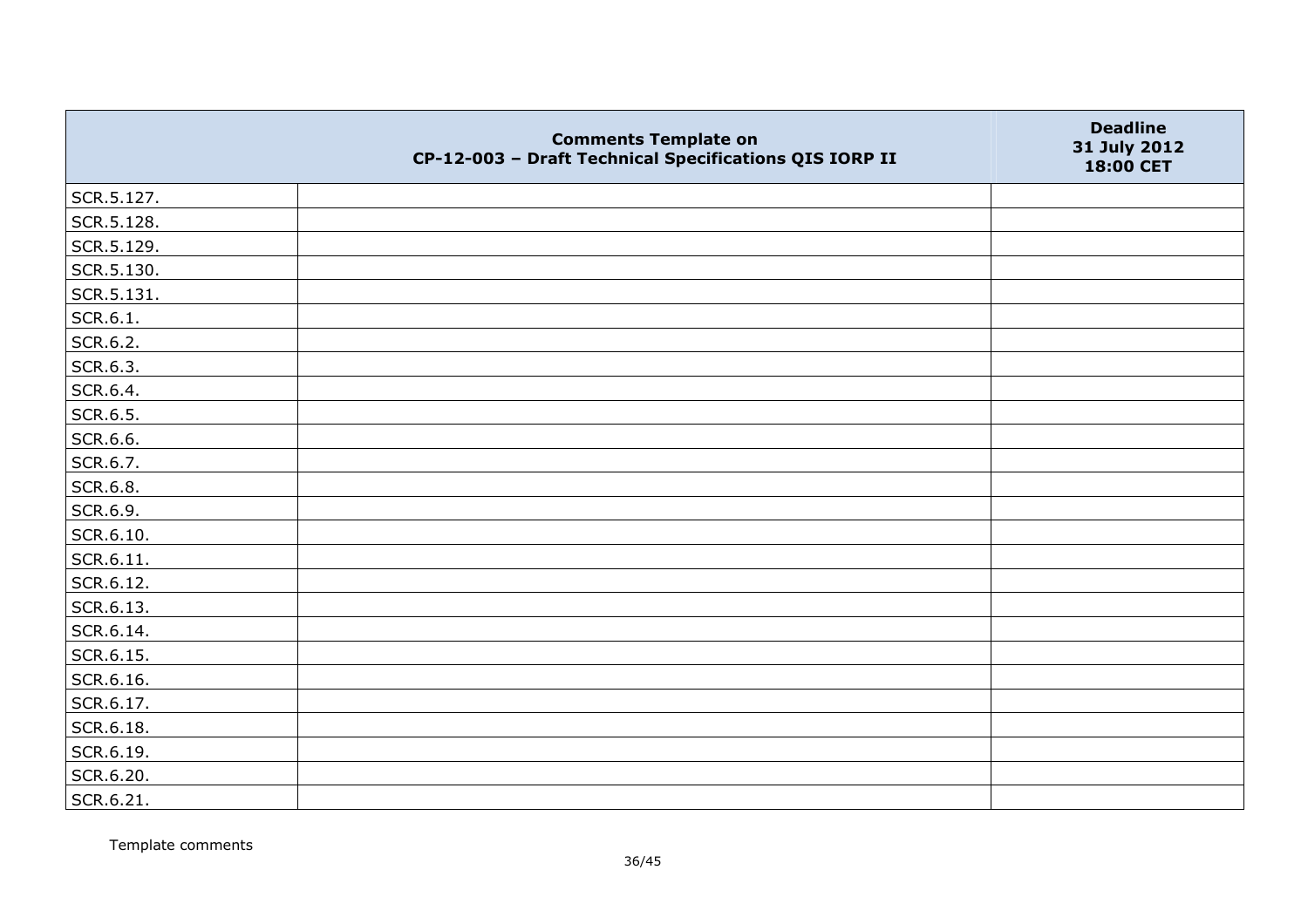|           | <b>Comments Template on</b><br>CP-12-003 - Draft Technical Specifications QIS IORP II | <b>Deadline</b><br>31 July 2012<br>18:00 CET |
|-----------|---------------------------------------------------------------------------------------|----------------------------------------------|
| SCR.6.22. |                                                                                       |                                              |
| SCR.6.23. |                                                                                       |                                              |
| SCR.6.24. |                                                                                       |                                              |
| SCR.6.25. |                                                                                       |                                              |
| SCR.6.26. |                                                                                       |                                              |
| SCR.6.27. |                                                                                       |                                              |
| SCR.6.28. |                                                                                       |                                              |
| SCR.6.29. |                                                                                       |                                              |
| SCR.6.30. |                                                                                       |                                              |
| SCR.6.31. |                                                                                       |                                              |
| SCR.6.32. |                                                                                       |                                              |
| SCR.7.1.  |                                                                                       |                                              |
| SCR.7.2.  |                                                                                       |                                              |
| SCR.7.3.  |                                                                                       |                                              |
| SCR.7.4.  |                                                                                       |                                              |
| SCR.7.5.  |                                                                                       |                                              |
| SCR.7.6.  |                                                                                       |                                              |
| SCR.7.7.  |                                                                                       |                                              |
| SCR.7.8.  |                                                                                       |                                              |
| SCR.7.9.  |                                                                                       |                                              |
| SCR.7.10. |                                                                                       |                                              |
| SCR.7.11. |                                                                                       |                                              |
| SCR.7.12. |                                                                                       |                                              |
| SCR.7.13. |                                                                                       |                                              |
| SCR.7.14. |                                                                                       |                                              |
| SCR.7.15. |                                                                                       |                                              |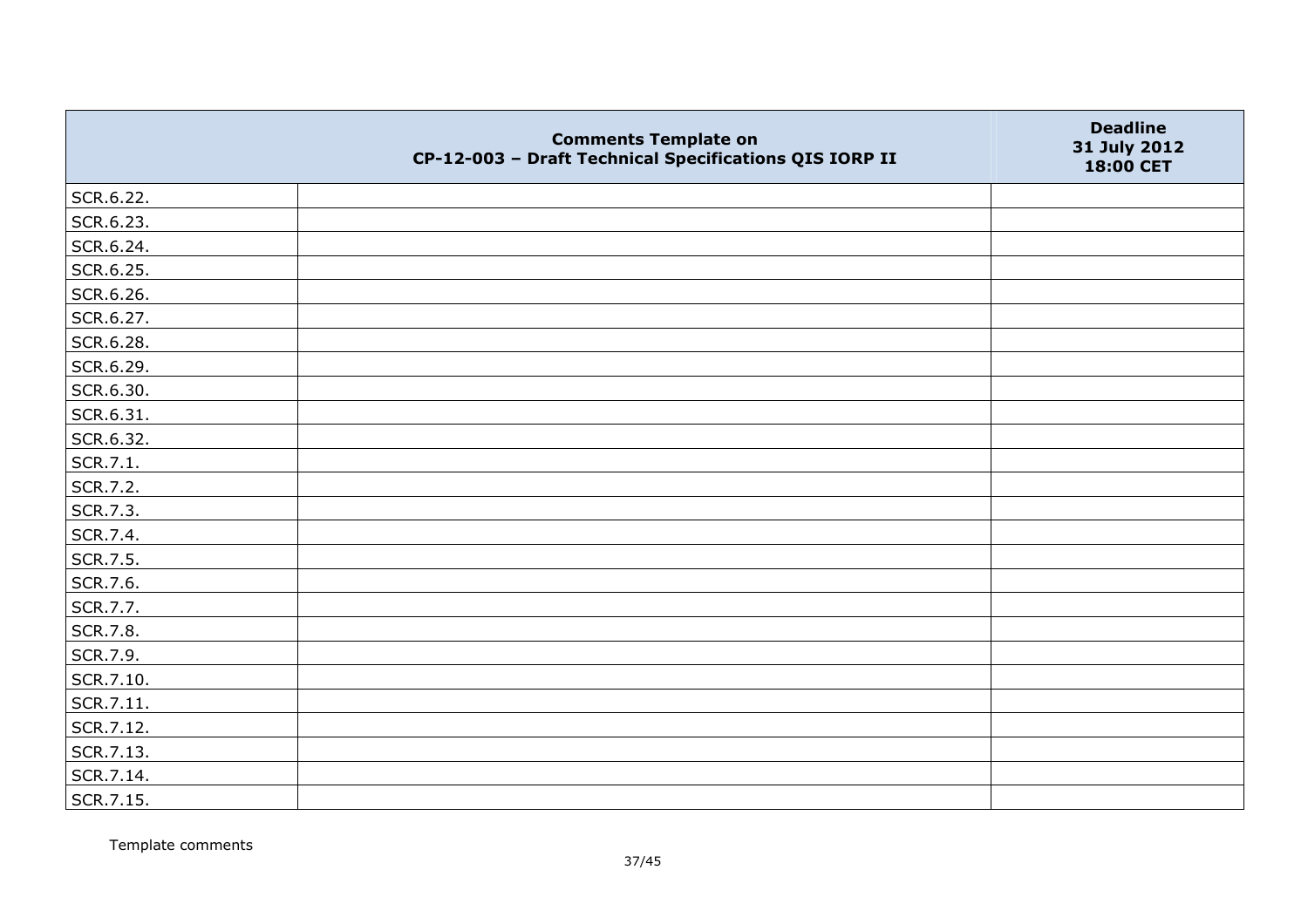|           | <b>Comments Template on</b><br>CP-12-003 - Draft Technical Specifications QIS IORP II | <b>Deadline</b><br>31 July 2012<br>18:00 CET |
|-----------|---------------------------------------------------------------------------------------|----------------------------------------------|
| SCR.7.16. |                                                                                       |                                              |
| SCR.7.17. |                                                                                       |                                              |
| SCR.7.18. |                                                                                       |                                              |
| SCR.7.19. |                                                                                       |                                              |
| SCR.7.20. |                                                                                       |                                              |
| SCR.7.21. |                                                                                       |                                              |
| SCR.7.22. |                                                                                       |                                              |
| SCR.7.23. |                                                                                       |                                              |
| SCR.7.24. |                                                                                       |                                              |
| SCR.7.25. |                                                                                       |                                              |
| SCR.7.26. |                                                                                       |                                              |
| SCR.7.27. |                                                                                       |                                              |
| SCR.7.28. |                                                                                       |                                              |
| SCR.7.29. |                                                                                       |                                              |
| SCR.7.30. |                                                                                       |                                              |
| SCR.7.31. |                                                                                       |                                              |
| SCR.7.32. |                                                                                       |                                              |
| SCR.7.33. |                                                                                       |                                              |
| SCR.7.34. |                                                                                       |                                              |
| SCR.7.35. |                                                                                       |                                              |
| SCR.7.36. |                                                                                       |                                              |
| SCR.7.37. |                                                                                       |                                              |
| SCR.7.38. |                                                                                       |                                              |
| SCR.7.39. |                                                                                       |                                              |
| SCR.7.40. |                                                                                       |                                              |
| SCR.7.41. |                                                                                       |                                              |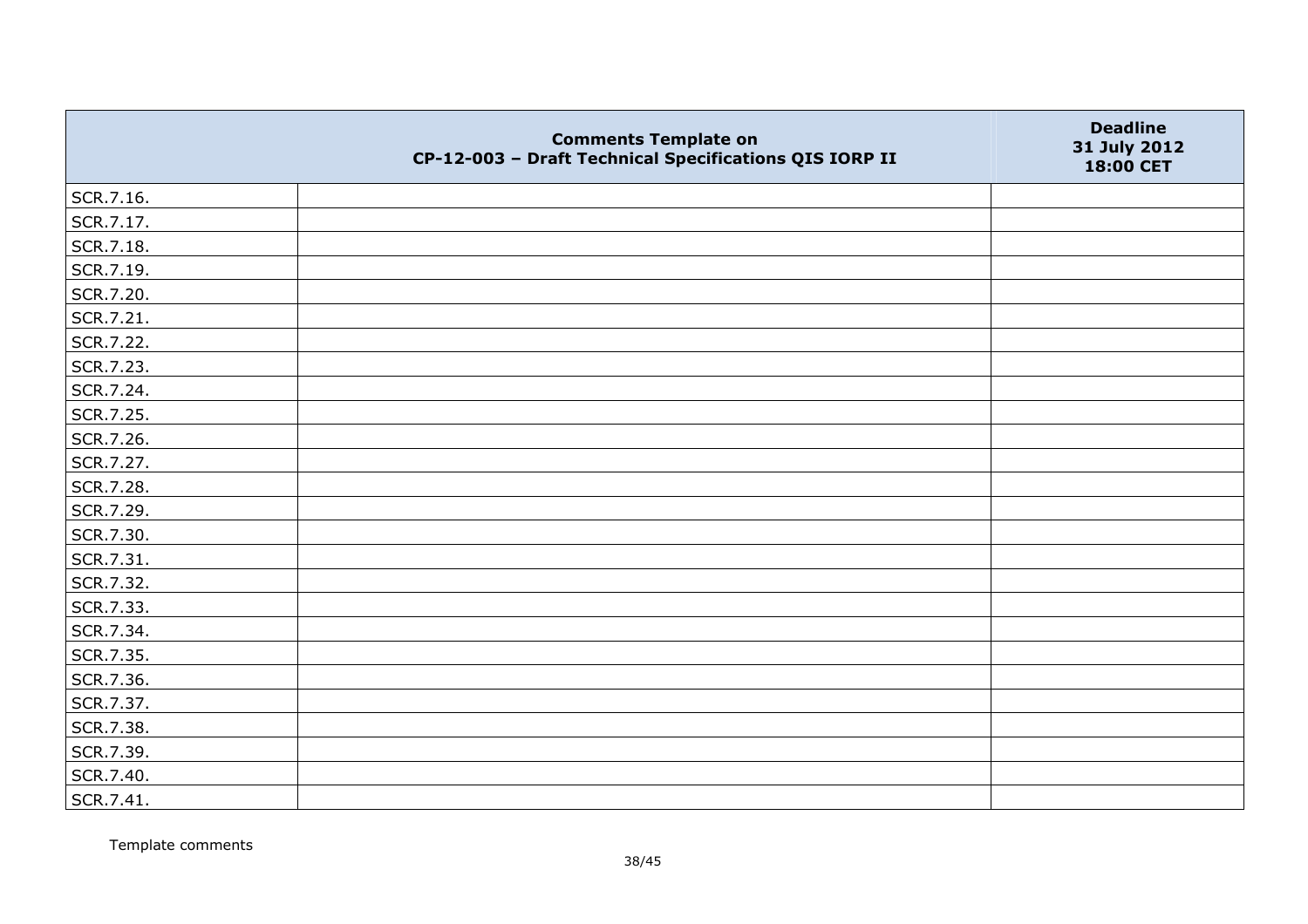|           | <b>Comments Template on</b><br>CP-12-003 - Draft Technical Specifications QIS IORP II | <b>Deadline</b><br>31 July 2012<br>18:00 CET |
|-----------|---------------------------------------------------------------------------------------|----------------------------------------------|
| SCR.7.42. |                                                                                       |                                              |
| SCR.7.43. |                                                                                       |                                              |
| SCR.7.44. |                                                                                       |                                              |
| SCR.7.45. |                                                                                       |                                              |
| SCR.7.46. |                                                                                       |                                              |
| SCR.7.47. |                                                                                       |                                              |
| SCR.7.48. |                                                                                       |                                              |
| SCR.7.49. |                                                                                       |                                              |
| SCR.7.50. |                                                                                       |                                              |
| SCR.7.51. |                                                                                       |                                              |
| SCR.7.52. |                                                                                       |                                              |
| SCR.7.53. |                                                                                       |                                              |
| SCR.7.54. |                                                                                       |                                              |
| SCR.7.55. |                                                                                       |                                              |
| SCR.7.56. |                                                                                       |                                              |
| SCR.7.57. |                                                                                       |                                              |
| SCR.7.58. |                                                                                       |                                              |
| SCR.7.59. |                                                                                       |                                              |
| SCR.7.60. |                                                                                       |                                              |
| SCR.7.61. |                                                                                       |                                              |
| SCR.7.62. |                                                                                       |                                              |
| SCR.7.63. |                                                                                       |                                              |
| SCR.7.64. |                                                                                       |                                              |
| SCR.7.65. |                                                                                       |                                              |
| SCR.7.66. |                                                                                       |                                              |
| SCR.7.67. |                                                                                       |                                              |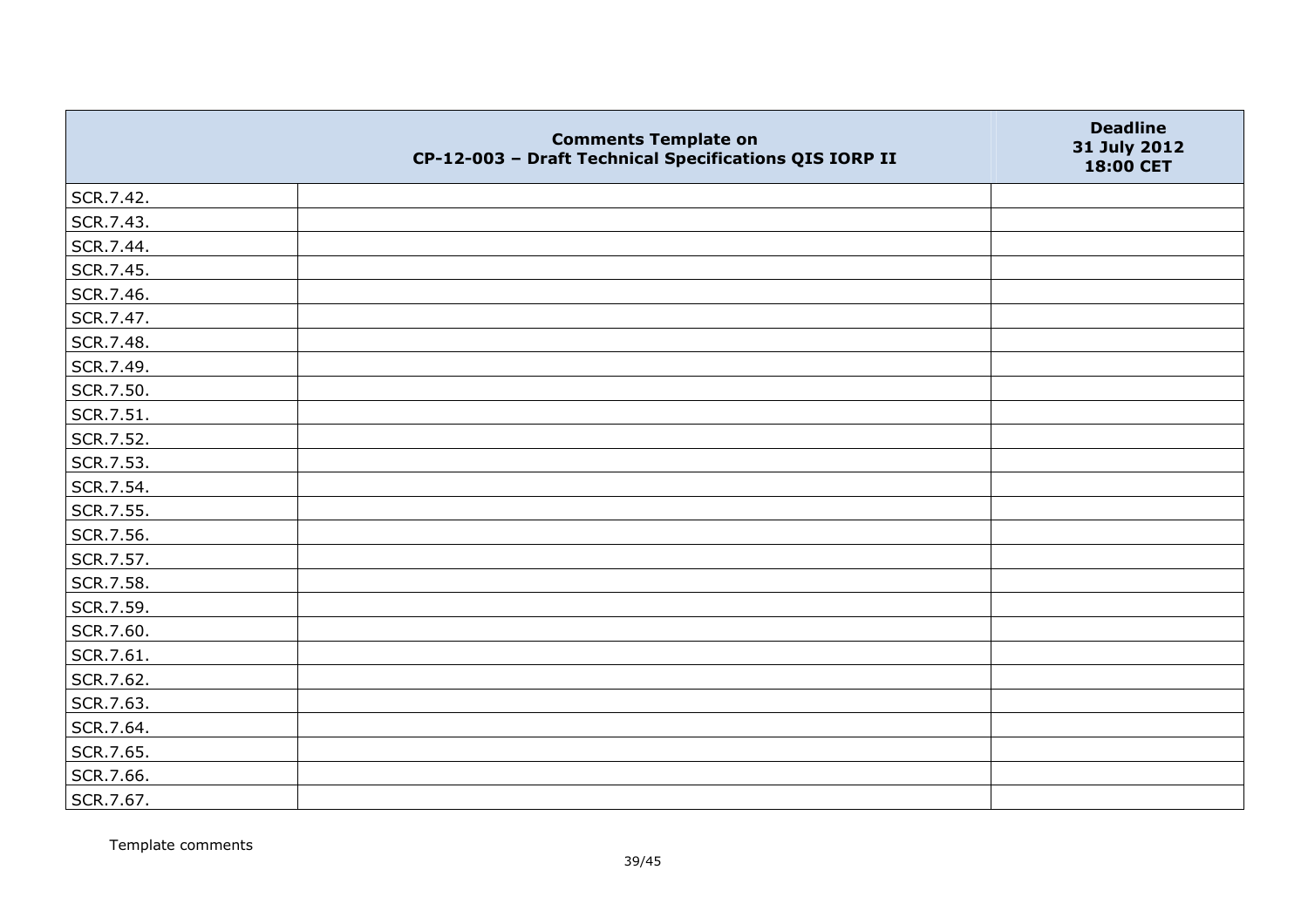|                 | <b>Comments Template on</b><br>CP-12-003 - Draft Technical Specifications QIS IORP II | <b>Deadline</b><br>31 July 2012<br>18:00 CET |
|-----------------|---------------------------------------------------------------------------------------|----------------------------------------------|
| SCR.7.68.       |                                                                                       |                                              |
| SCR.7.69.       |                                                                                       |                                              |
| SCR.7.70.       |                                                                                       |                                              |
| SCR.7.71.       |                                                                                       |                                              |
| SCR.7.72.       |                                                                                       |                                              |
| SCR.7.73.       |                                                                                       |                                              |
| SCR.7.74.       |                                                                                       |                                              |
| SCR.7.75.       |                                                                                       |                                              |
| SCR.7.76.       |                                                                                       |                                              |
| SCR.7.77.       |                                                                                       |                                              |
| SCR.7.78.       |                                                                                       |                                              |
| SCR.7.79.       |                                                                                       |                                              |
| SCR.7.80.       |                                                                                       |                                              |
| SCR.7.81.       |                                                                                       |                                              |
| SCR.7.82.       |                                                                                       |                                              |
| SCR.7.83.       |                                                                                       |                                              |
| SCR.7.84.       |                                                                                       |                                              |
| SCR.7.85.       |                                                                                       |                                              |
| SCR.7.86.       |                                                                                       |                                              |
| SCR.7.87.       |                                                                                       |                                              |
| SCR.8.1.        |                                                                                       |                                              |
| <b>SCR.8.2.</b> |                                                                                       |                                              |
| SCR.8.3.        |                                                                                       |                                              |
| SCR.8.4.        |                                                                                       |                                              |
| SCR.8.5.        |                                                                                       |                                              |
| SCR.8.6.        |                                                                                       |                                              |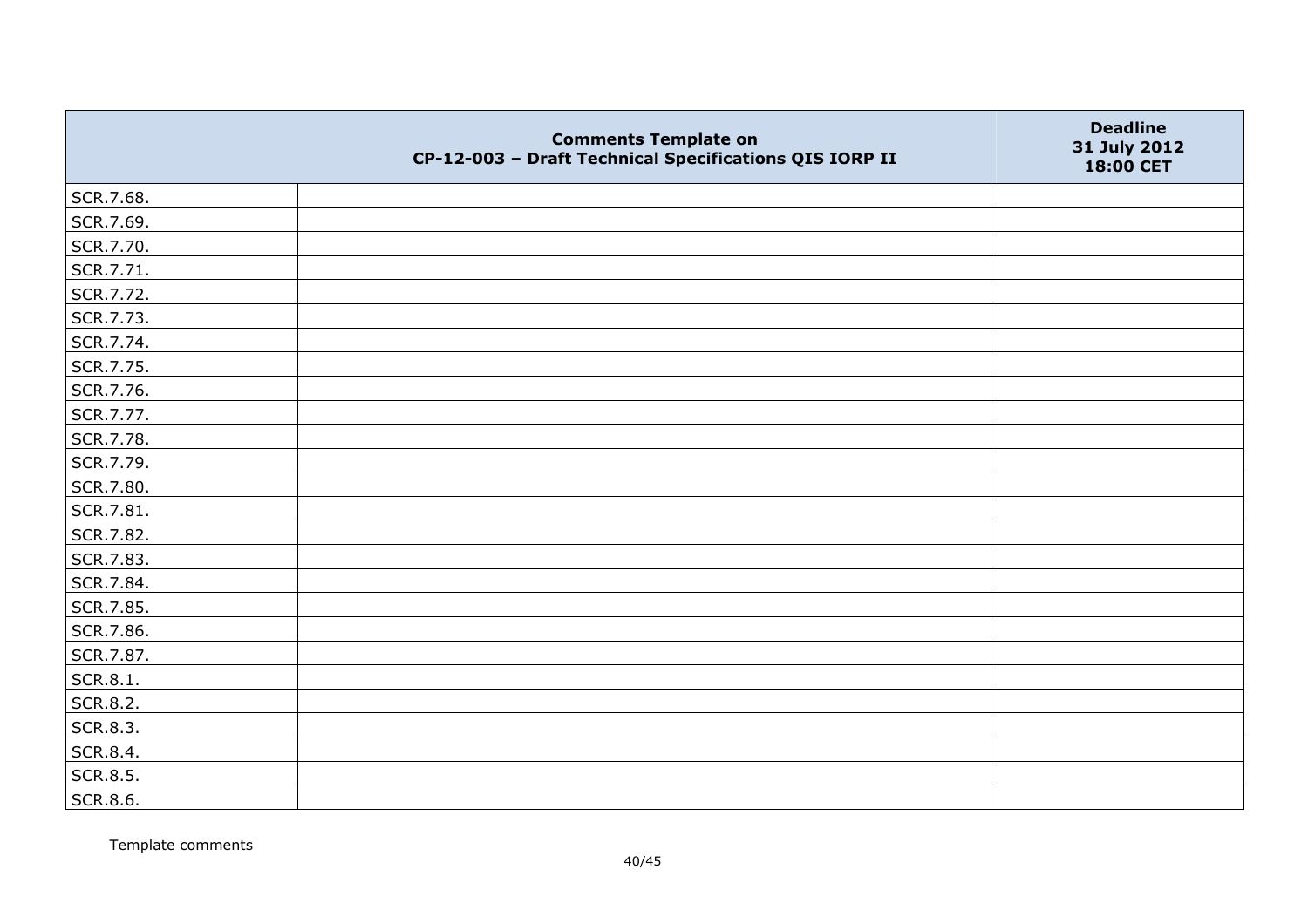|           | <b>Comments Template on</b><br>CP-12-003 - Draft Technical Specifications QIS IORP II | <b>Deadline</b><br>31 July 2012<br>18:00 CET |
|-----------|---------------------------------------------------------------------------------------|----------------------------------------------|
| SCR.8.7.  |                                                                                       |                                              |
| SCR.9.1.  |                                                                                       |                                              |
| SCR.9.2.  |                                                                                       |                                              |
| SCR.9.3.  |                                                                                       |                                              |
| SCR.9.4.  |                                                                                       |                                              |
| SCR.9.5.  |                                                                                       |                                              |
| SCR.9.6.  |                                                                                       |                                              |
| SCR.9.7.  |                                                                                       |                                              |
| SCR.9.8.  |                                                                                       |                                              |
| SCR.9.9.  |                                                                                       |                                              |
| SCR.9.10. |                                                                                       |                                              |
| SCR.9.11. |                                                                                       |                                              |
| SCR.9.12. |                                                                                       |                                              |
| SCR.9.13. |                                                                                       |                                              |
| SCR.9.14. |                                                                                       |                                              |
| SCR.9.15. |                                                                                       |                                              |
| SCR.9.16. |                                                                                       |                                              |
| SCR.9.17. |                                                                                       |                                              |
| SCR.9.18. |                                                                                       |                                              |
| SCR.9.19. |                                                                                       |                                              |
| SCR.9.20. |                                                                                       |                                              |
| SCR.9.21. |                                                                                       |                                              |
| SCR.9.22. |                                                                                       |                                              |
| SCR.9.23. |                                                                                       |                                              |
| SCR.9.24. |                                                                                       |                                              |
| SCR.9.25. |                                                                                       |                                              |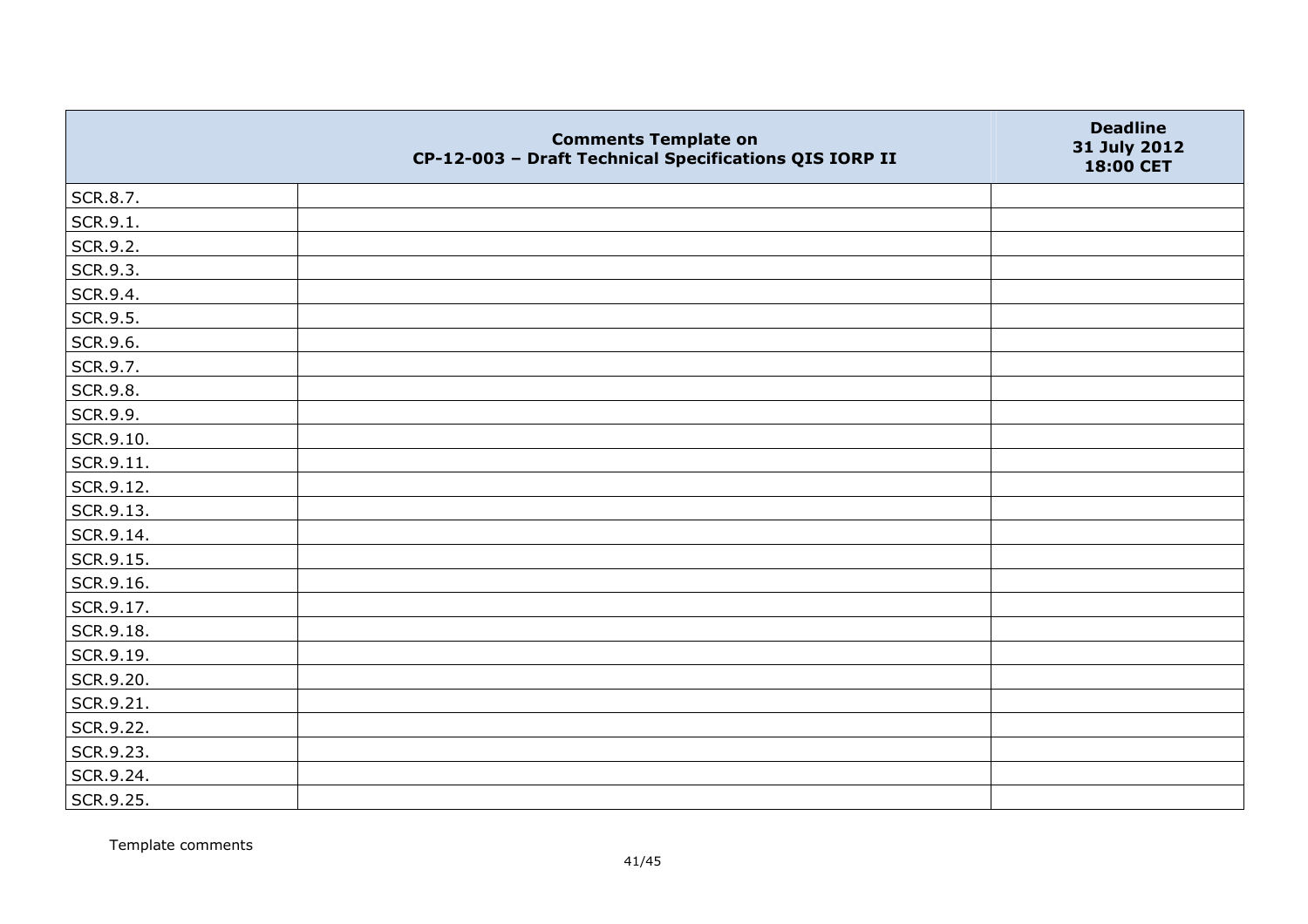|            | <b>Comments Template on</b><br>CP-12-003 - Draft Technical Specifications QIS IORP II | <b>Deadline</b><br>31 July 2012<br>18:00 CET |
|------------|---------------------------------------------------------------------------------------|----------------------------------------------|
| SCR.9.26.  |                                                                                       |                                              |
| SCR.9.27.  |                                                                                       |                                              |
| SCR.9.28.  |                                                                                       |                                              |
| SCR.9.29.  |                                                                                       |                                              |
| SCR.9.30.  |                                                                                       |                                              |
| SCR.9.31.  |                                                                                       |                                              |
| SCR.9.32.  |                                                                                       |                                              |
| SCR.9.33.  |                                                                                       |                                              |
| SCR.9.34.  |                                                                                       |                                              |
| SCR.10.1.  |                                                                                       |                                              |
| SCR.10.2.  |                                                                                       |                                              |
| SCR.10.3.  |                                                                                       |                                              |
| SCR.10.4.  |                                                                                       |                                              |
| SCR.10.5.  |                                                                                       |                                              |
| SCR.10.6.  |                                                                                       |                                              |
| SCR.10.7.  |                                                                                       |                                              |
| SCR.10.8.  |                                                                                       |                                              |
| SCR.10.9.  |                                                                                       |                                              |
| SCR.10.10. |                                                                                       |                                              |
| SCR.10.11. |                                                                                       |                                              |
| MCR.1.1.   |                                                                                       |                                              |
| MCR.2.1.   |                                                                                       |                                              |
| MCR.2.2.   |                                                                                       |                                              |
| MCR.2.3.   |                                                                                       |                                              |
| MCR.2.4.   |                                                                                       |                                              |
| MCR.2.5.   |                                                                                       |                                              |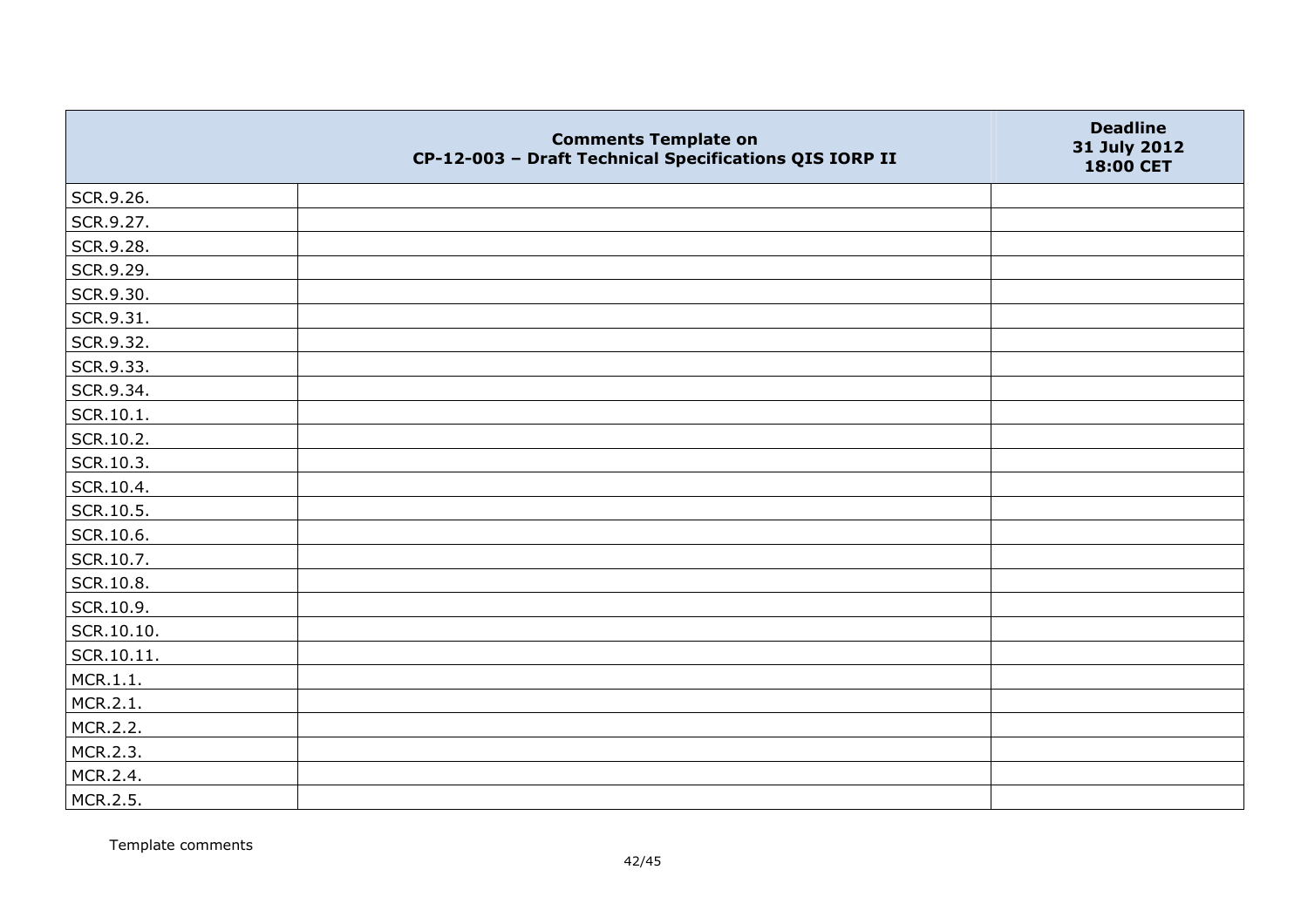|                 | <b>Comments Template on</b><br>CP-12-003 - Draft Technical Specifications QIS IORP II | <b>Deadline</b><br>31 July 2012<br>18:00 CET |
|-----------------|---------------------------------------------------------------------------------------|----------------------------------------------|
| MCR.2.6.        |                                                                                       |                                              |
| MCR.2.7.        |                                                                                       |                                              |
| MCR.2.8.        |                                                                                       |                                              |
| MCR.2.9.        |                                                                                       |                                              |
| PRO.1.1.        |                                                                                       |                                              |
| PRO.2.1.        |                                                                                       |                                              |
| PRO.2.2.        |                                                                                       |                                              |
| <b>PRO.2.3.</b> |                                                                                       |                                              |
| PRO.2.4.        |                                                                                       |                                              |
| PRO.2.5.        |                                                                                       |                                              |
| <b>PRO.2.6.</b> |                                                                                       |                                              |
| PRO.3.1.        |                                                                                       |                                              |
| <b>PRO.3.2.</b> |                                                                                       |                                              |
| PRO.3.3.        |                                                                                       |                                              |
| PRO.3.4.        |                                                                                       |                                              |
| PRO.3.5.        |                                                                                       |                                              |
| PRO.3.6.        |                                                                                       |                                              |
| PRO.3.7.        |                                                                                       |                                              |
| PRO.3.8.        |                                                                                       |                                              |
| PRO.3.9.        |                                                                                       |                                              |
| PRO.3.10.       |                                                                                       |                                              |
| PRO.3.11.       |                                                                                       |                                              |
| PRO.3.12.       |                                                                                       |                                              |
| PRO.3.13.       |                                                                                       |                                              |
| PRO.3.14.       |                                                                                       |                                              |
| PRO.3.15.       |                                                                                       |                                              |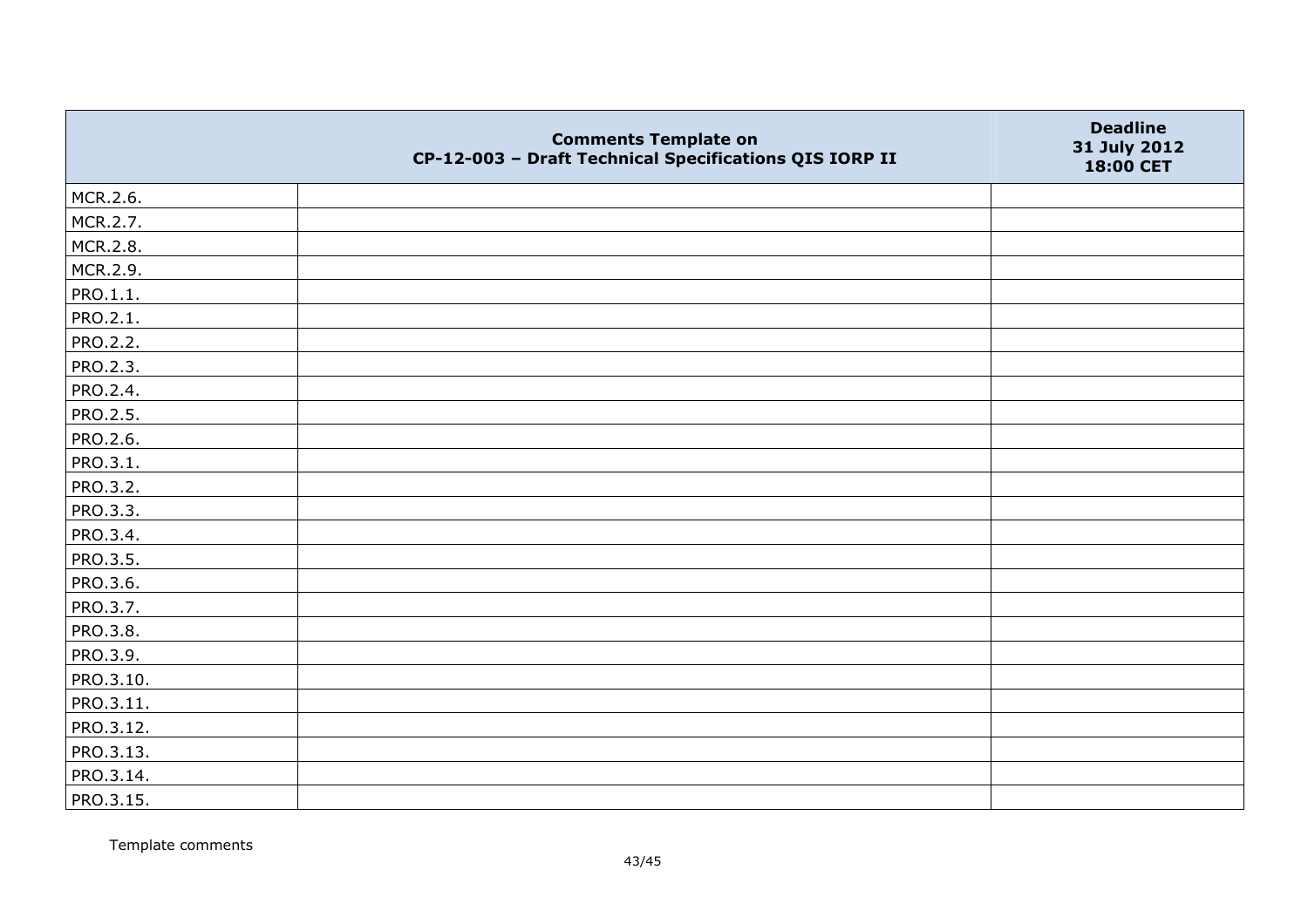|           | <b>Comments Template on</b><br>CP-12-003 - Draft Technical Specifications QIS IORP II | <b>Deadline</b><br>31 July 2012<br>18:00 CET |
|-----------|---------------------------------------------------------------------------------------|----------------------------------------------|
| PRO.3.16. |                                                                                       |                                              |
| PRO.3.17. |                                                                                       |                                              |
| PRO.3.18. |                                                                                       |                                              |
| PRO.3.19. |                                                                                       |                                              |
| PRO.3.20. |                                                                                       |                                              |
| PRO.3.21. |                                                                                       |                                              |
| PRO.3.22. |                                                                                       |                                              |
| PRO.3.23. |                                                                                       |                                              |
| PRO.3.24. |                                                                                       |                                              |
| PRO.3.25. |                                                                                       |                                              |
| PRO.3.26. |                                                                                       |                                              |
| PRO.3.27. |                                                                                       |                                              |
| PRO.3.28. |                                                                                       |                                              |
| PRO.4.1.  |                                                                                       |                                              |
| PRO.4.2.  |                                                                                       |                                              |
| PRO.4.3.  |                                                                                       |                                              |
| PRO.4.4.  |                                                                                       |                                              |
| PRO.4.5.  |                                                                                       |                                              |
| PRO.4.6.  |                                                                                       |                                              |
| PRO.4.7.  |                                                                                       |                                              |
| PRO.4.8.  |                                                                                       |                                              |
| PRO.4.9.  |                                                                                       |                                              |
| PRO.4.10. |                                                                                       |                                              |
| PRO.4.11. |                                                                                       |                                              |
| PRO.4.12. |                                                                                       |                                              |
| PRO.4.13. |                                                                                       |                                              |